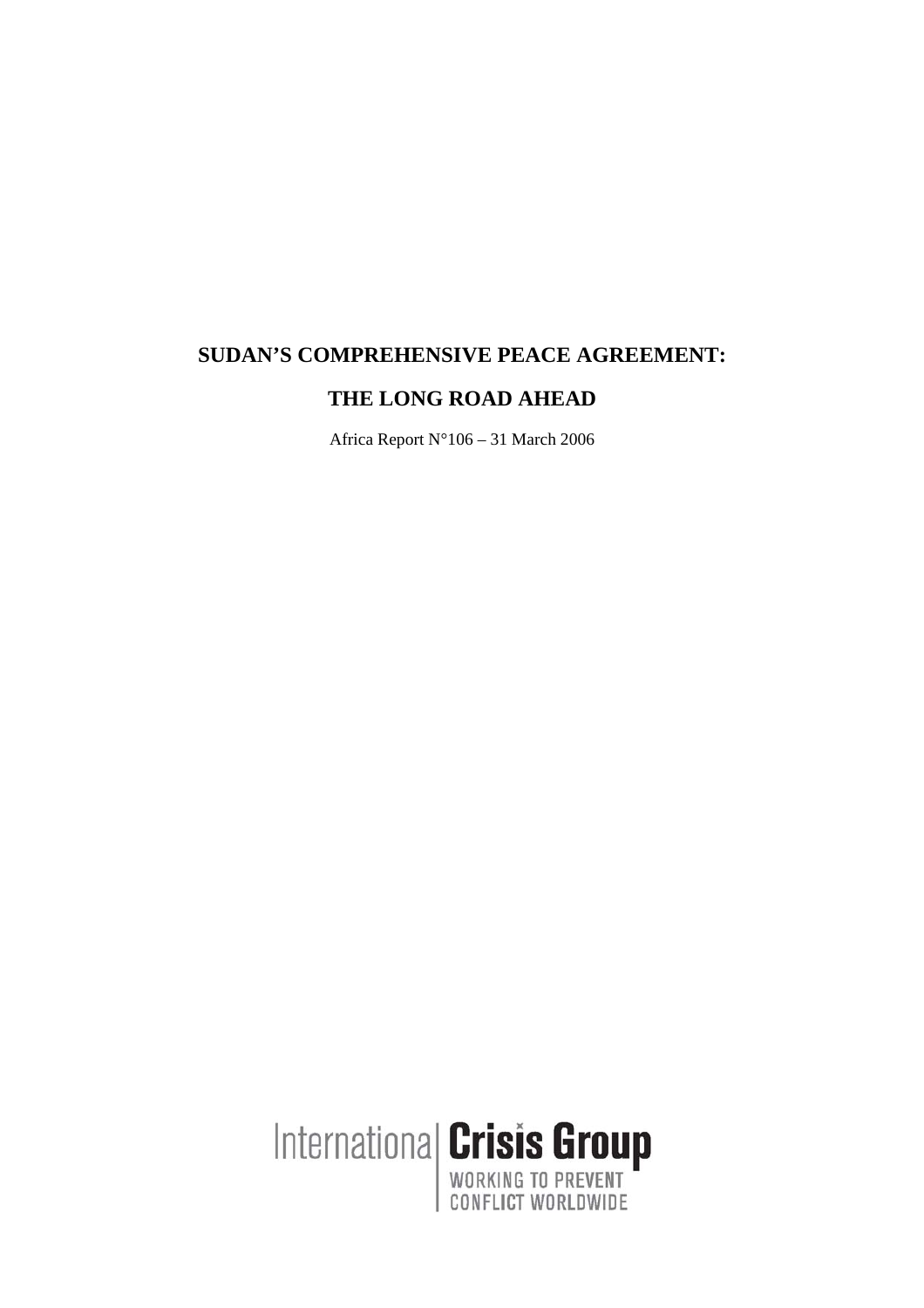## **TABLE OF CONTENTS**

| I.             |                 |                                                                            |  |
|----------------|-----------------|----------------------------------------------------------------------------|--|
| II.            |                 |                                                                            |  |
|                | $A$ .           | CHALLENGES OF IMPLEMENTATION AT THE NATIONAL LEVEL: LOSING THE MOMENTUM OF |  |
|                |                 |                                                                            |  |
|                |                 | 1.                                                                         |  |
|                |                 | 2.                                                                         |  |
|                |                 | 3.                                                                         |  |
|                |                 | 4.                                                                         |  |
|                | <b>B.</b>       | THE GOVERNMENT OF SOUTHERN SUDAN: A NEW SET OF CHALLENGES10                |  |
|                |                 | 1.                                                                         |  |
|                |                 | 2.                                                                         |  |
|                |                 | 3.                                                                         |  |
| III.           |                 |                                                                            |  |
|                | $A$ .           |                                                                            |  |
|                | <b>B.</b>       |                                                                            |  |
|                |                 | 1.                                                                         |  |
|                |                 | 2.                                                                         |  |
|                |                 | 3.                                                                         |  |
|                | $\mathcal{C}$ . |                                                                            |  |
| IV.            |                 |                                                                            |  |
| $\mathbf{V}$ . |                 |                                                                            |  |
|                |                 | <b>APPENDICES</b>                                                          |  |
|                | A.              |                                                                            |  |
|                | <b>B.</b>       |                                                                            |  |
|                | $\mathcal{C}$ . |                                                                            |  |
|                | D.              |                                                                            |  |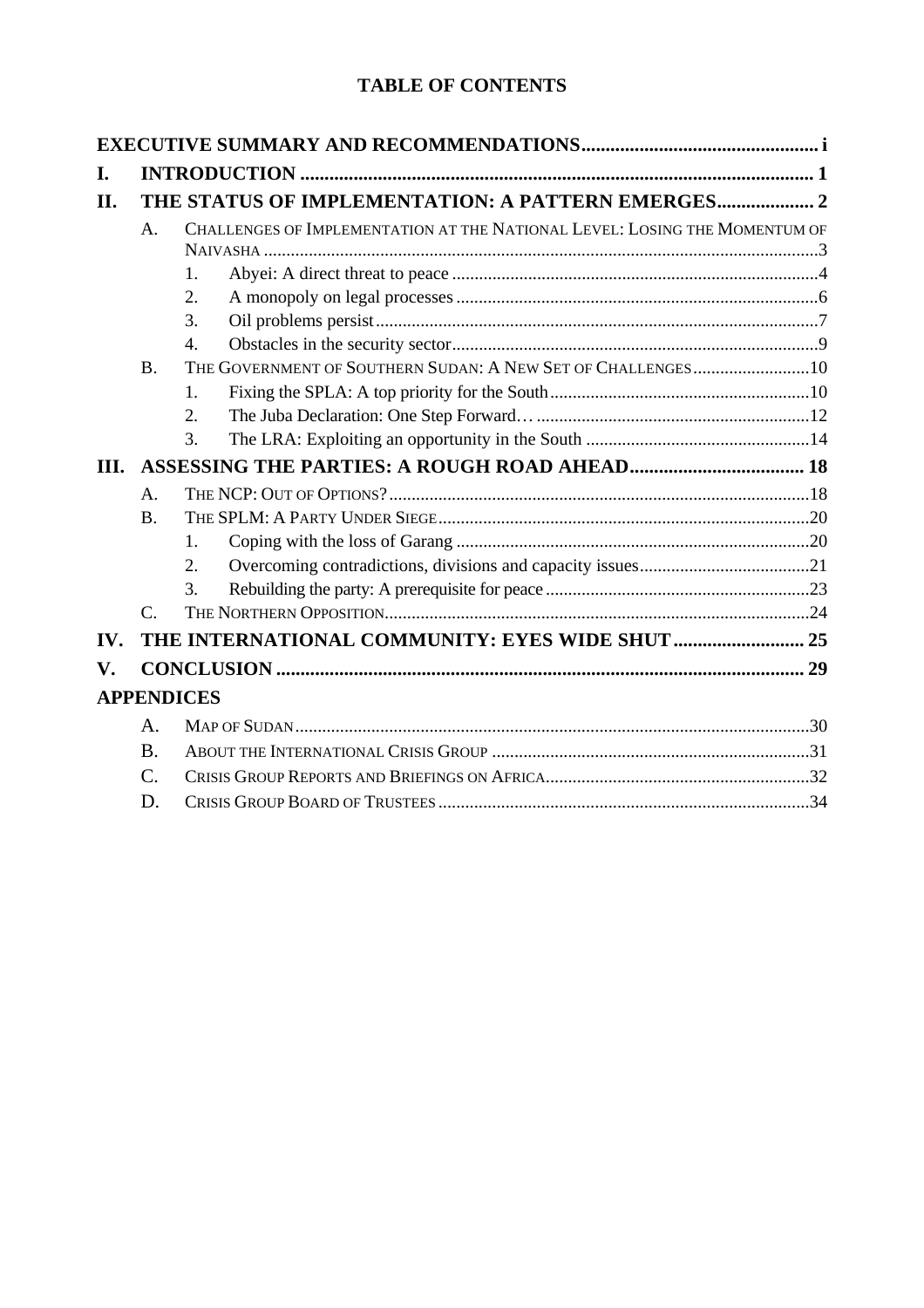**Africa Report N°106 31 March 2006**

## **SUDAN'S COMPREHENSIVE PEACE AGREEMENT:**

Internationa **Crisis Group** 

ONFLICT WORLDWIDE

## **THE LONG ROAD AHEAD**

## **EXECUTIVE SUMMARY AND RECOMMENDATIONS**

More than a year after it was signed, Sudan's Comprehensive Peace Agreement (CPA) is showing signs of strain. While the agreement ended one of Africa's longest and bloodiest civil wars, it was an agreement between only two parties, the Sudan People's Liberation Movement/Army (SPLM/A) and the ruling National Congress Party (NCP), and continues to lack broader support throughout the country, particularly in the North. The current equation for peace in Sudan is a worrying one: the NCP has the capacity to implement but lacks the political will, whereas the SPLM has the commitment but is weak and disorganised. There is a real risk of renewed conflict down the road unless the NCP begins to implement the CPA in good faith, and the SPLM becomes a stronger and more effective implementing partner. The international community, which has largely abandoned the political engagement and commitment that was so crucial to achieving the peace agreement in the first place, must forcefully reengage with the process to ensure the agreement's successful implementation.

The implementation process has been an uphill battle, with the NCP exploiting the gaps within the CPA and the weaknesses of its junior partner, the SPLM, to delay and frustrate the process. Following the death of SPLM Chairman Dr. John Garang in July 2005, the SPLM vision has blurred, and the NCP has abandoned its strategy for a political partnership with the SPLM. It is increasingly clear that if this does not change soon, then all peaceful paths forward in Sudan – full implementation of the CPA, comprehensive political solutions to the conflicts in Darfur and the East – will likely lead to eventual regime change and an ousting of the NCP either via free and fair elections, or by simply whittling away its control of the structures of government to a minority stake.

Under growing pressure, the NCP is attempting to manage all these challenges to ensure its own political survival. It has largely succeeded in keeping the international community at bay over Darfur by facilitating increased chaos on the ground and promoting divisions within the rebels. It is achieving a similar containment of the

international community on the CPA by selectively implementing elements of the agreement without allowing for any weakening of its grip on power or fundamental change in the way the country is governed. Yet these strategies are not sustainable, and will ultimately lead to renewed or increased conflict. The NCP must begin to implement the agreement in good faith to help assure its political future in a peaceful Sudan by making partnership an attractive option to the SPLM, and unity an attractive option to southern Sudanese.

The SPLM is facing enormous challenges which are severely undermining its ability to function as an effective partner in government. The SPLM faces two simultaneous tasks: as the lead party in the new autonomous Government of Southern Sudan (GoSS), and the minority partner in the new Government of National Unity (GNU).<sup>1</sup> Wracked by internal divisions and contradictions, and with no functional party structures or party decision-making mechanisms from mid-July 2005 through late February 2006, the SPLM has been completely overwhelmed thus far, unable to successfully or consistently challenge the NCP on most issues relating to implementation. This is most apparent in Khartoum, where the minority SPLM controls only a handful of Ministerial or State Ministerial positions, as well as the  $1<sup>st</sup>$  Vice-President position, but does not yet have any members integrated into the national civil service or other national institutions. As a result, it has been losing an uphill battle to implement the CPA and

<span id="page-2-0"></span><sup>&</sup>lt;sup>1</sup> According to the CPA, the SPLM controls 70 per cent of the appointed positions in the GoSS until elections, the NCP 10 per cent, and other southern parties the remaining 20 per cent. At the level of the GNU, the NCP maintains 52 per cent of the appointed positions, the SPLM 28 per cent, other northern parties 14 per cent, and other southern parties 6 per cent. The SPLM must also establish 10 new state governments in the South (where it will maintain its 70 per cent control, with 20 per cent going to the NCP and 10 per cent to other parties), and fill 45 per cent of the positions in the state governments of Blue Nile and Southern Kordofan, and 20 per cent in all other northern state governments.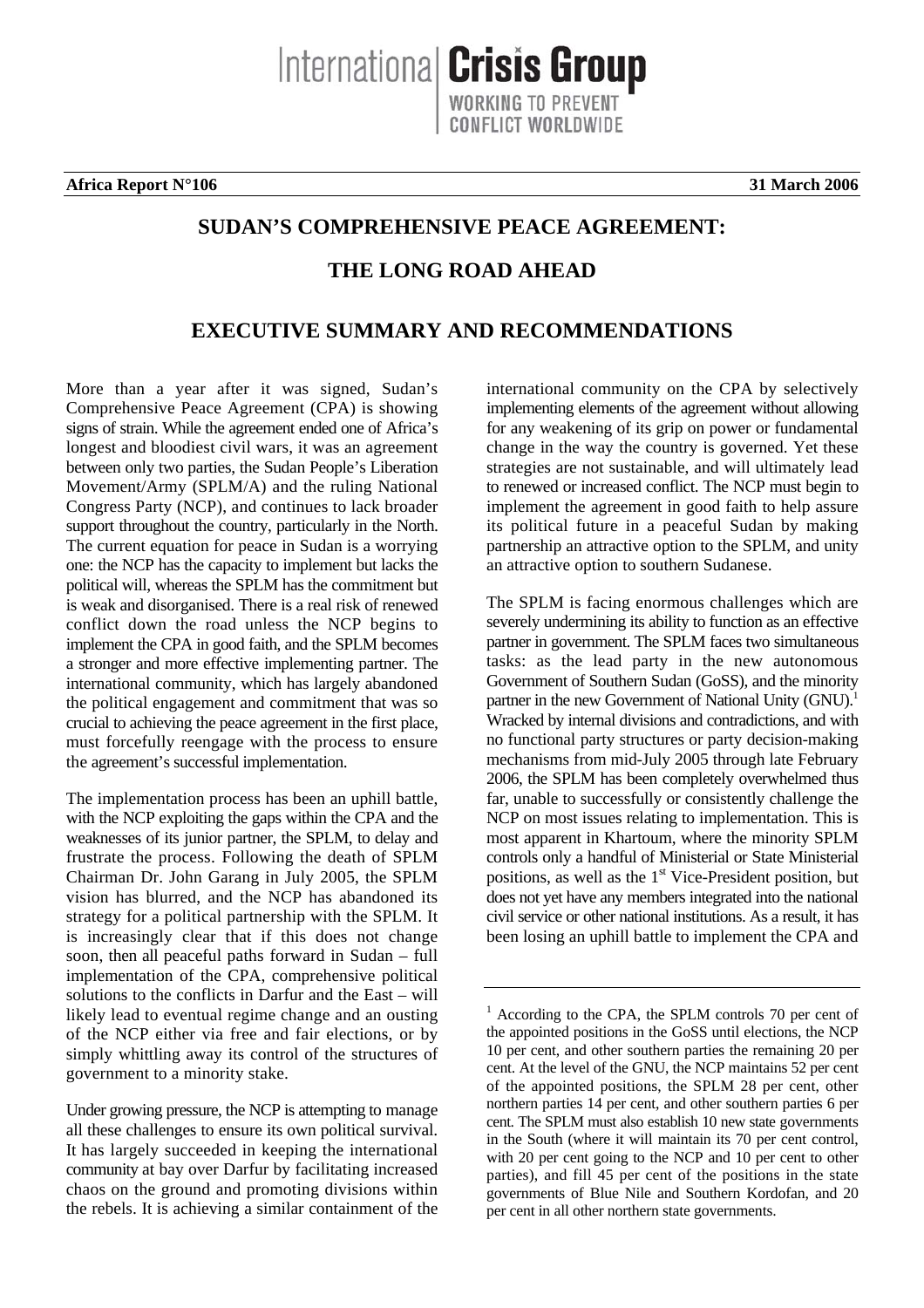begin to change the policies of a government that still faces active civil wars in the East and West.

The SPLM is faring better in the South, as the GoSS slowly inches forward in the face of enormous physical and structural challenges. The 8 January Juba Declaration to integrate the bulk of the government-aligned southern armed groups operating within the umbrella South Sudan Defence Forces (SSDF) into the SPLA will help consolidate peace in the South, though implementation of the agreement will be difficult. Yet the GoSS is also facing some acute threats, most noticeably from the lack of progress on reorganising the SPLA into a professional army, and the extended delays in paying its troops and civil servants. These delays are creating an environment exploited by the Ugandan rebel Lord's Resistance Army (LRA), which is allegedly still receiving support from the Sudan Armed Forces and has significantly expanded its activities in Western Equatoria, threatening to become a home-grown Sudanese problem.

However, there are early signs that the SPLM is beginning to overcome some of its internal challenges and refocus its efforts on implementation of the CPA. Without a functioning and effective SPLM, there is little chance that the CPA will hold.

In the face of all of this, the international community has remained largely silent. Heavy on monitoring but weak on follow-through, the international community – particularly the key countries involved in the negotiation of the CPA – has not yet embraced its role as a guarantor of the CPA, and continues to lack a consistent, coordinated approach to dealing with the parties, particularly the NCP, let alone holding them to their respective commitments. More consistent, proactive and forceful engagement by the international community is another required ingredient to see this agreement peacefully through the pitfalls that lie ahead.

## **RECOMMENDATIONS:**

## **ON THE DELAYS IN IMPLEMENTATION**

### **To the National Congress Party and the Sudan People's Liberation Movement:**

1. Immediately reconstitute the National Constitutional Review Commission with the proper mandate to retroactively review all new bodies and legal acts related to the implementation of the CPA and ensure that they comply with the CPA and the Interim National Constitution.

### **To the UN, World Bank, U.S., UK, Norway, Italy, other Donor Countries and IGAD Member States:**

- 2. Work to improve international coordination and strategies around the implementation process by forming a Technical Secretariat attached to the Assessment and Evaluation Commission, preferably headed by General Sumbeiywo, to track implementation and act as a central information clearinghouse for the international community on information relating to the CPA.
- 3. Link donor funding, both bilateral and through the Multi-Donor Trust Fund, to the implementation records of the parties, as determined by the Assessment and Evaluation Commission, and develop clear benchmarks tied to future funding for the parties to achieve in Khartoum and Juba.
- 4. Channel financial support and technical expertise in the short-term to combat the greatest immediate threats to the CPA, by funding and helping to operationalise key commissions such as the Ad Hoc North-South Boundary Commission, the National Petroleum Commission, and the National Civil Service Commission; and neutralise potential spoilers by supporting the implementation of the Juba Declaration.

## **ON ABYEI**

## **To the National Congress Party:**

- 5. Immediately cease all inflammatory rhetoric designed to mobilise the Misseriya people against the Ngok Dinka and the Abyei Boundary Commission Report, and cease efforts to unconstitutionally administer Abyei from Southern Kordofan State.
- 6. President Bashir should immediately appoint the Local Executive Council for Abyei, in consultation with 1<sup>st</sup> Vice-President Kiir and Vice-President Taha, in accordance with the CPA.

## **To the UN Mission in Sudan:**

- 7. If the stalemate on Abyei continues and the formation of an administration is not forthcoming, UNMIS should seek to set up a temporary administration in Abyei, while facilitating discussions between the SPLM and NCP, and between the Ngok Dink and Misseriya peoples, on the following:
	- (a) definition of citizenship and residency in Abyei, based on the CPA, the Abyei Boundary Commission Report, and the situation on the ground;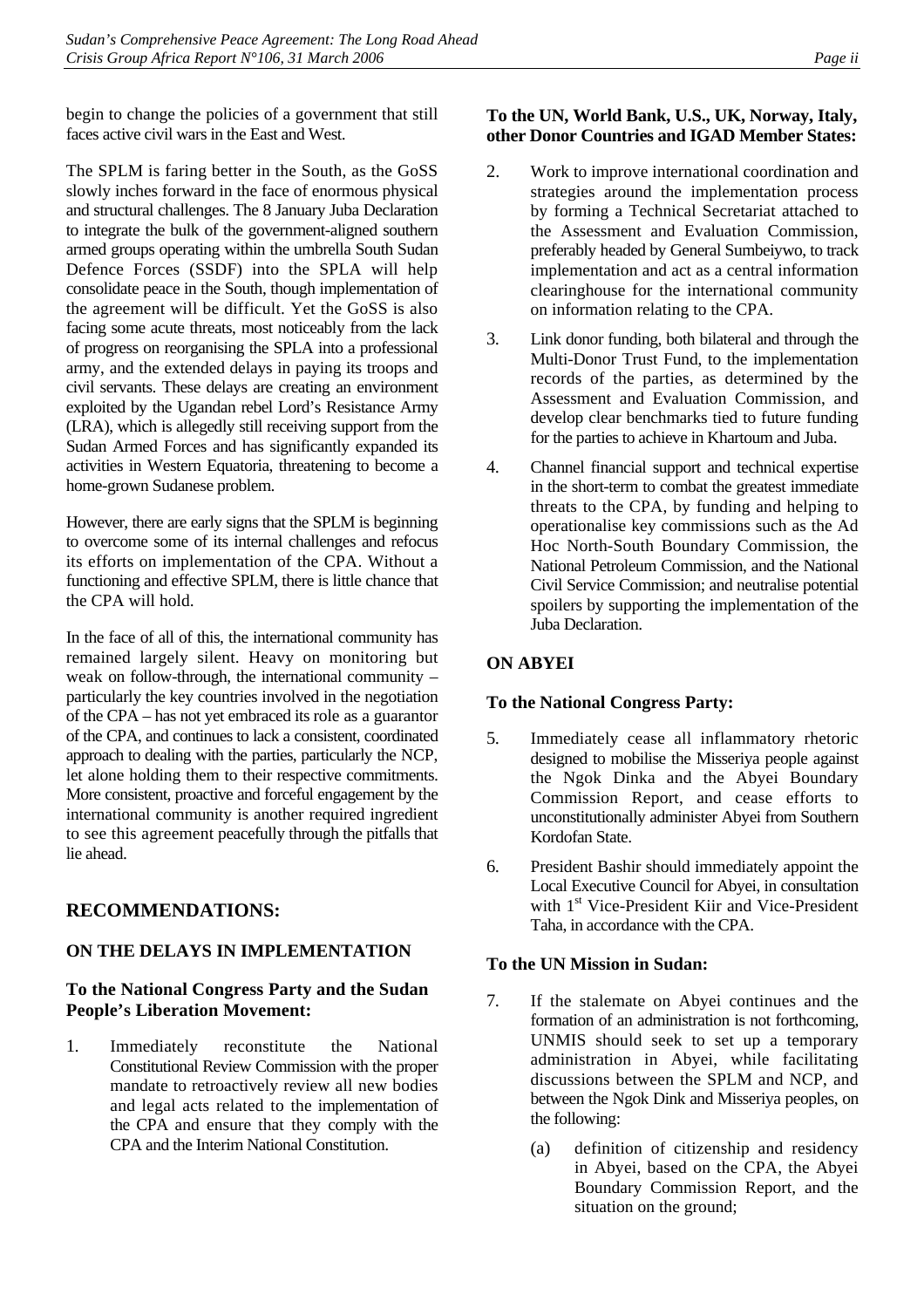- (b) implementation of the Abyei Boundary Commission report in light of demographic changes on the ground;
- (c) developing guarantees for nomadic grazing rights in and through Abyei; and
- (d) scenario planning should Abyei vote to join an independent South, including:
	- i. discussions on provisions for dual citizenship for residents of the area;
	- ii. protection of traditional grazing rights for non-residents of Abyei; and
	- iii. discussions between the SPLM and NCP on the longer-term sharing of oil revenue from Abyei between North and South.

### **ON PROBLEMS IN THE OIL SECTOR**

### **To the NCP:**

- 8. Immediately provide the SPLM with access to existing oil contracts and full oil production and revenue information, as required by the CPA.
- 9. Cease blocking the establishment of an effective National Petroleum Commission with the mandate agreed upon in the CPA.

#### **To the SPLM and Government of Southern Sudan:**

- 10. Immediately cancel all oil agreements in the South signed in violation of the CPA.
- 11. Take steps to ensure that the rights of citizens in oil producing areas are being protected.

### **To the International Community:**

12. Provide the SPLM with the technical expertise and information, as required, to help it attain its fair share of oil revenue, and develop the capacity to manage the oil sector in the South.

### **TO ADDRESS SPLM AND SPLA CONSTRAINTS**

#### **To the SPLM:**

13. Work to resolve internal divisions and contradictions, and immediately move to begin rebuilding party structures, working towards an SPLM national convention, in order to be a more effective partner in the implementation process.

### **To the SPLA:**

14. Take immediate steps to develop a common internal approach on the reorganisation of the SPLA. Prioritise the reorganisation of the army, together with a transparent and accountable salary structure, in order to help improve security in the South and combat the growing threat posed by the LRA.

#### **To the U.S., UK, Norway, Italy, other Donor Countries and IGAD Member States:**

- 15. Provide the SPLM with financial and technical support, as needed, for it to help re-establish functioning party structures and be a positive force for peace in Sudan.
- 16. Provide the SPLA with technical and financial support to help it reorganise its forces, integrate the SSDF troops who have joined the SPLA, and develop a professional standing army, capable of combating security threats in the South such as the LRA. In the case of the U.S., consider legislative exemption for the GoSS from anti-terrorist sanctions, on a year-by-year basis.
- 17. Support the implementation of the Juba Declaration by providing food aid and transport, as necessary, to help counter the efforts by the NCP's military intelligence to rebuild its southern militias as spoilers in the South.

### **ON THE LRA**

#### **To the SPLM/A:**

- 18. Urgently reorganise the SPLA and develop a targeted military strategy to counter the LRA's growing presence in Equatoria, including through necessary support from the international community.
- 19. Cease to pursue its own mediation efforts, and instead coordinate with and support the existing initiative led by Ugandan mediator Betty Bigombe.

#### **To the NCP and the Sudan Armed Forces:**

20. Cease all support to the LRA in southern Sudan.

#### **To the UN Security Council:**

21. Without prejudice to the responsibilities of the Sudanese authorities, direct UNMIS to use all necessary means to fulfil its mandate to protect civilians under imminent threat of physical violence and require UNMIS to act proactively and robustly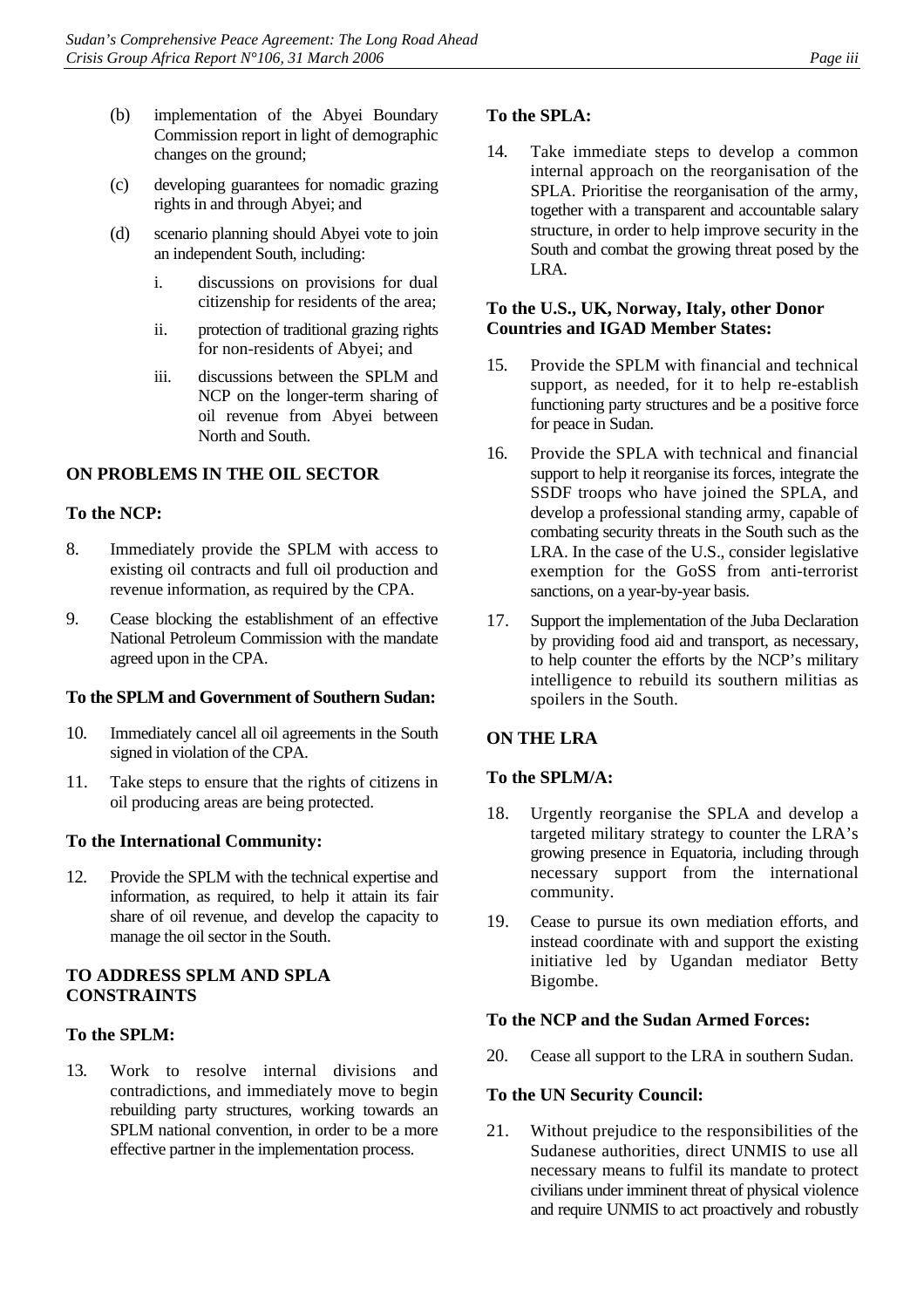against the LRA, including in a preemptive manner.

22. Appoint a panel of independent experts to investigate the membership, funding of, and support for the LRA. The panel should consult with relevant governments, UN missions, and other UN-appointed expert bodies. It should advise the Security Council on further measures to be taken by the Council in relation to the LRA.

### **To the UN Mission in Sudan:**

23. Establish a verification unit, to be negotiated directly with the SPLA and the Sudan Armed Forces, to verify continued SPLA claims of Sudan Armed Forces' support to the LRA.

### **Nairobi/Brussels, 31 March 2006**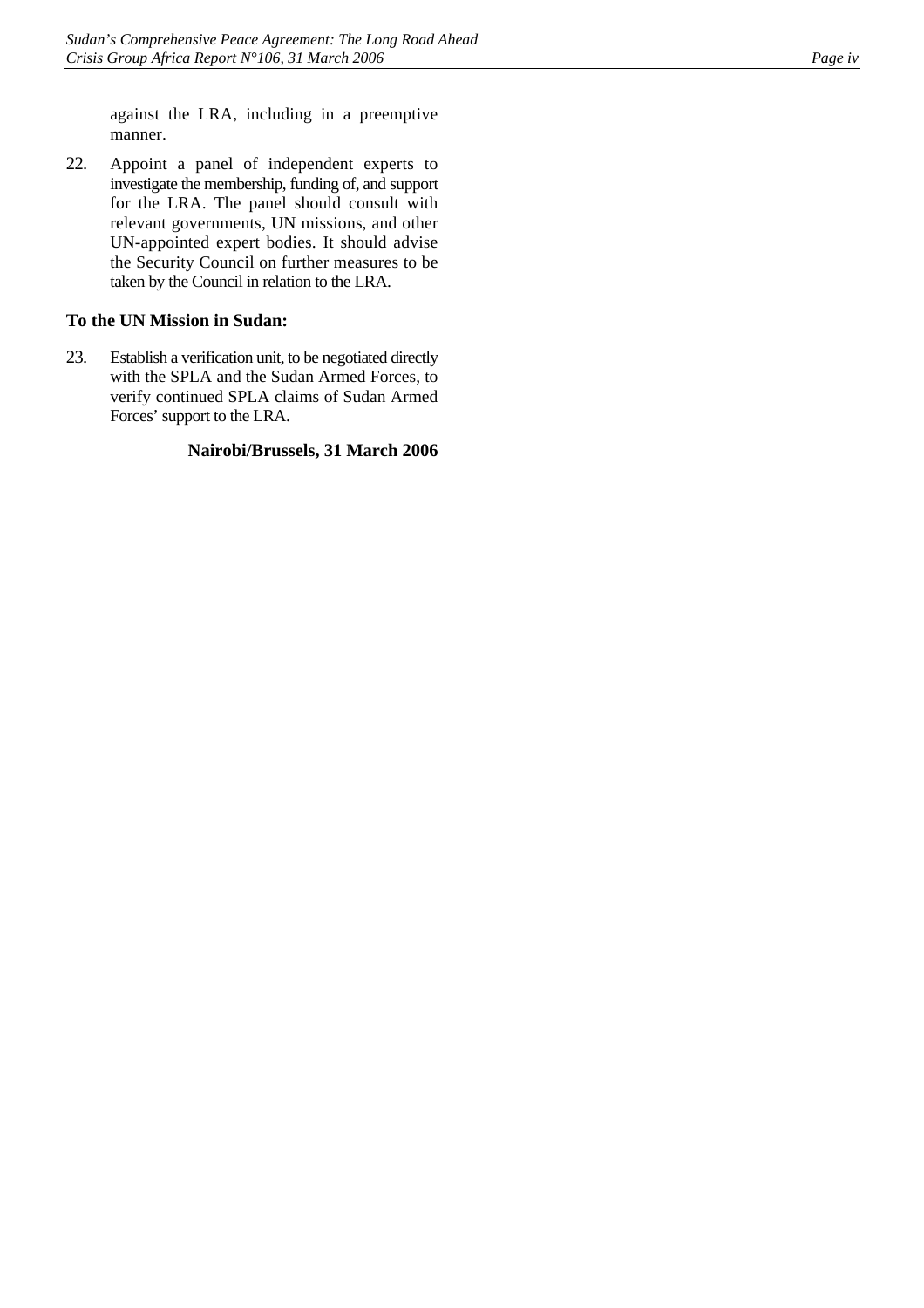**Africa Report N°106 31 March 2006**

## **SUDAN'S COMPREHENSIVE PEACE AGREEMENT:**

Internationa **Crisis Group** 

ONFLICT WORLDWIDE

## **THE LONG ROAD AHEAD**

## <span id="page-6-0"></span>**I. INTRODUCTION**

The 9 January 2005 Comprehensive Peace Agreement (CPA) was the culmination of more than two and a half years of negotiation between the insurgent Sudan People's Liberation Movement/Army (SPLM/A)<sup>[2](#page-6-1)</sup> and the ruling NationalCongress Party (NCP).<sup>3</sup> It provides for a six year interim period with democratic elections by 2009, and an autonomous southern government, followed by a self-determination referendum for the South. In the interim, it mandates power and wealth sharing arrangements aimed at ending decades of political and economic marginalisation of the South and guaranteeing its representation in Sudan federal government's branches proportional to its population.

However, 15 months in there is little reason for optimism, as the NCP systematically delays and undermines the implementation process. The NCP's obstruction should not come as a surprise. Though the peace agreement catered for the NCP's continued political dominance in northern Sudan until elections, it also provided for a significant opening of political space, and the sharing of previously NCP-controlled state power and wealth. Many within the NCP have been openly critical of the CPA for giving away too much to the SPLM, viewing these changes as a threat to the regime's survival. The threat of democratic elections to the broadly unpopular NCP, and the expected southern vote for independence, appear to leave the NCP with little hope of a peaceful political survival unless it changes its political strategy.

These barriers were foreseen during the negotiation process in Naivasha, Kenya, and different strategies were developed to try to overcome them. The strategy of the IGAD<sup>4</sup>mediation team and its international partners was to balance the NCP's expected reluctance to implement by having a strong SPLM minority partner in the national government, and by using the continued engagement of the international community to guarantee the agreement. Whereas the strategy pushed by the NCP aimed at establishing a strong political partnership with the more popular SPLM by drawing it away from its historic allies in the opposition, so as to allow the NCP a peaceful path to continued power and completion of its rebirth from a pariah state to an accepted member of the international community.

Neither strategy is working. The SPLM is in disarray, still coping with its transition from a rebel movement to a government and from the untimely death of its late Chairman Dr. John Garang on 30 July 2005, just three weeks after he had been sworn in as the  $1<sup>st</sup>$  Vice-President. It currently lacks the strategic vision to consolidate its place in the national scene as the natural umbrella for all the marginalised and the oppressed and as the guardian of the democratisation project that the CPA envisions. Former SPLM security chief Edward Lino painted a grim picture of the situation in a recent interview, noting "one year after the signing of the CPA, the NCP continues to

<span id="page-6-1"></span><sup>&</sup>lt;sup>2</sup> Following signature of the peace agreement, the SPLM and SPLA exist as formally separate entities for the first time. This paper uses both terms, depending on whether the military or political entity is meant.

<span id="page-6-2"></span><sup>3</sup> Crisis Group has published considerable reporting and analysis on the CPA and the peace process that led to it. See Africa Report N°102, *Sudan: Saving Peace in the East*, 5 January 2006; Africa Briefing N°30, *Garang's Death: Implications for Peace in Sudan*, 9 August 2005; Africa Report N°96, *The Khartoum-SPLM Agreement: Sudan's Uncertain Peace*, 25 July 2005; Africa Briefing N°24, *A New Sudan Action Plan*, 26 April 2005; Africa Briefing N°19, *Sudan's Dual Crises: Refocusing on IGAD*, 5 October 2004; Africa Report N°73, *Sudan: Towards an Incomplete Peace*, 11 December 2003; Africa Report N°65, *Sudan Endgame*, 7 July 2003; Africa Briefing N°14, *Sudan's Other Wars*, 25 June 2003; Africa Briefing N°13, *Sudan's Oilfields Burn Again: Brinkmanship Endangers the Peace Process*, 10 February 2003; Africa Report N°55, *Power and Wealth Sharing: Make or Break Time in Sudan's Peace Process*, 18 December 2002; Africa Report N°54, *Ending Starvation as a Weapon of War in Sudan*, 14 November 2002; Africa Report N°51, *Sudan's Best Chance for Peace: How Not to Lose It*, 17 September 2002; Africa Report N°48, *Dialogue or Destruction? Organising for Peace as the War in Sudan Escalates*, 27 June 2002; and Africa Report N°42, *Capturing the Moment: Sudan's Peace Process in the Balance*, 3 April 2002.

<span id="page-6-3"></span><sup>&</sup>lt;sup>4</sup> The Intergovernmental Authority on Development, a seven country regional body for the Horn of Africa, composed of Kenya, Sudan, Uganda, Ethiopia, Eritrea, Somalia and Djibouti.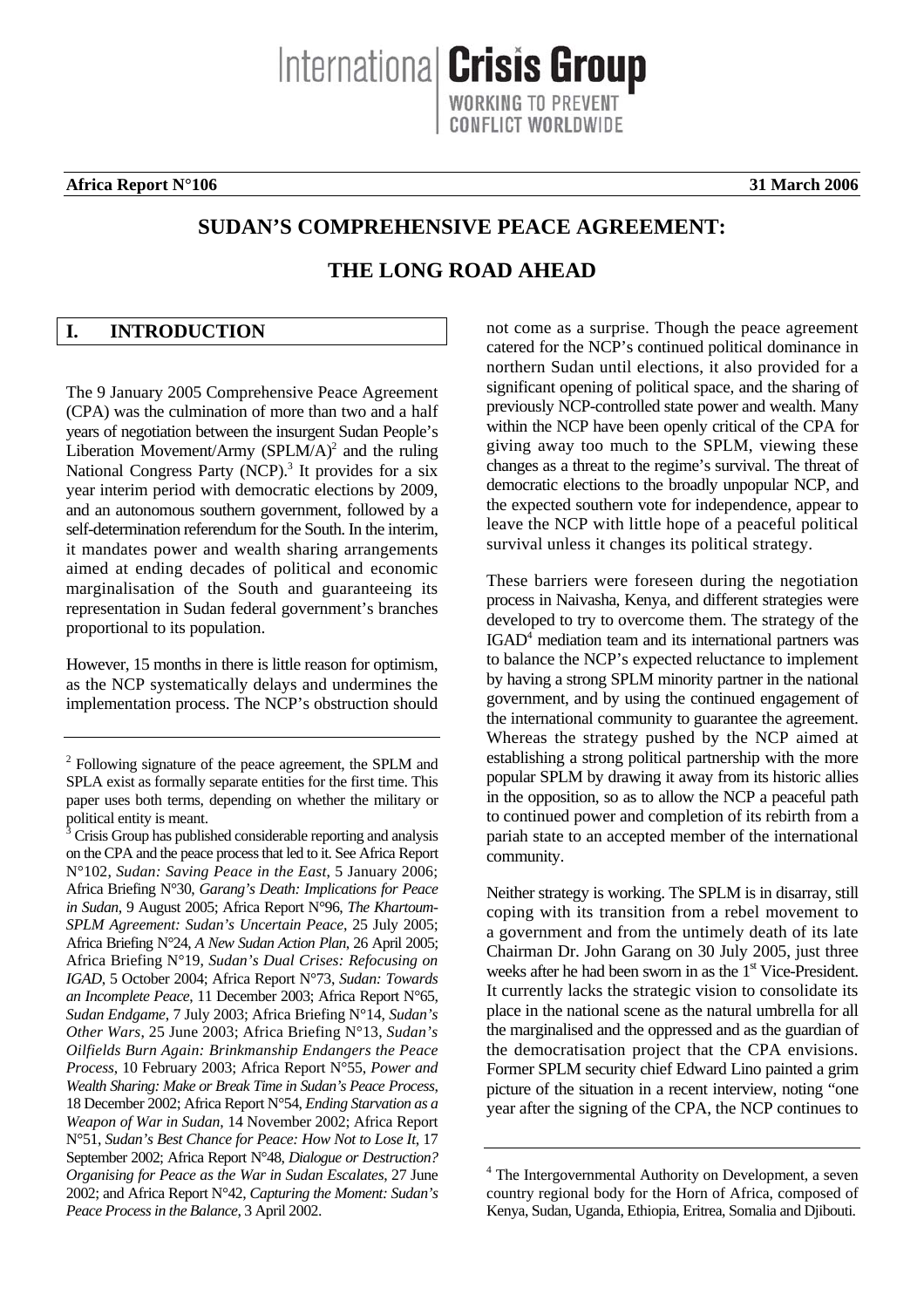have a firm grip on all the details of the state, institutions are impregnated with it, a ihadist army, a security apparatus that believes it is the NCP; and full 20 per cent of the executive branch throughout Sudan is allocated to us, but we haven't filled these positions yet because of technical and political reasons and due to the opposition of some of our partners; we have signed an agreement, but the implementation schedule is tight; we admit there are shortcomings, in some ministries there is a Cold War environment, such as the Ministry of Energy...".<sup>5</sup>

The international community has an enormous physical presence in Sudan today, led by a 10,000-strong UN mission (UNMIS) devoted to monitoring the CPA, but it has failed to live up to its envisioned role as a guarantor, and seems unwilling to seriously engage with the parties politically on their numerous unmet commitments or the direction of the CPA.

The ongoing conflict in Darfur has played into this dynamic, distracting international attention and the parties from the CPA. Though international efforts have been depressingly ineffective at improving the situation in Darfur, the international outcry has been noted by the NCP, much of whose senior leadership is being investigated by the International Criminal Court (ICC) for the atrocity crimes carried out by the government forces in Darfur since 2003.<sup>6</sup> Put off after Garang's death, and perhaps by suspicions of the SPLM's intentions or its lack of capacity, the NCP's actions around implementation have damaged the envisioned partnership.

## <span id="page-7-0"></span>**II. THE STATUS OF IMPLEMENTATION: A PATTERN EMERGES**

The CPA is a long and complex agreement, and hence difficult to monitor effectively. With more than 50 national bodies and commissions to be formed, multiple systems and levels of governments (with the GoSS and southern state governments to be formed almost from scratch), the parties, partners and observers are understandably overwhelmed. Without universally accepted criteria for assessing implementation, there is an active debate amongst both the parties and observers on the interpretation of the implementation process – for while much has happened little has changed. Though the President has issued dozens of new Presidential decrees forming new commissions and committees, only a handful are operational, and only the Ceasefire Joint Military Committee (CJMC) and the Assessment and Evaluation Committee (AEC) have met regularly.<sup>7</sup> Most exist only on paper, or remain paralysed as the parties' battle over the terms of reference or functions for the commissions. Though optimists point to the progress made, the pessimists appear to be closer to the truth, for the picture that emerges is of a pattern of NCP attempts to systematically undermine, delay or simply ignore the elements called for in the CPA that would fundamentally alter the status quo and its grip on power.

With the exception of Abyei,<sup>[8](#page-7-4)</sup> where the NCP is in blatant violation of the terms of the CPA, its tactics are technical and nuanced, taking advantage of either gaps in the agreement, or the weakness and disorganisation of the SPLM. The bulk of the agreement was directly negotiated by then 1<sup>st</sup> Vice-President Ali Osman Taha and SPLM Chairman Dr. John Garang, aided by a small group of trusted aides, and the two leaders counted on their positive personal relationship to overcome areas of disagreement during the implementation process. An enormous amount of the power and decision making responsibility within the CPA lies with the institution of the Presidency.<sup>9</sup> [W](#page-7-5)hile this seemed an effective way at the time of moving the negotiations forward, it left a large number of gaps to be resolved over the course of the interim period. The success of this approach was dependent on Garang's personal relationship with Taha, and their joint commitment as an executive to find a way to implement the agreement.

<span id="page-7-1"></span><sup>&</sup>lt;sup>5</sup> "Southern leader: Sudanese Military Intelligence is behind all the disasters. Edward Lino tells al-Sharq al-Awsat the Sudanese army still supports the LRA", *al-Sharq al-Awsat*, 15 March 2006 (in Arabic).

<span id="page-7-2"></span><sup>6</sup> Crisis Group uses the term "atrocity crimes" advisedly. The extensive debate over whether genocide has occurred or "only" crimes against humanity or war crimes is misplaced. Whether or not any party to the conflict acted with the intent "to destroy, in whole or in part, a national ethnic or religious group, as such" can only be properly determined through a credible investigative and judicial process. What matters now is that terrible crimes are continuing and will continue until the international community acts forcefully. The perpetrators of atrocity crimes must be brought to justice as a matter or principle and as a step towards ending impunity in the region. The court can determine into which legal category the crimes fall. See, Gareth Evans, "Genocide or crime? Actions speak louder than words in Darfur", *European Voice*, 18 February 2005; also David Scheffer, "How to bring atrocity criminals to justice", *Financial Times*, 2 February 2005.

<span id="page-7-3"></span><sup>&</sup>lt;sup>7</sup> "Report of the Secretary-General on Sudan", 14 March 2006, S/2006/160, p. 1.

<span id="page-7-4"></span><sup>8</sup> Discussed further below in II.A.1.

<span id="page-7-5"></span><sup>&</sup>lt;sup>9</sup> The Presidency includes the President (President Bashir), the 1<sup>st</sup> Vice-President (Salva Kiir Mayardiit), and the Vice-President (Ali Osman Taha).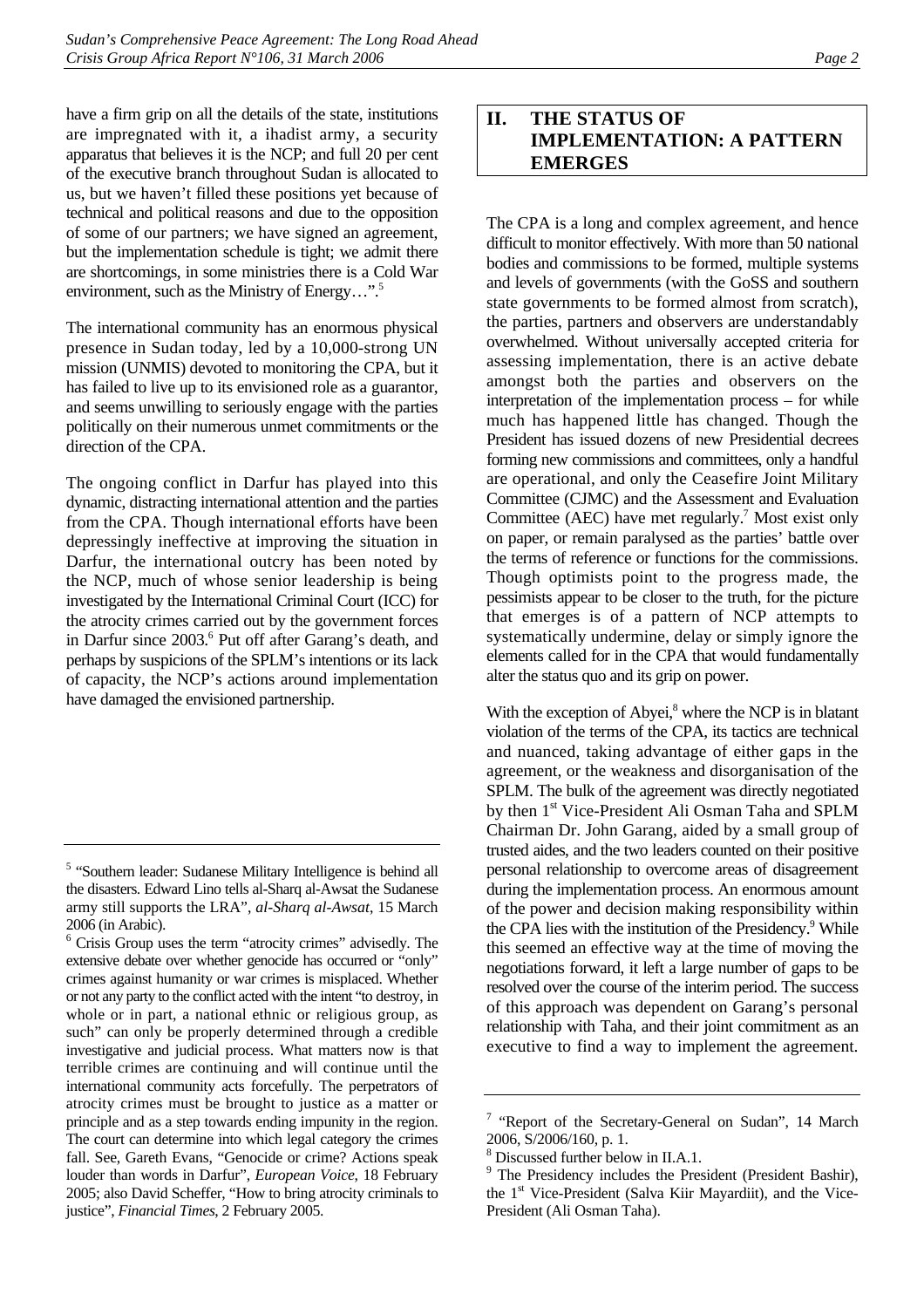Garang's death last July has damaged, if not killed, this partnership and the requisite commitment from the NCP leadership. Garang's successor, Salva Kiir Mayardiit, has not yet found willing partners in the Presidency to implement the agreement in accordance with the terms and spirit of the Naivasha process. The result is that the President, rather than the Presidency, has controlled the implementation schedule and agenda.

## <span id="page-8-0"></span>**A. CHALLENGES OF IMPLEMENTATION AT THE NATIONAL LEVEL: LOSING THE MOMENTUM OF NAIVASHA**

Nearly 15 months after the peace agreement was signed, implementation in Khartoum in national government institutions is slow and uneven. The GNU, originally expected to be formed on 9 August 2005, was officially announced on 20 September, and sworn in two days later. Initial delays were due to Garang's unforeseen death, but subsequent extended delays in establishing key bodies and commissions under the CPA illustrates the fragile state of the agreement. The key to peace holding will be the consolidation of the agreement, through consistent implementation by both parties, to the point where the momentum for peace becomes difficult to reverse and undo. This is not yet the case.

As discussed below, the strategy of the NCP appears to have shifted following Garang's death, and now seems more intent on delaying or undermining implementation than proceeding in good faith. The distribution of ministries in the GNU and the subsequent failure to integrate the broader civil service provide several good examples. The parties had categorised the various ministries in Naivasha, and divided them between sovereignty, economic and service ministry clusters. The distribution of ministerial and state ministerial<sup>10</sup> positions was to follow the power sharing ratio set out in the peace agreement. The parties agreed to pair ministries in each cluster. When the distribution finally took place, the procedure should have been straightforward – within the identified paired ministries, the NCP would choose one and the SPLM would take the other.

The most controversial was the debate over the Ministry of Energy. The Ministry of Energy had been paired with the Ministry of Finance, but when the parties first began discussions in the Joint National Transition Team  $(JNTT)^{11}$ 

last spring, the NCP insisted on taking both. $12$  The discussion was put on hold, to be revisited by Garang and Taha ahead of the formation of the GNU. But Garang died before it could be resolved, leaving Salva in the unenviable position of dealing with something that had apparently been partially negotiated already through private discussions between Taha and Garang. When Salva and the SPLM began to push for the Energy Ministry, Taha reportedly said that Garang had agreed in private that the NCP could keep the ministry.<sup>13</sup> The SPLM did not pursue the Finance Ministry because, as with the defence arrangements, finance is effectively split between North (at the level of the GNU, by default) and South (at the level of the GoSS), thus making SPLM control of GNU level ministry somewhat redundant.<sup>14</sup> Energy, however, would be key to monitoring and engaging in the petroleum sector – one of the core pillars upon which the entire CPA rests – and ensuring compliance. When Salva made a final plea to Bashir for the Energy Ministry, arguing that it would be an important step towards making unity attractive, Bashir reportedly replied that southerners were going to vote for separation irrespective of whether they had the Energy Ministry.<sup>15</sup>

While not a violation of the text of the CPA, this certainly went against the spirit of Naivasha and failed to show either good faith or goodwill on the part of the NCP. Salva and the SPLM ultimately backed down from their demand for the Energy Ministry, anticipating that the National Petroleum Commission would still provide the SPLM with a direct role in overseeing the petroleum sector. However, the decision caused disappointment amongst southerners, many of whom blamed Salva for giving up where Garang would have succeeded. Hence NCP tactics not only assured continued control of the Energy Ministry, but also dealt a sharp blow to the support and confidence of the SPLM leader, less than two months into his new job. Surprisingly, UNMIS and the broader international community remained quiet during this

<span id="page-8-1"></span> $10$  The state minister is the same as a deputy minister. Each ministry has one minister and one or two state ministers.

<span id="page-8-2"></span><sup>&</sup>lt;sup>11</sup> The JNTT is a 14 person SPLM/NCP body formed last spring to help implement the World Bank-led Joint Assessment Mission. Once formed, the JNTT gave itself the mandate to oversee the implementation of the CPA.

<span id="page-8-3"></span><sup>&</sup>lt;sup>12</sup> Crisis Group interview, Khartoum, 14 October 2005.

<span id="page-8-5"></span><span id="page-8-4"></span><sup>&</sup>lt;sup>13</sup> Crisis Group interviews, 25 October 2005 and 7 March 2006. <sup>14</sup> According to the CPA, southern Sudan is to have its own conventional banking system, in parallel to the Islamic banking system operating in the North. The Central Bank of Sudan will have two equal sub-systems, one for the North and one for the South. Because the GoSS Ministry of Finance will serve as the de facto Ministry of Finance for the conventional banking system in the South, the national Ministry of Finance is likely to become the de facto Ministry for the North. Crisis Group interview, 7 March 2006.

<span id="page-8-6"></span><sup>&</sup>lt;sup>15</sup> Crisis Group interview, Khartoum, 14 October 2005. Salva also stated this publicly in a speech at the Woodrow Wilson International Center in Washington DC, on 4 November 2005, as reported in "The Impact of the Comprehensive Peace Agreement and the New Government of National Unity on Southern Sudan", Human Rights Watch, March 2006, fn.6.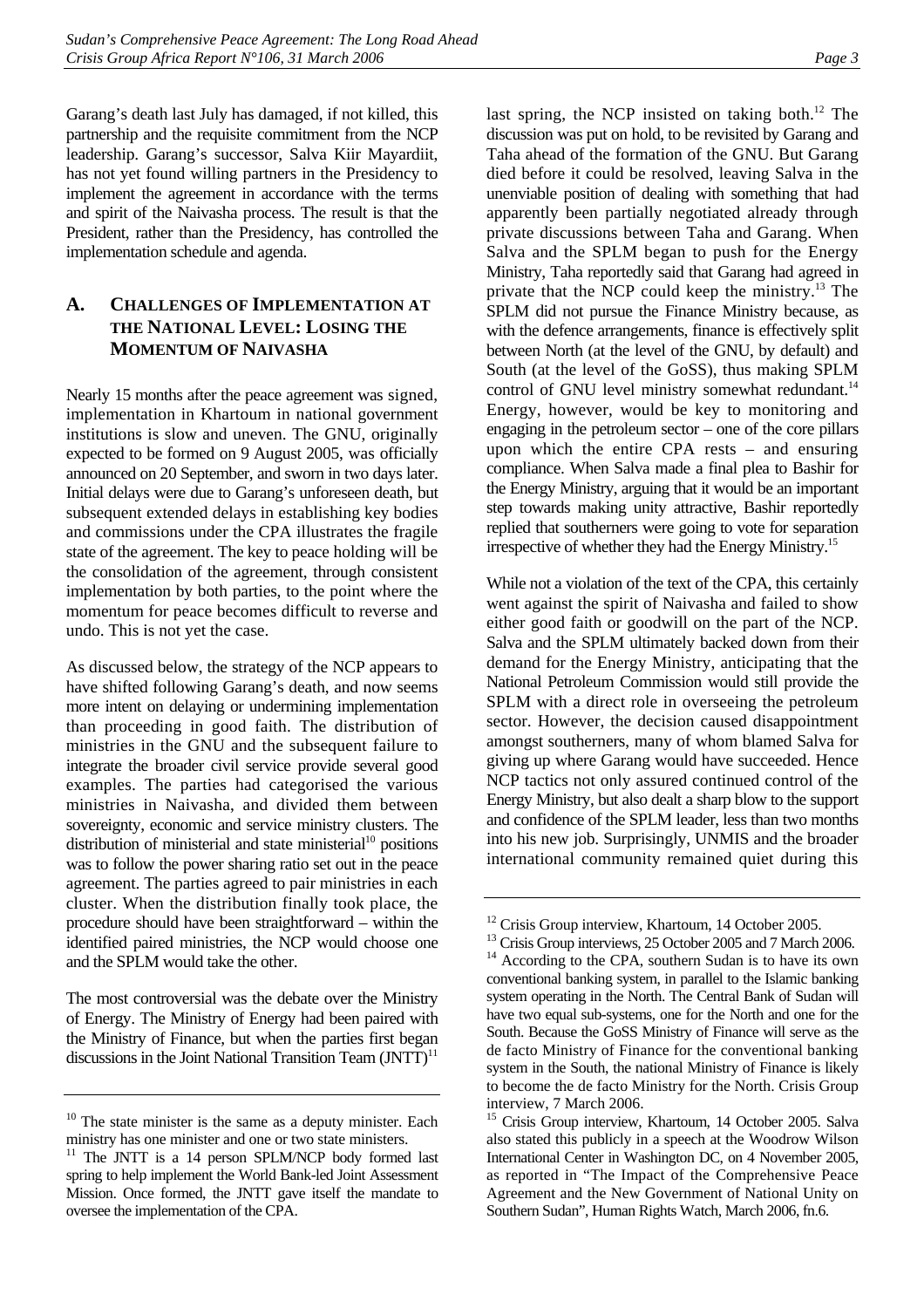episode, watching in silence as the NCP openly undermined the spirit of the CPA, with potentially dire consequences.

The SPLM also alleges that prior to its taking over the leadership of agreed upon ministries in October, the NCP deliberately weakened some of the core functions of those ministries. Some SPLM members have complained that International Cooperation was sliced out of the Ministry of Foreign Affairs and made into a separate ministry prior to SPLM appointee Lam Akol taking over as Minister. However, the NCP has been subdividing ministries for years to accommodate breakaway factions from opposition groups, southern clients, and other Islamist factions while still retaining key ministries. The creation of the Ministry of International Cooperation was one such move, and it was allocated to the Umma Party-Reform and Renovation of Mubarak al-Fadl. The arrival of the SPLM complicated matters further as the NCP had to share power with a principal partner, while keeping its earlier allies happy with their piece of the cake. The NCP strategy was to give the SPLM ministries that were voided of their essential powers through earlier structural reshaping of the ministries.<sup>16</sup>

After the eventual formation of the GNU, progress became bogged down in the establishment of the various commissions, committees, and other bodies relating to the implementation of the CPA. While many of these bodies have been created by presidential decree, the legality of many of them is questionable, as discussed below. Several key commissions have not yet been established, including the Human Rights Commission, the Land Commission, the National Electoral Commission, the Commission on the Rights of non-Muslims in the National Capital,<sup>17</sup> and the National Civil Service Commission.<sup>18</sup> The delays in establishing the Civil Service Commission means that there has not yet been any SPLM integration into the national institutions or civil service, beyond those appointed to Ministerial or State Ministerial positions. Hence more than 15 months after the signing of the CPA,

the SPLM's presence in the GNU, including in the commissions and other bodies, likely amounts to no more 40 people. $19$ 

Of the bodies that have been legally established, most are not yet functioning. Either the parties have not yet agreed upon the rules of procedure, or they have yet to meet. The NCP and members of the international community correctly blame some of the delays on the SPLM's lack of capacity and disorganisation. However, there is also a more sinister pattern discernible, whereby the NCP, via the Presidency, is delaying and manipulating the legal establishment of some key commissions and other institutions $^{20}$  called for in the CPA. This is discussed in greater detail below.

#### <span id="page-9-0"></span>**1. Abyei: A direct threat to peace**

While most of the obstruction by the NCP has been quite nuanced, the NCP's actions regarding Abyei are a blatant violation of the CPA, creating perhaps the most volatile element of the entire agreement right now.<sup>21</sup> The CPA includes a separate agreement on Abyei, allowing the disputed territory to hold special administrative status under the Presidency, to be followed by a referendum simultaneous with the southern referendum, with the option of remaining in the North or joining the South (including an independent South, pending the outcome of the southern referendum.) Abyei is the traditional home of the Ngok Dinka, a tribe of the populous Dinka to the South, and is also dear to the neighbouring Misseriya, Arab pastoralists who pass through Abyei every year to graze at the river Kiir (Bahr el-Arab), and further southwards. The Ngok Dinka have been massively

<span id="page-9-1"></span><sup>&</sup>lt;sup>16</sup> Crisis Group interview, 22 February 2006.

<span id="page-9-2"></span><sup>&</sup>lt;sup>17</sup> Problems remain across the board in setting up the new administration for Khartoum. The SPLM delegation in the Khartoum state Legislative Council recently withdrew from the committee drafting the constitution for the national capital citing contradictions with the Interim National Constitution. "Sudan's SPLM pull out of team drafting Khartoum Constitution", Khartoum Monitor/Sudan Tribune, 23 March 2006. Available at http://www.sudantribune.com/article.php3 ?id\_article=14685.

<span id="page-9-3"></span><sup>&</sup>lt;sup>18</sup> The most comprehensive overview of the detailed status of implementation available is in the CPA Monitor, a monthly report put out by UNMIS and available at http://www.unmis. org/english/cpaMonitor.htm. See also: "Report of the Secretary-General on Sudan", 14 March 2006, S/2006/160.

<span id="page-9-4"></span><sup>&</sup>lt;sup>19</sup> The CPA stipulated that the National Civil Service Commission would be tasked with forming policies to train and recruit southern Sudanese, to fill between 20-30 per cent of the civil service, including at least 20 per cent of the middle and upper-level positions. These figures would be reviewed pending the outcome of the national census. This was one area in the negotiations where the SPLM chose to negotiate on behalf of the South rather than the party. This assumes that the bulk of the southerners integrated into the civil service, including many of those already operating in the national civil service, are supporters of the SPLM. See: Section 2.6.2 in the Power Sharing Protocol of the CPA, signed 9 January 2006.

<span id="page-9-5"></span><sup>&</sup>lt;sup>20</sup> This includes the commissions listed above. It also explains the long and unnecessary delays in establishing the Joint Defence Board and the Ceasefire Political Commission.

<span id="page-9-6"></span> $21$  For more on the background to the Abyei conflict and its role in the negotiation process, see see Crisis Group Briefing, *Garang's Death: Implications for Peace in Sudan,* op. cit. See also Crisis Group Report, *The Khartoum-SPLM Agreement,* op. cit.; Crisis Group Briefing, *Sudan's Other Wars*, 23 op. cit.; Crisis Group Report, *Sudan Endgame,* op. cit.; and Crisis Group Report, *Sudan: Towards an Incomplete Peace*, op. cit.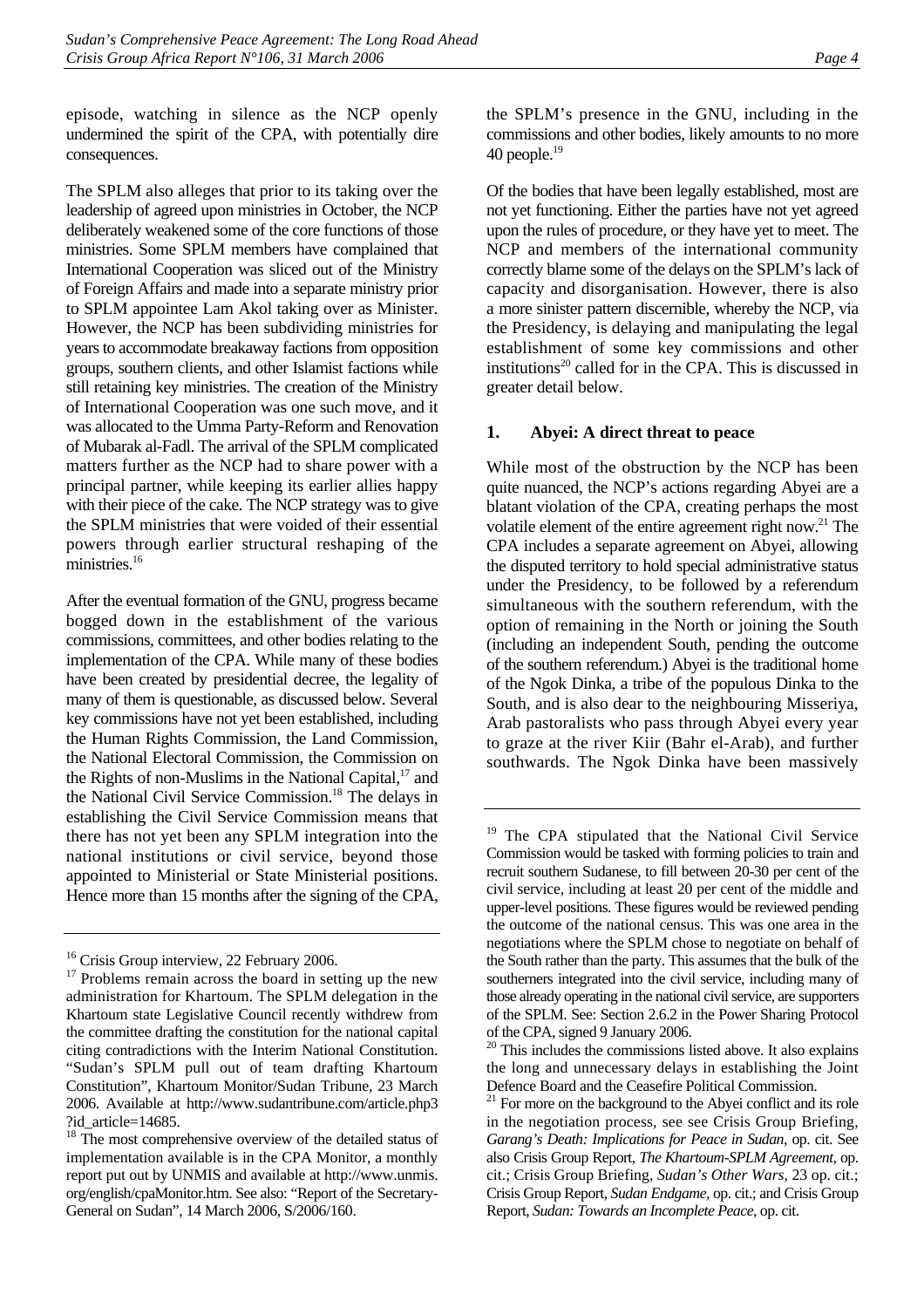displaced over the course of the second civil war, and a main intention of the agreement was to allow them to return to their homes and villages, some of which have since been settled by the Misseriya. The CPA defined Abyei as the traditional nine Ngok Dinka Chiefdoms that were transferred from Bahr el-Ghazal to Kordofan by the British in 1905, and established a special boundary commission made up equally of the SPLM, the NCP, and international experts appointed by the U.S., UK and IGAD, to determine these boundaries as of 1905. When the SPLM and NCP delegations failed to reach an agreement, the final decision was put in the hands of the international experts. Irrespective of the territorial definition, the agreement guaranteed the traditional grazing rights and rights of passage through Abyei for the Misseriya and other nomads. It was agreed that the decision of the Abyei Boundary Commission (ABC) would be final and binding, and the CPA sets out a number of subsequent steps to be taken by the Presidency, such as the appointment of a local Executive Council until local elections can be held.

The ABC delivered its report to the Presidency on 14 July, but there has been no progress since that time. The report defined the territory as a broad area stretching from the borders of Bahr el-Ghazal, east to the border with Upper Nile, and north to the villages of Umm Sakina, Turda and Edd Dibekir – including large oil producing areas that the NCP had counted on remaining in the North.<sup>22</sup>

President Bashir and Vice-President Taha have been vocal in their rejection of the ABC report, but the NCP has also been working to politicise the issue and mobilise the Misseriya against the ABC. While refusing to implement the terms of the agreement to establish an administration in Abyei, the NCP deputy governor Southern Kordofan, $^{23}$ 

Mr. Eisa Bashari, recently travelled to Abyei town carrying the message that "Abyei shall remain part of Southern Kordofan until the end of time".<sup>24</sup> This type of incendiary behaviour from NCP cadres and its security services has been reported regularly over the past nine months, and appears to be aimed at inciting populations against each other and undermining implementation.

The danger of Abyei is that both sides continue to see the referendum as a zero-sum game. For the Ngok Dinka and the SPLM, anything short of a referendum, and a likely vote to return to the South, is an unacceptable outcome. For the Misseriya, their fears that their traditional grazing rights will be sacrificed or compromised are understandable, but these are in fact protected in the agreement. However, the NCP's politicisation of the issue and its misinformation campaign appear to be exacerbating these fears. For the NCP, its primary motivation appears to be economic, driven by a fear of losing the huge reserves of oil in Abyei should it vote to join an independent South. Having built up the issue, the NCP will now also suffer political fallout with the Misseriya and others if it backs down. Since all groups see the referendum as the key target, each step along the way is being contested. For example, the NCP have suggested setting up an interim administration made up of Ngok Dinka and Misseriya, ahead of the Executive Council. The SPLM have rejected this, demanding that the Executive Council be formed instead, as per the agreement.<sup>25</sup> The NCP are seeking Misseriya participation because participation in the administration implies residency, and residency implies a right to vote in the referendum. Thus the first step is seen by the parties as influencing the outcome of the last step. [26](#page-10-4)

The SPLM leadership has been pushing Bashir to allow the experts who participated on the ABC to come back and defend their findings in order to help break the

<span id="page-10-0"></span> $22$  The NCP was adamantly against granting Abyei a referendum during the negotiation process. At one point, Energy Minister Awad al-Gaz was reported to have told the NCP delegation in Naivasha that 80 per cent of the oil in the North lay in Abyei. Interestingly, the SPLM reported that in private discussions between Taha and Garant in 2003, Taha suggested two options on Abyei: either a referendum, or a presidential decree that would shift Abyei directly to Bahr el-Ghazal. However, this was never raised again by the NCP in any of its subsequent proposals on Abyei. Crisis Group Africa Report, *Sudan: Towards an Incomplete Peace*, op. cit. Crisis Group interview, Naivasha, 13 January 2004.

<span id="page-10-1"></span><sup>&</sup>lt;sup>23</sup> The CPA also took away the Misseriya-dominated state of Western Kordofan. The agreement on Southern Kordofan and Blue Nile states dissolved Western Kordofan and merged it with Southern Kordofan, a demand put forward at the last minute by the NCP to dilute the strength of the Nuba peoples – traditional supporters of the  $SPLM - in$  the new state. As a result, many Misseriya have expressed outrage and feelings of abandonment by the NCP, as evidenced by Misseriya involvement alongside

the rebels in Darfur and the emergence of the anti-government armed movement Al-Shahamah (though this group has reportedly since reached an agreement with the NCP). 24 See: Njahari Gathara, "Trouble in Abyei", *Sudan Mirror*, 27

<span id="page-10-2"></span>February 2006. Reprinted at http://www.southsudannation.com /featurearticle3.htm.

<span id="page-10-3"></span><sup>&</sup>lt;sup>25</sup> Crisis Group interview, 8 March 2006.

<span id="page-10-4"></span><sup>&</sup>lt;sup>26</sup> A referendum for Abyei was originally included in the 1972 Addis Ababa Peace Agreement, which defined southern Sudan according to the North-South borders at the time of independence, "and any other areas that were culturally and geographically a part of the Southern Complex as may be decided by a referendum." The criteria covered the Ngok Dinka of Abyei, but obviously not the Misseriya. The referendum was never implemented. See: Article 3.iii, The Addis Ababa Agreement on the Problem of South Sudan, March 1972. Reprinted in: Abel Alier, *Too Many Agreements Dishonoured: Southern Sudan*, Second Reprint, Khartoum, 2003, p. 348.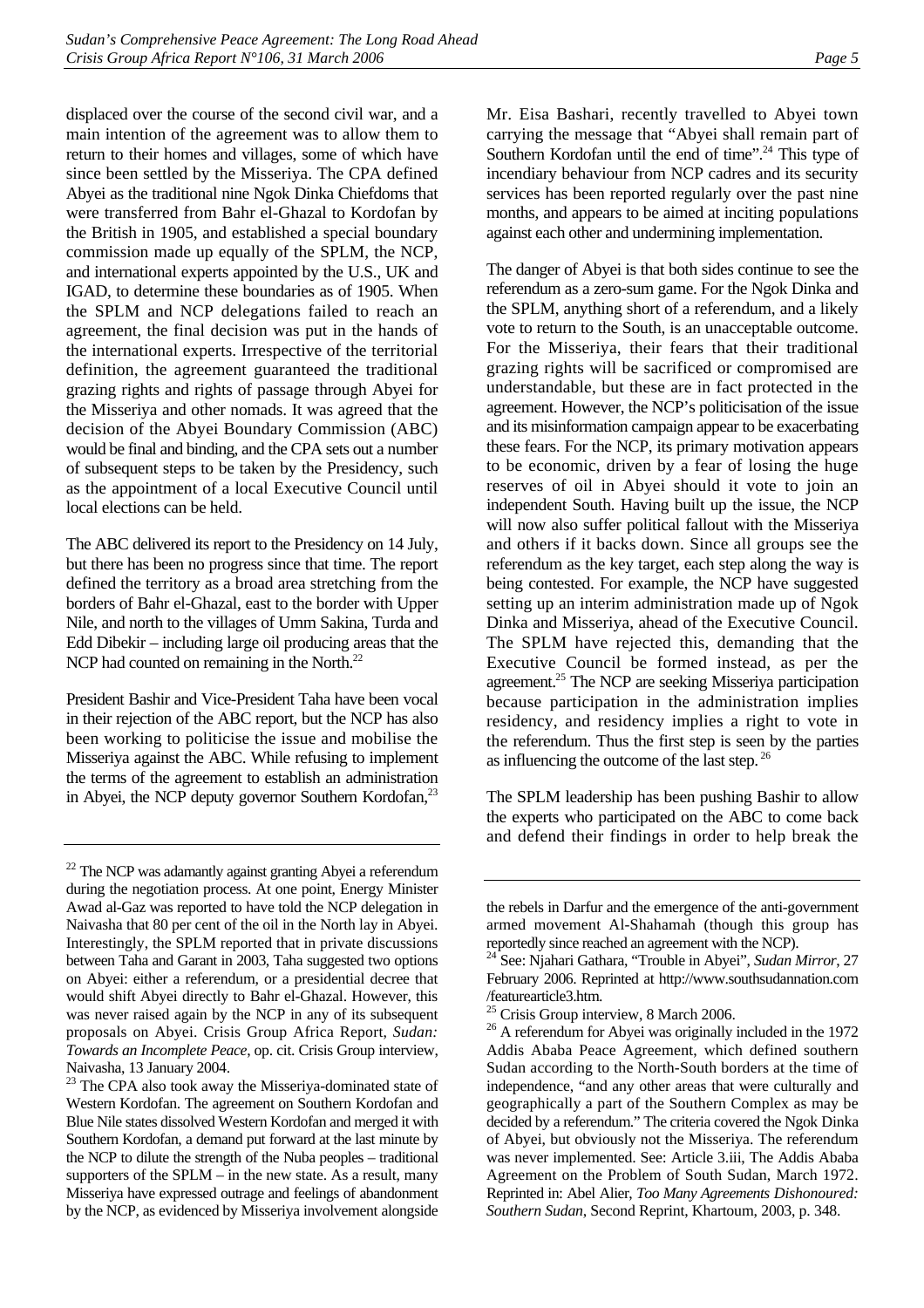impasse. Bashir reportedly agreed to this in early March, but this alone may not be enough.<sup>27</sup> The establishment of an administration in Abyei is crucial to begin to stabilise the situation and provide some much needed development to the area. The international community should continue to pressure the NCP to implement its commitments under the CPA and form the Executive Council immediately. Given the key role of the personnel appointed to the Executive, one option would be to have the UN oversee a temporary administration in the area while the parties, including both the SPLM-NCP and the Ngok Dinka-Misseriya, open discussions on the range of issues facing them. One such issue is the definition of residency and citizenship in Abyei, as per the agreement in the CPA, the ABC report, and taking into account the situation on the ground. A second discussion should focus on the implementation of the ABC report, taking into account the dramatic demographic changes on the ground since 1905. A third discussion should centre around potential scenarios should Abyei vote to join an independent South.

All efforts must be undertaken to avoid an outbreak of conflict in this case, and much can be done towards that end. For example, the feasibility of providing dual citizenship to Dinka and Misseriya in the area could be investigated, and there could be preliminary discussions between the Misseriya and Ngok Dinka on the types of guarantees the Misseriya would require with regard to grazing rights. Such a discussion could provide a useful model for other pastoralist communities living elsewhere along the North-South border, such as the Rizeigat, Selim Baggar, Rufa'a and Fellata, should the South vote for independence.<sup>28</sup> Finally, the oil factor cannot be ignored as a driving motivation for the NCP. As proposed by Crisis Group during the negotiations, one way to lesson the "winner take all" approach to this issue would be to negotiate a separate oil sharing agreement for Abyei between North and South. Should Abyei vote to join an independent South, that would allow for continued oil and revenue sharing between Juba and Khartoum for at least eight or ten years, and provide substantial benefits to the "loser" of the referendum.<sup>29</sup>

More focus is also needed on the other transitional areas of Southern Kordofan and Blue Nile states. Aligned to the SPLM since the mid-1980's, negotiations on these two areas were paired together with Abyei during much of the negotiation process. However, the agreements on these areas in the CPA granted them less than Abyei, such as the right to a "popular consultation" rather than a self-determination referendum. Implementation is moving very slowly in both states, and frustration is growing quickly amongst the SPLM. "We fought for 20 years, and now have seven paid positions in the state government", complained a senior SPLM official from Blue Nile State. "Is that what we fought for? With no change and no peace dividends, people will go back to war." The international community must also focus greater attention on the implementation of the agreements in these areas.

#### <span id="page-11-0"></span>**2. A monopoly on legal processes**

The safeguards built into the CPA to provide a check on the Presidency's power and actions have been curtailed by the NCP, with most key institutions related to the CPA being formed by presidential decree. The National Constitutional Review Commission (NCRC) was empowered in the CPA to do two things. The first was to draft the new Interim National Constitution, a task which it successfully carried out. The  $60$ -person body<sup>30</sup> "shall also be required to prepare such other legal instruments as is required to give effect to the Peace Agreement. It shall provide in such draft statutes or in the Constitutional Text for the appointment and other mechanisms to ensure the independence of such National Institutions as are referred to in section  $2.10$ ".<sup>31</sup>

Yet the NCRC, which is based on the power sharing percentages laid out in the CPA, ceased to function after the constitution was drafted. In its place, two NCP strategies emerged. The first was a series of six provisional orders issued by the President during the time of the NCP caretaker government, ahead of the formation of the GNU. These six decrees $32$  included some outrageous proposed changes to the law, such as strengthening the powers of

<span id="page-11-1"></span><sup>&</sup>lt;sup>27</sup> Crisis Group interview, 8 March 2006.

<span id="page-11-2"></span><sup>&</sup>lt;sup>28</sup> Crisis Group correspondence, 31 March 2006.

<span id="page-11-3"></span><sup>&</sup>lt;sup>29</sup> The CPA stipulates that oil revenue from Abyei will be split as follows: 50 per cent to the national government, 42 per cent to the GoSS, and two per cent to each of the following: Bahr el-Ghazal region; Western Kordofan (though this no longer exists); the Ngok Dinka; and locally with the Misseriya people. See: Crisis Group Report, *Sudan: Towards an Incomplete Peace*, op. cit.

<span id="page-11-4"></span><sup>&</sup>lt;sup>30</sup> The NCRC was expanded to 180 persons during the constitutional drafting process in order to provide greater representation for other political parties.

<span id="page-11-5"></span><sup>&</sup>lt;sup>31</sup> See section. 2.12.0 of the Power Sharing Protocol of the CPA, signed 9 January 2005. Section 2.10 of the CPA calls for the establishment of a National Electoral Commission, a Human Rights Commission, a National Judicial Service Commission, a National Civil Service Commission, an ad hoc Commission to monitor the southern self-determination referendum, and a Fiscal and Financial Allocation and Monitoring Commission.

<span id="page-11-6"></span><sup>&</sup>lt;sup>32</sup> The six decrees were the Criminal Procedure Amendment Act, the Armed Forces Amendment Act, the Red Cross Act, the Higher Education Amendment Act, the Wages and Salaries Amendment Act, and the Voluntary and Humanitarian Work Act.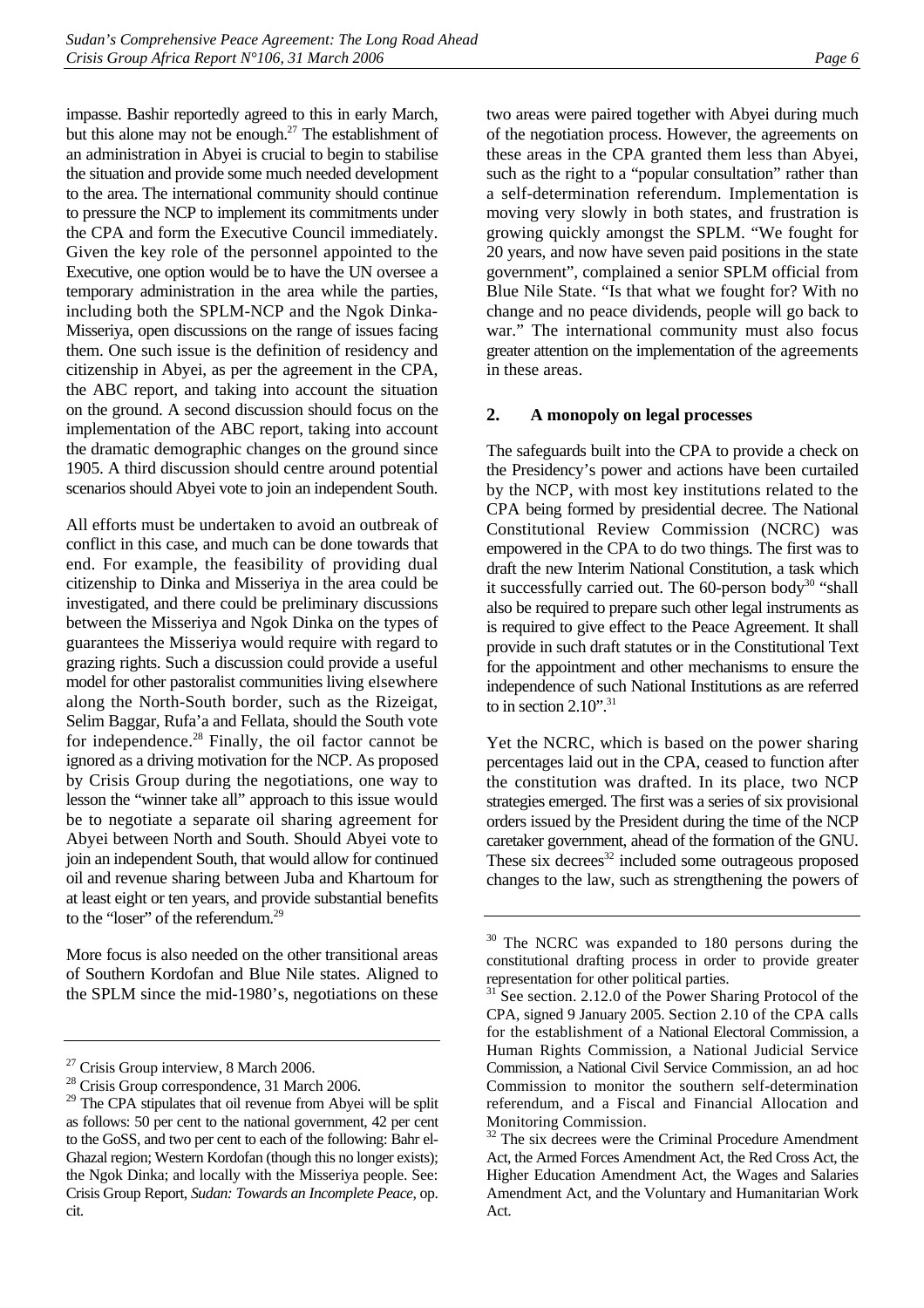the police and armed forces to shoot to kill while at the same time providing them with greater impunity from the legal system, and gave the NCP-dominated Humanitarian Aid Commission (HAC) near total power to monitor and control all foreign-funded humanitarian, voluntary and human rights-related operations. Provisional orders must go to the National Assembly, where they can be accepted or rejected, but not amended. If the next session of the Assembly does not act on an order before it goes to recess, the order lapses and is annulled. It can then be redrafted as a bill, where it will go through the regular process of debate and amendment.<sup>33</sup>

The SPLM did not let these proposed laws pass without a fight, however, and scored a political victory. In a press conference in one of the SPLM's first public challenges of the NCP policies Yasir Arman, head of the SPLM in the national assembly, publicly criticised the provisional orders as "violating the constitution and the peace agreement" and threatened to take the matter to the constitutional court.<sup>34</sup> The Voluntary and Humanitarian Work Act (known as the NGO Act) also sparked a serious reaction from the humanitarian community and some of the international partners. Facing such resistance, the NCP withdrew the provisional orders. The NGO Act was then re-submitted as a bill and passed by 52 per cent, despite still containing some very worrisome clauses, such as requiring all NGOs seeking foreign funding for projects to be approved by the HAC.<sup>35</sup> Nonetheless, according to one high-ranking SPLM representative, "We are satisfied with the NGO Act. We managed to insert eighty per cent of the amendments. In politics you never get one hundred percent of what you want. The most important thing is the NCP did not use its bare majority to pass the original law. It is a significant procedural victory".[36](#page-12-4)

Following agreed-upon procedures when adopting new laws is an important step in the right direction in changing Sudan's old political system. Yet, the construction of new bills based on a consensus of the NCP and SPLM, as envisaged by the CPA, has broken down, leading to billmaking by Presidential Decree. With the cordial working relationship within the Presidency having faded after Garang's death, presidential decrees have been increasingly controlled by the President, rather than consensual decisions of the Presidency.<sup>37</sup> Several of the decrees forming institutions have been in direct

contradiction of the CPA. For example, the National Judicial Service Commission Act was allegedly drafted by the Ministry of Justice rather than the NCRC, and although it passed through the National Assembly, it contains provisions that are contradictory to both the CPA and the Interim National Constitution.<sup>38</sup> For example, the act provides for three additional positions for experts to be appointed directly by the President, though the CPA already provides for the exact membership of the Commission, with equal representation from North and South.<sup>39</sup> It also states that the President is responsible for the appointment of all the judges of Sudan, whereas the CPA states that the President of the GoSS shall appoint the judges in the South. $40$ 

"Presidential Decrees were expected to end with the CPA" noted a leading southern legal expert. "They should all be drafted as laws by the NCRC, not the Ministry of Justice, then go to the Presidency".<sup>41</sup> Questions have also been raised about the legality of the Constitutional Court Act, the Bank of Sudan Amendment Act, and the statutes establishing the National Petroleum Commission and the Assessment and Evaluation Commission.<sup>42</sup> The NCRC was finally reestablished by Presidential Decree on 7 January 2006, but the new mandate of the Commission makes no reference to ensuring the independence of CPA Commissions and institutions and their compatibility with the CPA and the Interim National Constitution. Instead, it lists the function of the NCRC as being responsible for reviewing the Constitution during the interim period.<sup>[43](#page-12-11)</sup>

#### <span id="page-12-0"></span>**3. Oil problems persist**

The oil sector continues to be a high-risk area for the implementation of the agreement. Under the terms of the CPA, the GoSS is to receive 50 per cent of all revenue from oil produced in southern Sudan, after 2 per cent is set aside for the relevant oil producing state government. However, the parties do not yet agree on the parameters for calculating the oil wealth, or which oil fields lie in the South. There has not yet been any progress on ascertaining the North-South borders which will determine the division of the oilfields, the SPLM does not yet have access to any of the information to which it is entitled relating to oil

<span id="page-12-1"></span><sup>&</sup>lt;sup>33</sup> Crisis Group interviews, February and March 2006.

<span id="page-12-2"></span><sup>34</sup> Opheera McDoom, "Sudan's SPLM, NCP Clash over Security Laws", Reuters, 2 February 2006.

<span id="page-12-3"></span>See: "The CPA Monitor: Monthly report on the implementation of the CPA", February 2006, at: http://www.unmis.org/english/cpaMonitor.htm.

<span id="page-12-4"></span><sup>&</sup>lt;sup>36</sup> Crisis Group interview, Khartoum, March 2006.

<span id="page-12-5"></span><sup>&</sup>lt;sup>37</sup> Crisis Group interview, SPLM official, 15 March 2006.

<span id="page-12-6"></span><sup>38</sup> Crisis Group interview, 9 March 2006. "The CPA Monitor: Monthly report on the implementation of the CPA", February 2006.

<span id="page-12-7"></span><sup>39</sup> See Article 38.b, Implementation Modalities and Global Implementation Matrix, CPA, signed 9 January 2005.

<span id="page-12-8"></span>See Article 53, Implementation Modalities and Global Implementation Matrix, CPA, signed 9 January 2005.

<span id="page-12-9"></span><sup>&</sup>lt;sup>41</sup> Crisis Group interview, 9 March 2006.

<span id="page-12-10"></span><sup>&</sup>lt;sup>42</sup> Crisis Group interviews, February and March 2006.

<span id="page-12-11"></span><sup>&</sup>lt;sup>43</sup> "The CPA Monitor: Monthly report on the implementation of the CPA", Article 34 and Annex 19, February 2006.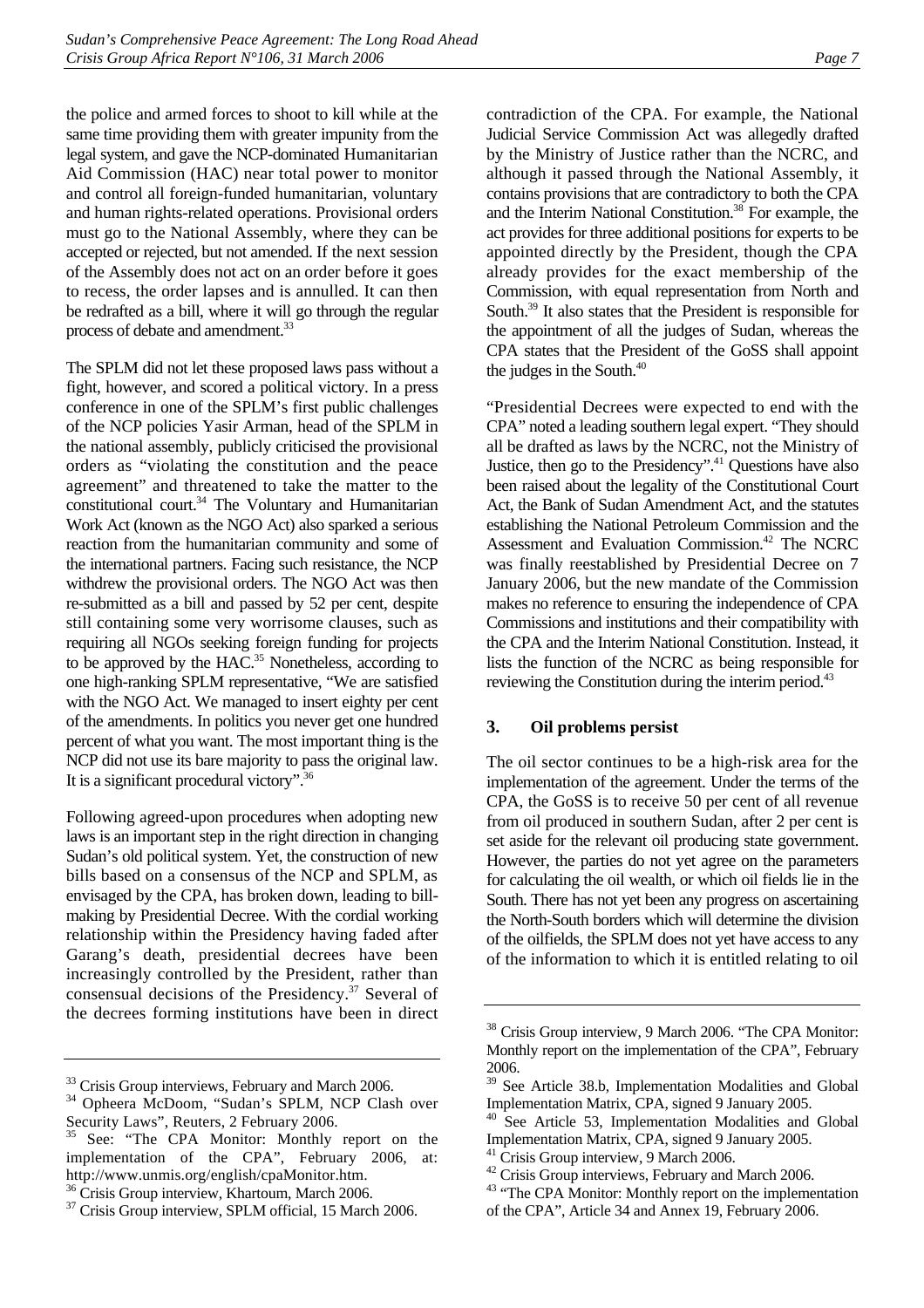production figures and existing contracts, and the National Petroleum Commission – the executive body created in the CPA to help regulate the petroleum sector – remains stuck on procedural differences. Progress must be achieved on all three of these issues for smooth relations and implementation in the petroleum sector.

Though the CPA granted a small SPLM technical team the right to see and review existing oil contracts, this has not yet happened. The SPLM blames this on NCP intransigence – when senior SPLM official Pagan Amum pursued Energy Minister Awad al-Jaz over the summer to gain access to the contracts, he was told that he had to wait until the return of the Secretary-General of the Ministry. The Secretary-General only contacted the SPLM in December, and the contracts remain unavailable to this day.[44 T](#page-13-0)he SPLM also shares some of the blame, as it lacks trained personnel, was slow to establish the technical committee, and has reportedly failed to follow up since Pagan's failed efforts over the summer.<sup>45</sup> Promises of technical support to the SPLM have been extremely slow in coming. Despite having a State Minister in the Ministry of Energy, the SPLM still does not have access to any of the key data regarding oil production, such as daily production figures.[46](#page-13-2)

The parties have not yet made any progress on defining the North-South boundaries, and the Ad Hoc North-South Boundary Commission tasked with this has yet to meet. Though the GoSS received nearly \$800 million in oil revenue from the GNU by the end of February 2006, and is having difficulty in absorbing and disbursing this amount, the GoSS has no way of knowing how much it is in fact entitled to. When the NCP refused to give the Energy Ministry to the SPLM, the decision was ultimately accepted by Salva because it was expected that the National Petroleum Commission would act as the new executive body for the petroleum sector, as per the terms laid out in the CPA - thereby giving the SPLM an opportunity to oversee and regulate all aspects of the sector. However, the National Petroleum Commission remains deadlocked and ineffective, as the NCP Energy Minister Awad al-Jaz seeks to maintain the ministry's total control of the oil sector, and pushes the Commission to be little more than a ceremonial body. Little has been achieved in the two National Petroleum Commission meetings to date, and al-Jaz has resisted requests from the SPLM to give the Commission a technical mandate to deal with the negotiation of new contracts, for example, as is provided for in the CPA. Combined with the fact that the SPLM State Minister in the Ministry, Angelina Teny,

<span id="page-13-1"></span><span id="page-13-0"></span>44 Crisis Group interviews, 14 January 2006 and 8 March 2006. <sup>45</sup> See "The CPA Monitor: Monthly report on the

<span id="page-13-2"></span>implementation of the CPA", Articles 79-82, February 2006. <sup>46</sup> Crisis Group interviews, February and March 2006.

remains shut out of the internal discussions and decisionmaking processes, the SPLM have little choice but to accept the word of the NCP.

Without having determined the borders, the NCP claims that the South is entitled to roughly 73 per cent of oil produced in Blocks 1, 2 and 4. The numbers that the NCP-dominated Ministry of Energy provides to the SPLM have little backing – hence the main revenue stream of the GoSS remains at the mercy of the NCP. For 2005, the NCP claim that the share for the South was \$798.4 million, of which Khartoum spent \$194.5 million on administrative costs for the now defunct South Sudan Coordinating Council from 9 January – 9 July 2005, and the GoSS received \$523.3 of the remaining \$603.9 million.[47 I](#page-13-3)n late January, Salva Kiir publicly complained that the GoSS was not receiving its rightful share of the oil revenue[.48](#page-13-4) In the days immediately following that press conference, SPLM claim that the Ministry of Finance transferred the remainder for 2005, as well as revenue for January 2006 and the GoSS share from the Oil Revenue Stabilisation Account, bringing the total paid to the GoSS by early February to \$773.15 million.<sup>49</sup> Following a meeting between the Presidency and the GNU and GoSS Ministers of Finance, both parties agreed that the amount transferred by the national Ministry of Finance equalled the amount received by the GoSS. This was the message the parties brought to the donor meeting in Paris in mid-March. However, this consensus should not be confused with a functioning petroleum sector.

Problems also exist in the petroleum sector in the South, where the GoSS continues to recognise oil agreements that a small group of SPLM officials signed after the CPA was completed. As pointed out in a previous Crisis Group report, these agreements, signed with White Nile (which is 50 per cent owned by the SPLM) for Block Ba in January 2005, and with the Moldovan company Ascom for Block 5b in June 2005, are a clear violation of the CPA and will likely cause problems for the GoSS in the longerterm.<sup>50</sup> Not only were both signed after the CPA had been signed – a right the GoSS did not have under the CPA, as all new agreements must go through the National Petroleum Commission – but both agreements were signed in concession areas already sold to other companies. Block

<span id="page-13-3"></span><sup>&</sup>lt;sup>47</sup> Crisis Group interviews, 17 February and 8 March 2006.

<span id="page-13-4"></span><sup>48</sup> Opheera McDoom, "Sudan's Kiir slams slow peace deal process", Reuters, 28 January 2006.

<span id="page-13-5"></span><sup>49</sup> Crisis Group interviews, 17 February, 7 March and 8 March 2006. Confusion reigned immediately after the press conference, with the GNU ministry of finance alleging that the GoSS had received its proper share. See: "South Sudan received its proper

<span id="page-13-6"></span>share – official", *Sudan Tribune*, 1 February 2006. 50 See Crisis Group Report, *The Khartoum-SPLM Agreement,*  op. cit.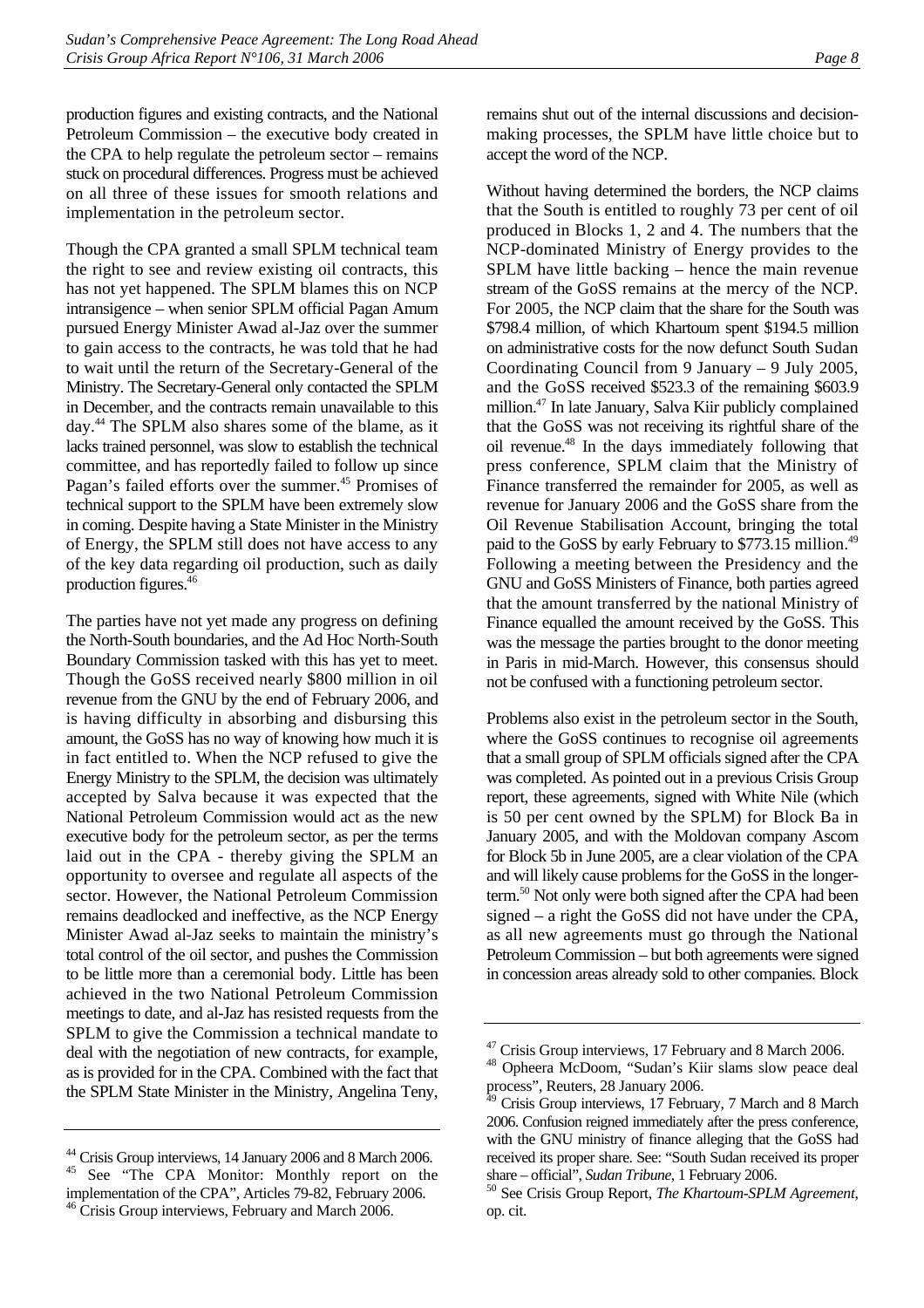B (of which the White Nile concession is a sub-block) is leased to a Total-led consortium, and has been under lease to Total since  $1980$ ,<sup>51</sup> and block 5b is leased to a consortium led by Petronas. The wealth sharing agreement in the CPA stated that all existing oil agreements would remain valid, thereby further undermining the right of the SPLM to have signed these agreements. Nonetheless, the GoSS has yet to take any action on this issue. To the contrary, both White Nile and Ascom have set up bases in Juba, and White Nile is operating around Bor and hopes to begin drilling before the end of the year. $52$ 

Oil development also continues in Unity and Upper Nile State, with the civilian population continuing to be displaced as a result. In Unity State, development is displacing villages and villagers – through coercion and unmet promises rather than violence – and is allegedly being supported by SPLM Governor Taban Deng Gai. For example, villagers in Thar Jath were moved in February to a new village called Rier, where they were promised a clinic, school and clean water, in addition to financial compensation. The villagers reportedly refused when they realised the proposed site was swampy and the promised development was not forthcoming, only to be ordered to move by the Governor.<sup>53</sup> Similar displacement is reportedly also continuing in the Chinese run Ader Yel oilfield in Upper Nile.<sup>54</sup> Though the CPA promised that the views of citizens would be taken into consideration in planning oil development, this does not yet appear to be the case.

#### <span id="page-14-0"></span>**4. Obstacles in the security sector**

The security sector provisions of the CPA are perhaps the most critical to the sustainability of the agreement. If they are not implemented and monitored carefully, a return to war is possible. The disengagement of forces, disarmament and demobilisation processes, redeployment of the Sudan Armed Forces (SAF) from the South and the SPLA from the North are far behind schedule. However, the UN-led Ceasefire Joint Military Committee (CJMC) is also the most effective CPA body formed to date, meeting regularly and developing credibility with the parties. The CJMC answers to another UN facilitated body, the Ceasefire Political Committee (CPC), which finally met in late February 2006 for the first time and is scheduled to hold monthly meetings. The CPC is designed to deal with political issues that could have implications on the security situation and the ceasefire, such as Abyei or eastern Sudan, for example. Nonetheless, there is cause for concern.

The delays in withdrawals must be addressed carefully. Though SAF claims to be on target with the timeline established in the CPA for withdrawals – purporting to have already removed 13,334 of its 66,525 troops in the South (a 31 per cent reduction) – the SPLA argues that SAF is far behind schedule, and is in fact reinforcing its positions in Renk and Melut.<sup>55</sup> UNMIS is meant to verify these re-deployments from the South, but to date can only confirm that 1,891 SAF troops have been redeployed to the North.[56](#page-14-6) "SAF is telling us they withdrew most of their troops from January-March 2005, before we were operational on the ground", explained an UNMIS officer. "We have no choice but to take their word for it until we can inspect and confirm".<sup>57</sup> A SAF withdrawal from the South is critical to consolidating the peace, given its continued policy of supporting South Sudan Defence Forces (SSDF) militias, and SPLM allegations that it continues to support the LRA.

The problems facing the SPLA are numerous, and are discussed in the following section in greater detail. One difficult issue relates to the SPLA withdrawal from eastern Sudan, which should have been completed by 9 January 2006. Fortunately the SPLA were behind schedule, for SAF invaded the SPLA and Eastern Front-held town of Hamashkoreb on 11 January, leading to limited fighting with the Eastern Front. The SPLA are now scheduled to withdraw from the East in May, but this is likely to lead to a new war in the East until and unless a credible negotiation process is established between the NCP and the Eastern Front.<sup>58</sup> The SPLA should delay its withdrawal from the East until negotiations have begun.

<span id="page-14-1"></span><sup>51</sup> White Nile and some in the SPLM claim that Total's concession expired in 2000 and was renewed in December 2004, just prior to the signing of the CPA.

<span id="page-14-2"></span> $\frac{52}{52}$  "White Nile says fully operational in Southern Sudan", AFX, 29 March 2006; "White Nile to start Sudan drilling by last quarter of 2006", Reuters, 14 March 2006; and Crisis Group interview, 23 February 2006.

<span id="page-14-4"></span><span id="page-14-3"></span><sup>&</sup>lt;sup>53</sup> Crisis Group correspondence, 26 March 2006.  $54$  Ibid.

<span id="page-14-5"></span><sup>55</sup> See "The CPA Monitor: Monthly report on the implementation of the CPA", February 2006; and Crisis Group interview, 7 March 2006.

<span id="page-14-6"></span><sup>&</sup>lt;sup>56</sup> "The CPA Monitor: Monthly report on the implementation of the CPA", February 2006.

<span id="page-14-7"></span><sup>&</sup>lt;sup>7</sup> Crisis Group interview, 22 February 2006.

<span id="page-14-8"></span><sup>&</sup>lt;sup>58</sup> For more on the crisis in the East, see Crisis Group Report, *Sudan: Saving Peace in the East*, op. cit.. The potential for conflict in the East is tied into the NCP's antagonistic relationship with Eritrea, which supports the Eastern Front and the Darfur rebel groups, and historically supported the SPLM against the NCP. In February 2006, Salva led a joint SPLM/NCP delegation to Asmara to discuss the prospects for negotiations on the East. It achieved little progress, however, as Eritrean President Issaias Afeworki refused to meet with the NCP members of the delegation, including the head of national security, Salah Abdallah "Gosh". Crisis Group interviews, March 2006.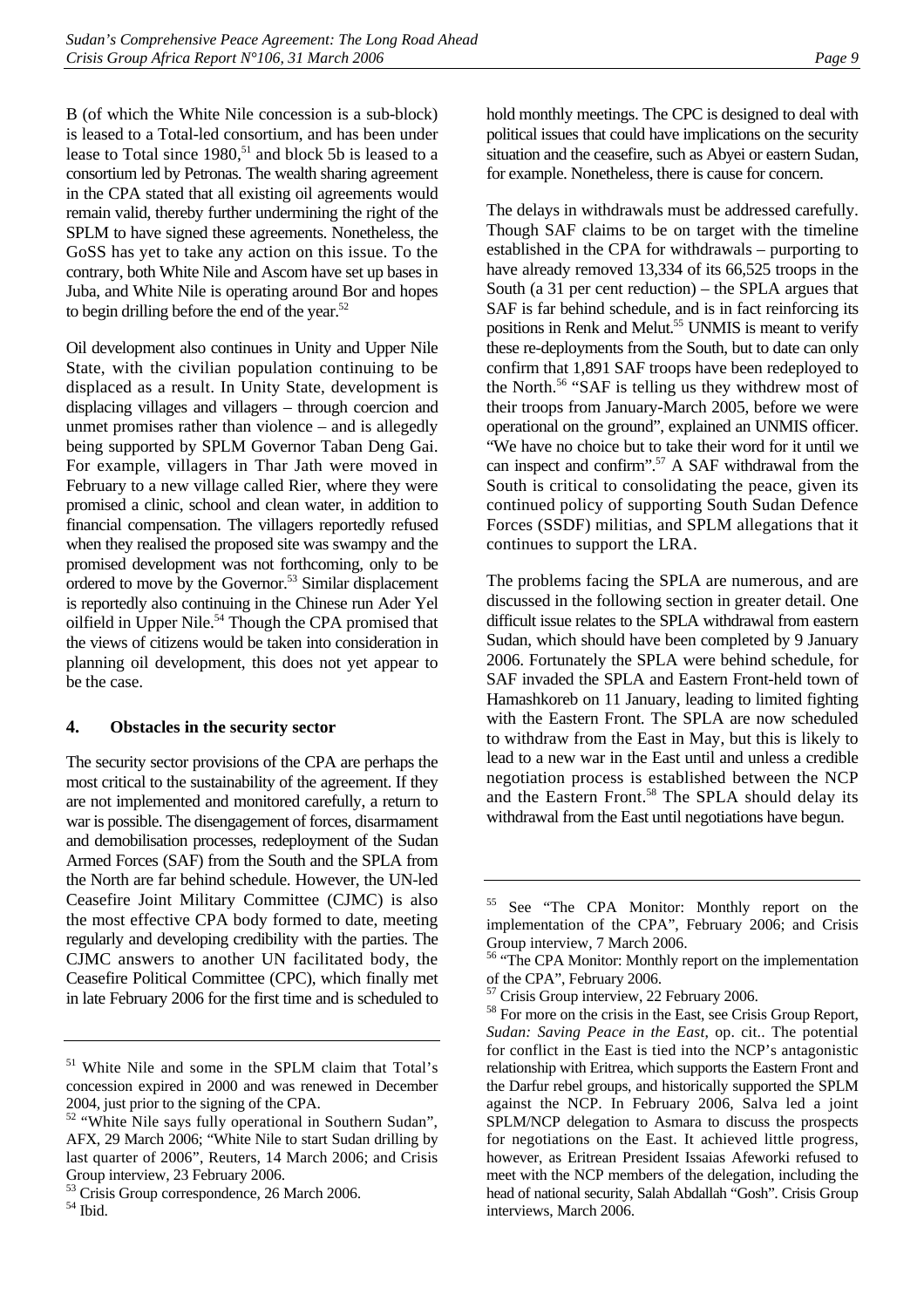## <span id="page-15-0"></span>**B. THE GOVERNMENT OF SOUTHERN SUDAN: A NEW SET OF CHALLENGES**

Establishing a functioning government in southern Sudan will be a long and difficult process. During the war there was a minimal level of administration in the governmentcontrolled garrison towns, and even less in most of the SPLA-controlled South, leaving little in the way of structures upon which to build the new government. The SPLM-dominated GoSS was established on 22 October 2005, and is slowly inching forward: the South Sudan Assembly was inaugurated on 29 September 2005, the South Sudan Interim Constitution was adopted on 5 December 2005, and governments in the ten southern states have been established. However, the GoSS is literally starting from scratch. Juba, the capital of the South, is perhaps the most developed city in all of southern Sudan, but does not yet have electricity or running water. The ministries are housed in a handful of run-down buildings, but there is not yet a civil service to carry out the work of the ministries. The combination of the lack of infrastructure and the limited capacity of the SPLM and other southern parties are making for slow going in South.

Though the challenges are enormous and the slow pace of progress understandable, the GoSS is running up against increasing frustration and unmet expectations throughout the South, and is experiencing a rise in insecurity. The CPA brought a welcome end to the war in the South, but also raised expectations throughout the general population and within the SPLM of tangible "peace dividends" as a result of the agreement. These "peace dividends" in the form of health care services and education or infrastructure projects have not yet arrived, though the main road arteries throughout the South are in the process of being de-mined and renovated.

Little was achieved prior to the establishment of the GoSS because there was no mandated body in charge of governance in the South, and the SPLM was poorly organised and lacked the resources to begin any significant projects. Money has finally arrived – nearly \$800 million in oil revenues so far – but the GoSS does not yet have to capacity to spend most of it, still lacking the necessary banking, treasury and payroll structures.<sup>59</sup> This has led to delays in the payment of salaries to both the civil service and the SPLA. There is far too little accountability and transparency within the GoSS, and rumours of missing or misspent millions from the first transfers of oil revenue last spring have begun to circulate in both Juba and Khartoum. Combined with the

<span id="page-15-2"></span><sup>59</sup> Crisis Group interview with UN official, Juba, 28 February 2006.

unexplained (though not inexplicable) delays in payments of salaries, despite sufficient money being received by the Bank of Southern Sudan and the GoSS approving payment for civil service and SPLA salaries in December 2005, donor confidence in the GoSS is beginning to waver. $60$ 

Despite the delays and the difficult road ahead, the GoSS has several things working in its favour. First, the CPA is a very good agreement for the South, broadly accepted across the southern political spectrum, and the selfdetermination referendum is seen as an historic opportunity which should not be squandered. Second, the South is arguably more unified now than it was prior to Garang's death, following the 8 January signing of the Juba Declaration, pursuant to which the majority of government-aligned southern militias agreed to be integrated into the SPLA. However, the security situation in the South remains tenuous, and the lack of progress in reorganising the SPLA and delays in the payment of troops are creating an increasingly unstable environment in the South.

### <span id="page-15-1"></span>**1. Fixing the SPLA: A top priority for the South**

The SPLM's main strategy for ensuring the implementation of the CPA was to maintain a strong and credible military threat against an NCP abrogation of the agreement. This was cemented in the CPA by allowing the SPLA to remain a separate army alongside the SAF. The parties agreed to establish SPLA/SAF Joint Integrated Units (JIU's) in the South, the three areas of Abyei, Southern Kordofan and Blue Nile states, and Khartoum, with the understanding that the SAF would withdraw the remainder of its troops from the South, and the SPLA would withdraw its additional troops from the North.

Throughout the 21-year civil war, the SPLA functioned mostly as an unpaid army of volunteers and conscripts. Its size varied based on the time of year and the threat, with troops supported by the local population through voluntary donations and taxation. Transforming the SPLA into a professional army remains a top priority for the movement, but one that has seen limited progress, and this is causing a new set of problems in the South. Little was achieved on this front during the pre-interim period, $61$  due to a lack of resources and a lack of trust between Garang and then SPLA Chief of Staff Salva Kiir. Garang appointed a new SPLA command just prior to his death, selecting Salva to act as the Vice-President for the GoSS, headed by new Chief of Staff Oyai Deng Ajak. Though the revenue problem has since largely been solved, with the SPLM

<span id="page-15-3"></span><sup>60</sup> Crisis Group interviews, February-March 2006.

<span id="page-15-4"></span><sup>&</sup>lt;sup>61</sup> The Peace Agreement established a six-month pre-interim period, followed by a six-year interim period leading to the southern referendum.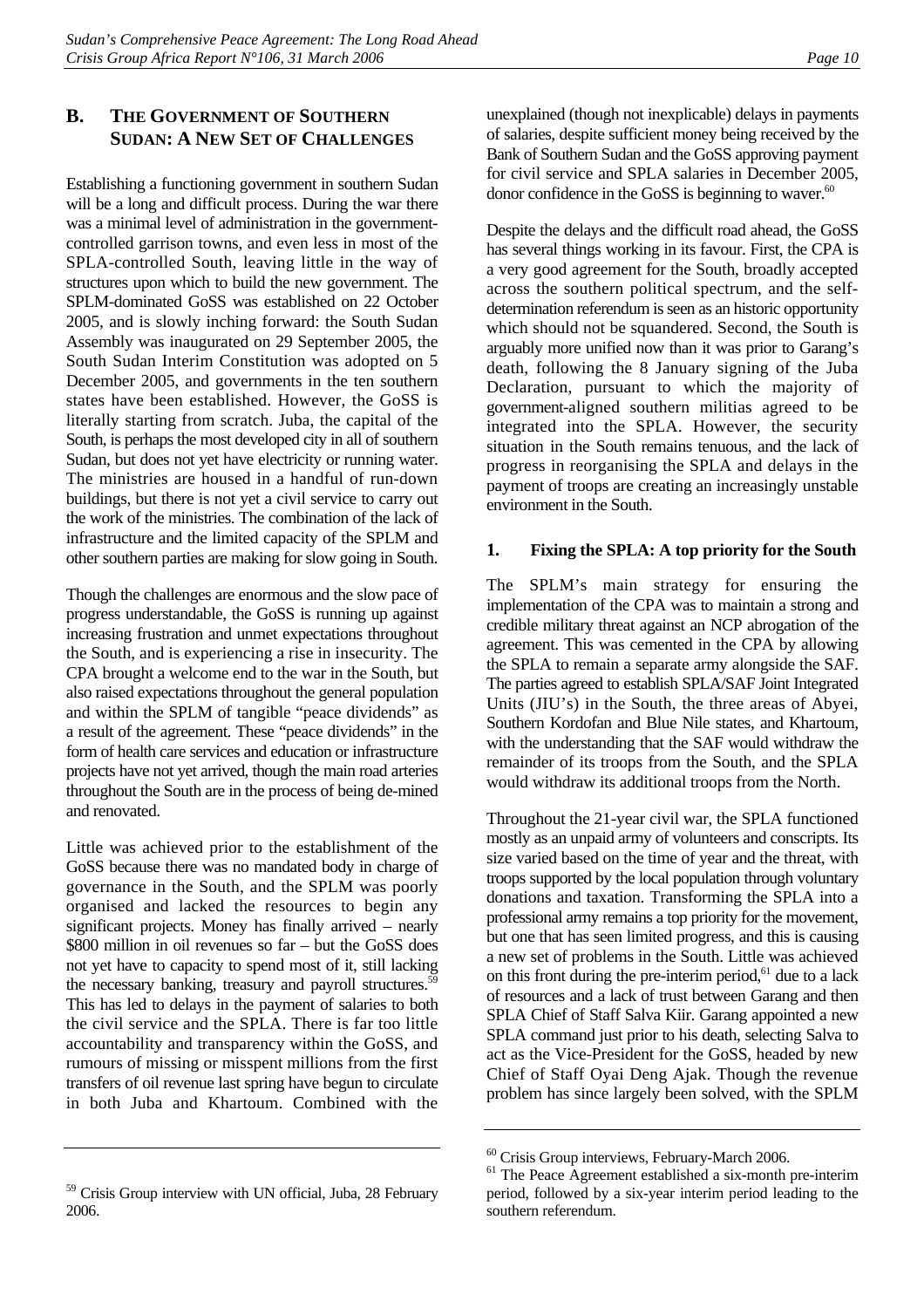cum GoSS receiving a steady flow of oil revenue from the central government since May 2005, the army remains a mess.

The plan for the reorganisation was to assemble troops within the seven regional areas of operation for the SPLA, and conduct a headcount of all available troops.<sup>62</sup> Garang proposed a number of more than 360,000 last spring to participate in the UN-led DDR (disarmament, demobilisation and reintegration) process, but the target for the standing professional army is between 80,000- 120,000 troops.[63 T](#page-16-1)he head counts would also provide an opportunity to assess the skill set of each soldier, and reassign them as necessary – to the army, the JIUs, the wildlife or prison services, the civil service, those to be demobilised and those to be retired. The strategy was then to form a national army, based on the mixed regional forces. The head count process has proven difficult because the SPLA, as a volunteer army, included many part-time fighters who have since gone back to civilian life. Assembling troops has been one major challenge. In some locations where troops have been assembled, the lack of food and delays in the payment of salaries has led to people leaving the assembly areas before the headcount was completed[.64 O](#page-16-2)ne area where the SPLA has made progress is in appointing its members to serve on the JIUs. It has also been supporting these JIU troops with housing and food, because although the GNU is to pay for the JIUs out of the national budget, the Joint Defence Board (the executive body for the JIUs) did not become operational until February 2006.<sup>[65](#page-16-3)</sup>

Though \$80 million was approved by the GoSS parliament for SPLA expenditure in the first quarter of 2006, there have been extensive delays in paying the soldiers due to the lack of progress on the reorganisation of the forces.<sup>66</sup> The continued delays, which went unexplained to the public, combined with the knowledge that sufficient resources had been received by the GoSS and approved for expenditure, created a dangerous situation in the South.

Under pressure from its own troops, as well as the general population, the SPLA command finally began issuing payment in late February 2006 to some its soldiers.<sup>67</sup> However, the lack of reorganisation has forced the SPLA to pay troops using the old structure, in which commanders are given the funds and expected to pay salaries downwards to the members of their brigades.<sup>68</sup> Without having completed the head counts or the reassignments of troops, this system is both unaccountable and unsustainable, because the actual soldiers present in each brigade have not been assessed or reviewed prior to the payment of salaries.

The reorganisation of the army must be made an immediate priority for the GoSS. The delays have lowered morale, leading to banditry and poor discipline amongst the troops.[69 P](#page-16-7)oor performance by SPLA troops is allowing new security threats to flourish, such as the Lord's Resistance Army (LRA). The reorganisation process will also be complicated by the integration of a substantial number of militia members formerly aligned to the NCP, who agreed to join the SPLA through the Juba Declaration, as described below. Substantial financial and technical assistance to the SPLA promised by the U.S. government during the final stages of the negotiations has not transpired, and the \$20 million promised last April following U.S. Deputy Secretary of State Robert Zoellick's visit to the South for military training and equipment has also been slow in coming due in part to restrictions on the types of assistance the U.S. can provide under current sanctions laws.<sup>70</sup> One potential source of expertise was

<span id="page-16-0"></span><sup>62</sup> The seven areas are Upper Nile, Equatoria, Bahr el-Ghazal, the Nuba Mountains, Southern Blue Nile, the Joint Integrated Units, and the SPLA General Headquarters. Crisis Group interview with senior SPLA official, 26 February 2006.

<span id="page-16-1"></span> $^{63}$  Ibid.

<span id="page-16-2"></span> $64$  Ibid.

<span id="page-16-3"></span><sup>65</sup> Crisis Group interview, 27 February 2006. The Joint Defense Board (JDB) is the executive body established to oversee the formation and function of the JIUs. Staffed jointly by SPLA and SAF, the formation of the JDB was delayed until the Presidential decree of 29 December 2005. The JDB met twice in February, but faces logistical constraints and is not yet fully operational. Before the JIUs can be fully operational, the JDB must develop a new military doctrine, rules and procedures for operations, and organise six months of training for participating troops.

<span id="page-16-4"></span><sup>&</sup>lt;sup>66</sup> Crisis Group interviews, February 2006.

<span id="page-16-5"></span><sup>67</sup> Crisis Group interviews, February and March 2006.

<span id="page-16-6"></span><sup>68</sup> Crisis Group interviews, 26 February and 27 March 2006.

<span id="page-16-7"></span><sup>69</sup> Crisis Group interviews, 16 February 2006.

<span id="page-16-8"></span> $70$  The U.S. government plans to take a holistic approach to security sector, police, and judicial reform in southern Sudan. The U.S. would like to work closely with the SPLA on rebuilding its command structures and force planning with the dual goal of reducing the army's size and professionalising the force. The U.S. also wants to provide training to SPLA units to enhance their capacity on the battlefield. Improving the standard of the SPLA will improve the morale of the force and assist in the creation of the JIUs. However, under current sanctions, U.S. assistance has been limited to providing civilian vehicles and communications equipment to the SPLA, as well as some training activities. Although \$17 million of prior year funds have been obligated to Dyncorp to carry out the assistance, actual execution of some of the equipment grants, including secure communications, and most of the training, has been held up pending waivers of specific provisions of the Arms Export Control Administration act or anti-terrorism statutes and executive orders which make no distinction between the Government of Sudan and the Government of Southern Sudan. A Presidential waiver is required in relation to most military aid and has not yet been issued. See also Carol Giacomo, "U.S. looking to help southern Sudan's ex-rebels", Reuters, 15 April 2005. Crisis Group interviews, February and March 2006.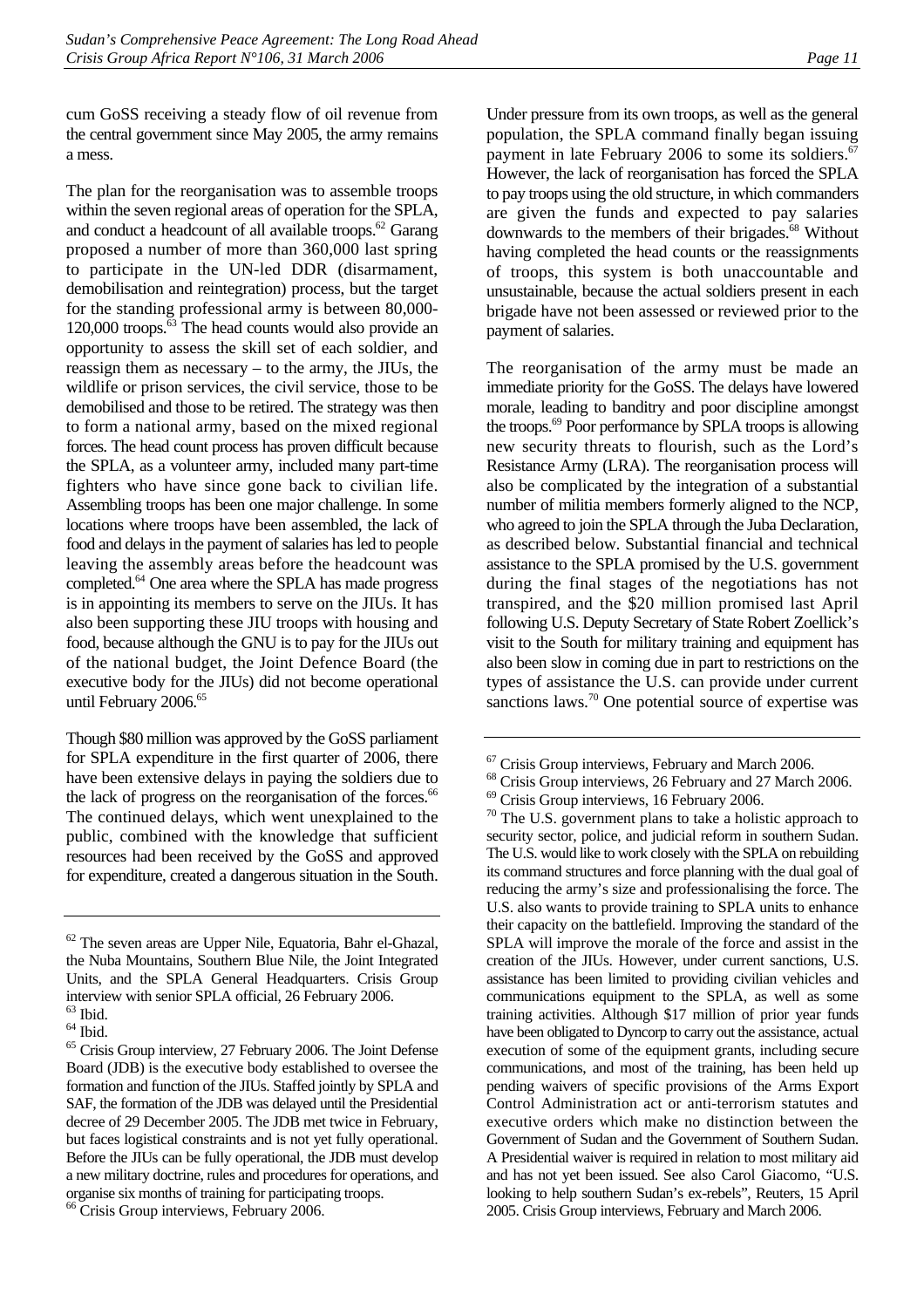the IMAT (International Military Assistance Team), a joint operation set up by the U.S., UK, Norwegian and Dutch governments, based out of Khartoum. However, Sudanese security services unceremoniously shut down the IMAT Khartoum offices in late February 2006, confiscating equipment and deporting staff, stating that the GNU had never granted it permission to operate in the country[.71](#page-17-1) Nonetheless, discussions between the parties and the member governments are continuing around the IMAT.

There are domestic options proposed by some senior SPLA to help with the reorganisation, including bringing retired southern officers back for short-term service to help with the reorganisation, and even asking for technical expertise from SAF, as was provided to the southern rebel Anya-Nya by the northern army following the end of the first civil war in  $1972<sup>72</sup>$  There is also a need for international technical military expertise to help the new command. One factor that may be hampering progress is differing visions between Salva and the new Chief of Staff, Oyai Deng Ajak. Prior to the appointments to the GoSS last October, Salva requested Oyai to shift from Chief of Staff to the Minister of SPLA Affairs, with the intention of appointing Dominic Dim – a fellow Bahr el-Ghazal Dinka – to be the new Chief of Staff. Oyai refused, and there reportedly remains disagreement between the two over the future vision for the army.<sup>73</sup> As with the political divisions, these differences must be resolved urgently for the CPA to move forward, and the SPLM and SPLA to function as effective members of government at all levels.

#### <span id="page-17-0"></span>**2. The Juba Declaration: One Step Forward…**

The signing of the Juba Declaration on 8 January 2006 by Salva and Gen. Paulino Matiep, Chairman of the South Sudan Defence Forces, the umbrella of government aligned southern armed groups, was the culmination of several years of negotiations, and represents a huge step forward for southern unity. A prime example of the NCP's counter insurgency tactics of divide and rule, the SSDF were supported, armed and directed by Khartoum to fight the war in the South and weaken the SPLM/A both politically and militarily.

The CPA stated that the SPLA and SAF would be the only armed forces legally allowed in the country, and that all other armed groups allied to either side must choose to integrate into either the SPLA or SAF within one year after the agreement was signed. Talks between the SPLA and the SSDF began in 2003 while the negotiations were ongoing, but were unsuccessful. Following the signing,

there was a very positive South-South dialogue in Nairobi in April 2005 between the southern SPLM and other southern political opposition parties, but this did not include the armed elements of the SSDF. Separate negotiations between the SSDF and SPLA were carried out in Nairobi in June 2005, but failed to make substantial progress, as hostility between the SSDF leadership and Garang stymied progress.<sup>74</sup> The SSDF delegation came with a number of core demands which Garang refused to accept, such as changing the name of the army from the SPLA to something more neutral, and demanding a set number of guaranteed positions in the SPLA's half of the JIUs. It was the fear of many Sudan watchers, including Crisis Group, that the NCP would continue to use its allied southern militias throughout the interim period as a tool to destabilise and divide the South, and undermine the implementation process. Though the NCP's military apparatus continues to pursue this policy in the South, the Juba Declaration, if implemented, greatly consolidates peace in the South and removes one of the main strategies from those seeking to undermine the CPA.

Relations between the two groups improved immediately after Garang's death, following the violence between northerners and southerners in Khartoum, in which the forces of SSDF Chairman Paulino Matiep played in a critical role in protecting southern civilians and deploying alongside SAF and SPLA forces to help control the situation. This confirmed to many aligned with the NCP that their future lay with the SPLM in the South.[75 T](#page-17-5)he hostile relationship that senior SSDF leaders held towards Garang immediately softened after Salva's appointment as SPLM Chairman, and Riek Machar's<sup>76</sup> promotion to Vice-President of the GoSS.<sup>77</sup> Both men had historically been more open to South-South dialogue than Garang.

<span id="page-17-1"></span><sup>71</sup> Crisis Group interview, March 2006.

<span id="page-17-2"></span><sup>72</sup> Crisis Group interview, 5 March 2006.

<span id="page-17-3"></span><sup>73</sup> Crisis Group interviews, November 2005-March 2006.

<span id="page-17-4"></span> $74$  For more on these negotiations, the April 2005 South-South dialogue, and broader context and analysis of the SSDF, see Crisis Group Africa Report N°96, *The Khartoum-SPLM Agreement*, op. cit.<br><sup>75</sup> Crisis Group Africa Briefing N°30, *Garang's Death:* 

<span id="page-17-5"></span>*Implications for Peace in Sudan*, 9 August 2005.<br><sup>76</sup> Dr. Riek Machar was a leading member of the SPLA, but in

<span id="page-17-6"></span><sup>1991</sup> helped lead a split within the movement, forming the SPLA-Nasir faction. In 1997 Riek signed the Khartoum Peace Agreement with the NCP, along with five smaller southern parties, and was appointed 2<sup>nd</sup> Vice-President. Though the agreement included a self-determination referendum for the South, it was never implemented, and Riek eventually returned to Nairobi. In early 2002 he reached an agreement with Garang to return to the SPLM, and was eventually elevated to the third position in the movement.

<span id="page-17-7"></span>Riek is a Nuer, the second largest tribe in the South after the Dinka, as are the bulk of the SSDF. A former ally of many in the SSDF after he signed the 1997 Khartoum Peace Agreement, Riek played a helpful role in bridging the gaps between the two parties in the June 2005 negotiations.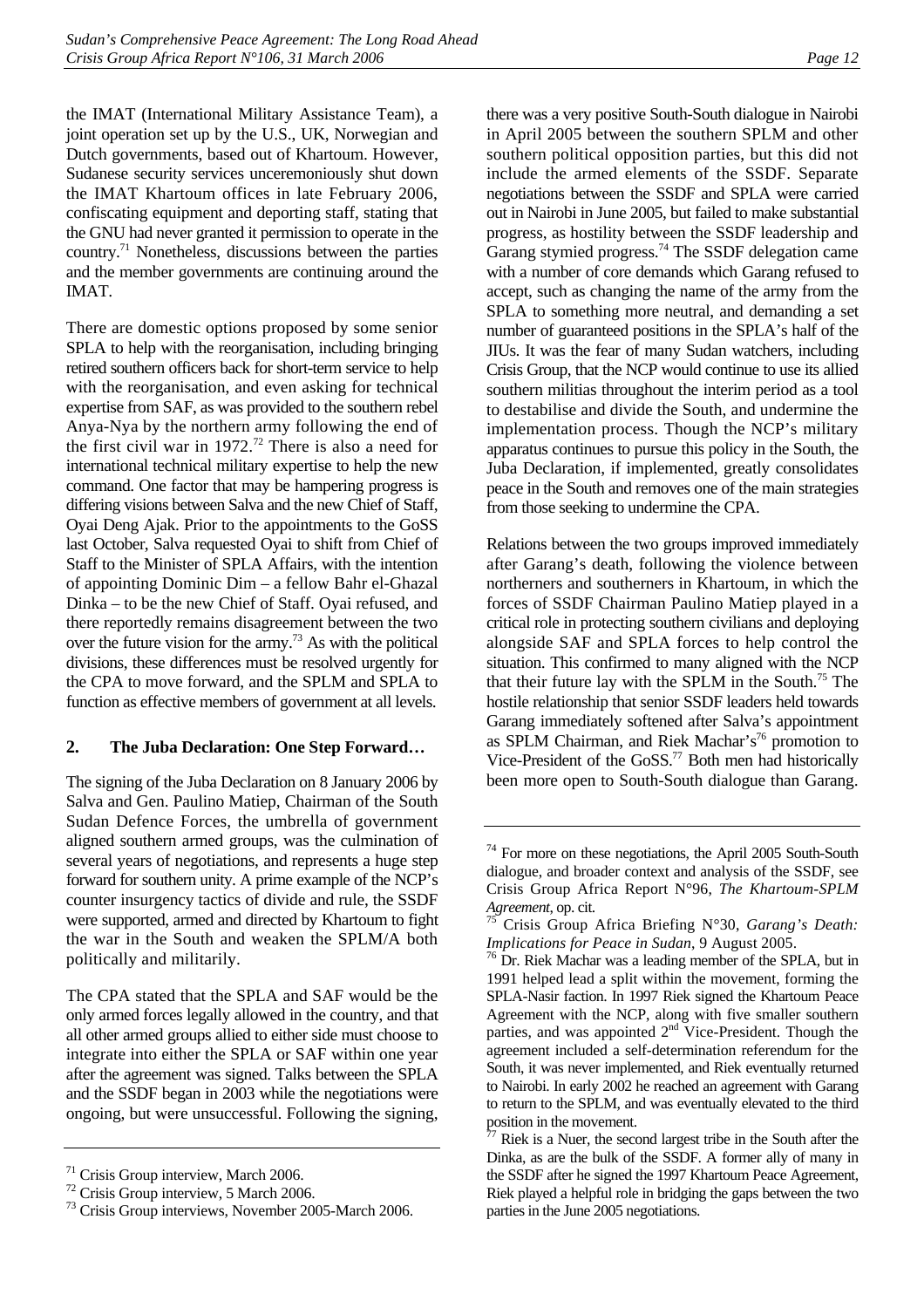Matiep welcomed Salva to Khartoum, and informal dialogue soon began between the two leaders. As a sign of good faith, Salva agreed in September to give a small number of SPLM positions in the GoSS and the relevant state governments to the SSDF[.78](#page-18-0) With the SSDF now officially engaged in the political institutions of the CPA, and the bulk of the SSDF leadership keen on reaching an agreement with the SPLM that would ally them with the South against the NCP, an agreement seemed possible. However, the SSDF continued to demand guarantees from the SPLM leadership which were not granted, and the process dragged on, until resolved in the Juba Declaration.

The Declaration is a remarkable development in that the SSDF dropped all of its earlier demands for guarantees and agreed to a loose implementation process, reliant on the SPLM/A leadership keeping their word – exactly the type of agreement that Garang had been promoting and which had been rejected in earlier discussions. The agreement established a High Political Committee to be appointed by Salva and Matiep to oversee implementation, and a joint Military Technical Committee to deal with the details of the integration of forces, including head counts of SSDF troops, issues of harmonisation of ranks, and demobilisation.[79 S](#page-18-1)alva also helped cement the agreement by appointing Matiep as the Deputy Commander-in-Chief of the SPLA, and former Southern Sudan Coordinating Council Finance Minister Gabriel Changson Chang, a close ally of Matiep's, as the new Minister of Parliamentary Affairs in the GoSS. A member of the SSDF negotiating team explained the change in SSDF strategy and its decision to drop its demands prior to the 9 January 2006 deadline: "Circumstances changed after Garang's death and the CPA has come under threat. The South has to come together to save the CPA. Salva has also demonstrated a more open attitude than Garang and has prioritised the issue, calling for a resumption of dialogue between the SPLM and the other armed groups in his eulogy at Garang's funeral."[80 H](#page-18-2)e also cited the SSDF participation in the GoSS political structures as an important step to build SSDF investment in the CPA, thereby sidelining some of the more extreme elements within the  $SSDF<sup>81</sup>$ 

The Juba Declaration also brought political benefits to Salva and the SPLM by bringing in large sections of the predominantly Nuer SSDF. There was growing disappointment within the Nuer community at their poor representation in the GoSS cabinet (only three ministerial positions, two from the SPLM including Vice-President Riek Machar – who is also the Minister of Housing, Lands and Public Utilities – and one representative of the opposition United Democratic Salvation Front) and the GNU (only two state ministerial positions) at the time of the Juba Declaration. $82$  The agreement and subsequent appointments will help balance the tribal representation amongst SPLM appointees, and help defuse one potential area of disagreement within the GoSS.

Yet the implementation of the Juba Declaration is fraught with difficulties. The SSDF has never been a coherent organisation, but rather a conglomeration of independent government aligned militias. Khartoum worked hard to make sure that the allegiance of these groups was to the North, rather than allowing them to coalesce into a strong united southern armed movement. While the Juba Declaration seems to have brought the bulk of the SSDF commanders to the SPLA, several key commanders have chosen to remain allied to SAF, as is their prerogative under the CPA.<sup>83</sup> Those who remained with SAF include Generals Gordon Kuong, Tom el-Nur, Thomas Mabior, and Gabriel Tang Ginye, though elements of each of their forces have joined the SPLA.<sup>84</sup> Though the SSDF should have ceased to exist as of 9 January 2006, with all forces integrated into either the SPLA or SAF according the CPA, Gordon Kuong was immediately granted access to the NCP-controlled state media outlets, deploring the Juba Declaration and declaring the continued existence of the SSDF.85

At the same time, the SAF military intelligence has been actively working to undermine the Juba Declaration and draw factions and elements back to the North. Just prior to the signing of the Juba Declaration, SAF Military Intelligence brought Cdr. Peter Lorot to Khartoum from his base in Chukudum, Eastern Equatoria, via a local member of parliament, and convinced him to reject the Juba Declaration.<sup>86</sup> While the negotiations were going on

<span id="page-18-0"></span><sup>78</sup> Crisis Group interview in Khartoum, 14 October 2005.

<span id="page-18-1"></span><sup>&</sup>lt;sup>79</sup> "The Juba Declaration on Unity and Integration", 8 January 2006. See: "The CPA Monitor: Monthly report on the implementation of the CPA", Annex 24, February 2006, at: http://www.unmis.org/english/cpaMonitor.htm. 80 Crisis Group interview, 20 February 2006.

<span id="page-18-3"></span><span id="page-18-2"></span> $81$  Ibid.

<span id="page-18-4"></span><sup>&</sup>lt;sup>82</sup> Following Salva's appointments to the GoSS and GNU, the Nuer members of the SPLM caucus in the southern assembly sent Salva an open letter on 26 October 2005, a copy of which was obtained by Crisis Group, complaining about the lack of Nuer representation in the various organs of government.

<span id="page-18-5"></span><sup>&</sup>lt;sup>83</sup> The UN estimates that prior to the Juba Declaration there were 45,259 members of the other armed groups aligned to SAF, and 2,345 aligned to the SPLA. After the Juba Declaration, it estimates that there are 17,923 still aligned to SAF, 23,911 aligned to the SPLA, and 2,950 that have yet to declare their allegiance. See "The CPA Monitor", February 2006, op. cit. <sup>84</sup> Crisis Group interview, 25 February 2006.

<span id="page-18-7"></span><span id="page-18-6"></span><sup>&</sup>lt;sup>85</sup> See, for example, "Sudan SSDF militia denies merger with the SPLA – Kong", *Sudan Tribune*, 15 January 2006. 86 Crisis Group interview, 26 February 2006.

<span id="page-18-8"></span>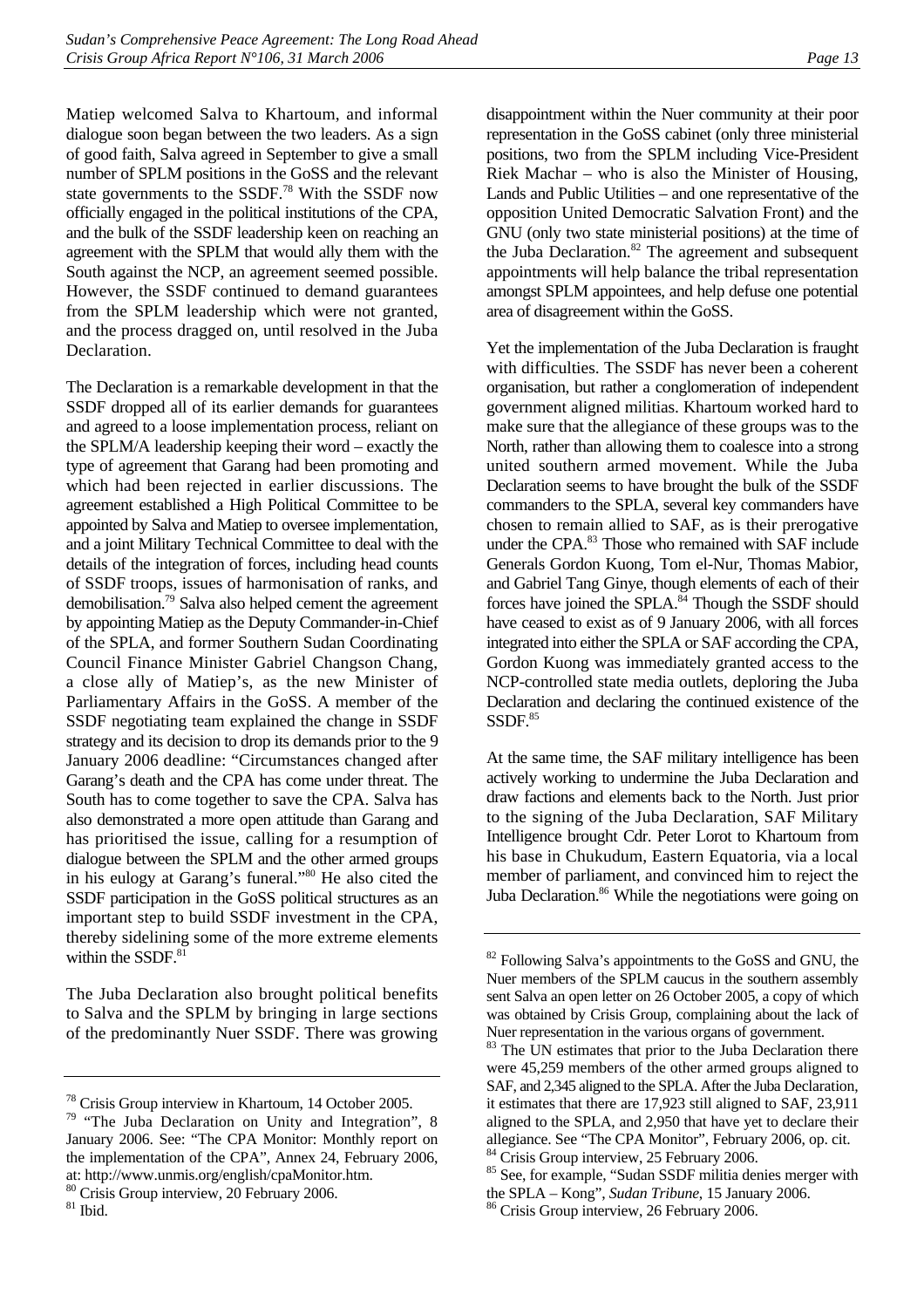in Juba, Military Intelligence reportedly travelled to Longochok, Upper Nile, and delivered ammunition and appointed a new head of the local militia while the former leader, Cdr. Cheyut, was in Juba for the negotiations. $87$ SAF also reportedly provided military support to Gabriel Tang Ginye in Malakal, after he was forced out of Fangak following the decision by most of his forces to join the SPLA.<sup>88</sup> The Juba Declaration seems to have caught the NCP off guard, and they have been frantically trying to reverse its effects ever since.

Fighting did immediately break out in several areas of the South following the agreement, as forces were split in two, such as the case of Tang Ginye described above. More serious fighting occurred in Yuai, near Waat, when elements under the control of Gen. Simon Gatwich (who supported the Juba Declaration), sought to forcibly disarm the well-armed local population without explaining the elements of the new agreement or sensitising the population to their mission. The result was serious fighting with reports between 70 and 200 people killed. <sup>89</sup> The GoSS, with the support of UNMIS, was quick to respond to the Yuai violence, first flying Gatwich to the area to meet with the local combatants and defuse the situation, and then by organising a reconciliation workshop also attended by Riek Machar, to explain and consolidate the agreement in the area.<sup>90</sup> This type of rapid response support by UNMIS and political will by the GoSS is exactly what is needed to help consolidate the agreement. Another round of serious fighting occurred in early March 2006, when a group of former SSDF soldiers were ambushed by current SSDF troops just outside of Abyei town. The former were travelling from Khartoum to the South to join the SPLA.<sup>91</sup>

Yet even with goodwill, implementation will be difficult. The SPLA's lack of organisation and the delays in paying salaries are a major obstacle that could delay the formal integration of the forces. The salary issue is particularly difficult. The SSDF troops have become accustomed to receiving salaries and food aid from Khartoum, both of which were cut straight away to all who opted to be integrated into the SPLA. Though the Military Technical Committee immediately began its work conducting SSDF headcounts Unity and Upper Nile states, there were immediate difficulties in sustaining the thousands of assembled troops. Without rapid assistance and support from the GoSS and the international community in the form of food aid and transport, it is inevitable that many of these troops will be lured back to SAF by material incentives. This will increase the likelihood that they will be used by the NCP to destabilise areas of the South and undermine security, under the NCP's favourite cover of "tribal fighting". There are also technical obstacles, such as the fact that the SSDF has many more high ranking officers than the SPLA – rapid and widespread promotions were another of SAF's tactics to obstruct integration with the SPLA – and integrating these officers at their current rank will cause difficulties for the traditional SPLA, demonstrating yet again the need to reorganise the army as soon as possible.

### <span id="page-19-0"></span>**3. The LRA: Exploiting an opportunity in the South**

The Ugandan rebel Lord's Resistance Army (LRA), has been operating out of the Eastern Equatoria region of southern Sudan since the mid-1990's, supported by the Government of Sudan in order to destabilise Northern Uganda and counter Kampala's support to the SPLA. The LRA's tactics are designed more to terrorise the local population and disrupt peace and stability than to achieve any identifiable political goals. The past several months have shown a regrouped, highly mobile LRA operating now in three countries: northern Uganda, southern Sudan, and eastern DRC. Efforts by the Ugandan People's Defence Forces (UPDF) – who have had an agreement with Khartoum since 2002 to operate in parts of the South - to destroy the LRA rear-bases in Sudan have been partially successful over the past several years, but allegations of continued LRA support from SAF have hampered the effectiveness of these operations. Attempts at mediation between the LRA and the Ugandan government have made some progress over the past two years, but have not ended the conflict.<sup>92</sup>

It was hoped that the CPA would finally mean the end of the LRA in Sudan, as the link to SAF would be cut following its withdrawal from the South (to be completed by July 2007), and that without supplies the SPLA and UPDF would be able to neutralise or expel the remaining forces. The opposite has occurred. Rather than dwindling away, the LRA has expanded its activities westward, to

<span id="page-19-1"></span><sup>&</sup>lt;sup>87</sup> Crisis Group interviews, 16 February and 26 February 2006.

<span id="page-19-2"></span><sup>88</sup> Crisis Group interview, 26 February 2006.

<span id="page-19-3"></span><sup>89 &</sup>quot;Sudan: Concerns over recent clashes in the South", IRIN, 9 February 2006. Crisis Group interviews with SSDF, SPLA and UN officials, February and March 2006.

<span id="page-19-4"></span><sup>90</sup> Crisis Group interviews in Juba, February 2006.

<span id="page-19-5"></span><sup>&</sup>lt;sup>91</sup> Crisis Group interviews, March 2006.

<span id="page-19-6"></span> $92$  For more on the LRA's history, see Crisis Group Africa Report N°77, *Northern Uganda: Understanding and Solving the Conflict*, 14 April 2004. For more on the mediation efforts, see: Crisis Group Africa Briefing N°22, *Peace in Northern Uganda: Decisive Weeks Ahead*, 21 February 2005; Crisis Group Africa Briefing N°23, *Shock Therapy for Northern Uganda's Peace Process*, 11 April 2005; Crisis Group Africa Briefing N°27, *Building a Comprehensive Peace Strategy for Northern Uganda*, 23 June 2005; and Crisis Group Africa Briefing N°35, *A Strategy for Ending Northern Uganda's Crisis*, 11 January 2006.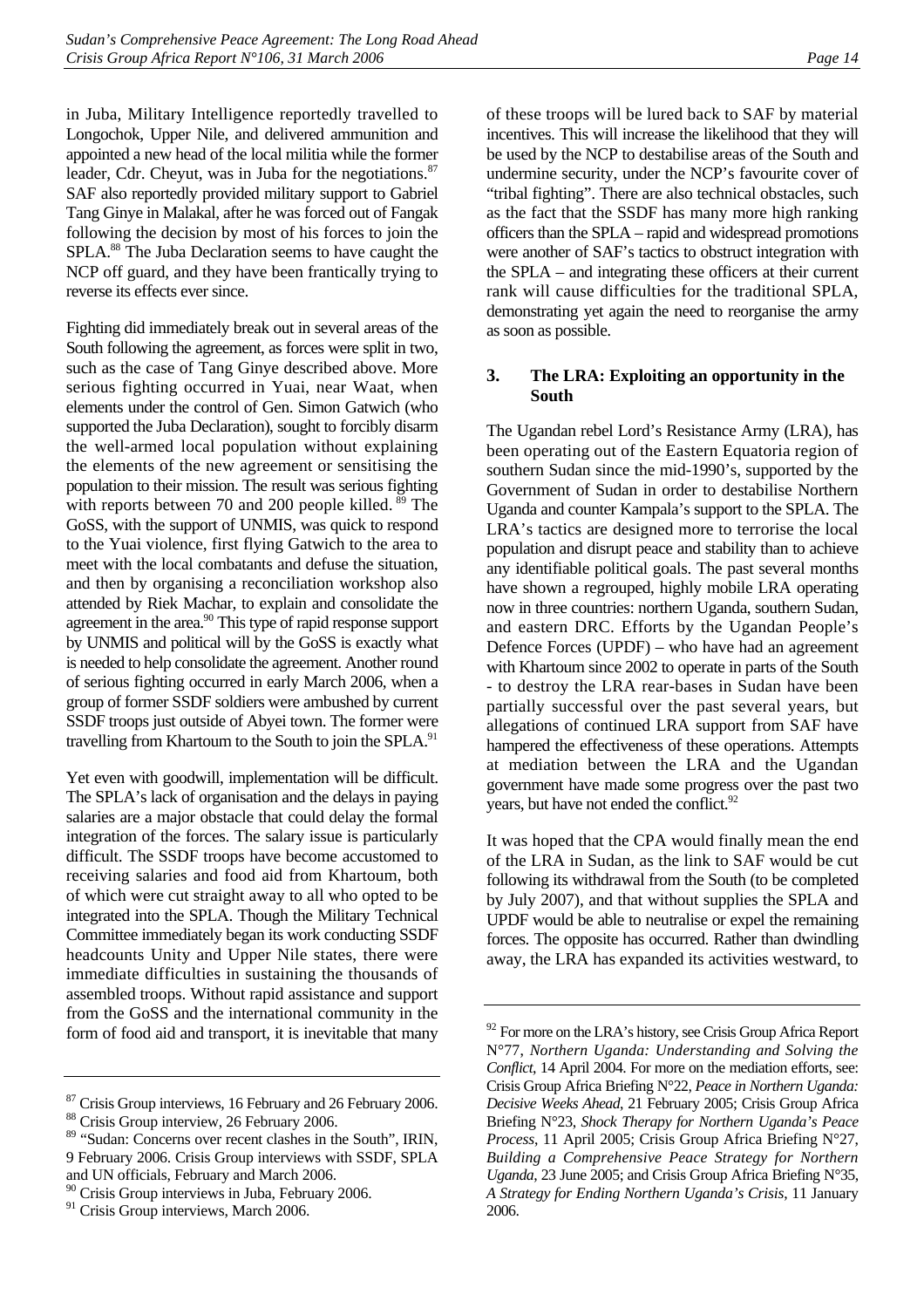DRC and the southern Sudanese states of Bahr-el Jebel and Western Equatoria, creating massive disturbances for the civilian population, disrupting relief, refugee repatriation and development activities in the most peaceful region of the South over the past ten years,<sup>93</sup> and limiting road access along the sole entry point in and out of Juba. Unlike previous operations in Eastern Equatoria, the LRA has begun operating in urban centres, carrying out attacks in and around Yei, Maridi and as far west as Yambio, near the border with the Central African Republic. The SPLM have openly accused SAF of continuing its support to the LRA in the South, but this alone does not explain the LRA's rebirth inside Sudan.<sup>94</sup> In addition, the delays in reorganising and paying the SPLA are leading to poor military performance in the field and unwillingness to engage the LRA militarily. The SPLM is also pursuing a confusing and contradictory policy on the LRA. Both of these elements must be sorted out for the security situation to improve in the South.

A main difficulty in dealing with the LRA at present is its highly mobile presence across a very wide area in three countries, each of which possesses varying military capabilities to deal with the group. Prior to September 2005, the predominantly Acholi LRA had never before crossed the Nile or moved into Western Equatoria, instead concentrating its operations in the areas from Juba and Torit southwards into northern Uganda, operating primarily in the Acholi areas on both sides of the border. Since September attacks attributed to the LRA have skyrocketed west of the Nile, with the UPDF reporting that there are four separate LRA groups operating within southern Sudan.<sup>95</sup> UN daily situation reports from South Sudan and Crisis Group interviews indicate that there have been more than 50 attacks and robberies attributed to the LRA since September, though the number of attacks is likely significantly higher than that. The majority of the attacks have been along the Yei-Maridi road and the Yei-Juba road. Following an ambush in late October in which two foreign de-miners were killed, the UN changed the security clearance for much of Eastern Equatoria and Bahr-el Jebel states to level IV, meaning that areas are only cleared for emergency activity and that armed escorts are required for automobiles or convoys to travel along

the roads. The LRA has moved steadily westward, weaving between the DRC and southern Sudan, as necessary. In early February 2006, there was an armed attack on the Unicef compound in Yambio – the most western target yet - which was later confirmed by UN security to have been carried out by the LRA.<sup>96</sup> Another attack near Yambio took place on 19 March, and included a second assault on a UN compound. Fighting reportedly lasted for nearly six hours, and UN troops killed three suspected LRA soldiers, sustaining casualties in the process.<sup>[97](#page-20-4)</sup>

The SPLM is convinced that the LRA is being supported and resupplied by SAF, as are many in the UN in Juba.<sup>98</sup> A senior SPLA official provided three examples of continued SAF support to the LRA. First, he stated that LRA soldiers are continuing to be housed and supported inside SAF barracks and outposts in and around Juba. Following LRA attacks, they flee to these barracks and outposts, effectively protecting them from SPLA or UPDF attacks. Second, he claims that the SPLA security in Juba arrested the key Ugandan interlocutor between SAF and the LRA several months ago, though he has since been freed. During interrogations, the accused admitted that he was acting as the intermediary and working with the LRA. Third, he said that the SPLA believed that SAF provided the LRA with motorised rubber boats to cross the Nile.<sup>99</sup> The GoSS Minister of Information, Dr. Samson Kwaje, commented that "The ruling party is using the LRA to discredit its partner-in-peace so that it does not deliver." He cited fresh supplies to the LRA: "On March 3, after attacking the village of Wonduruba in Lanya, Yei district, villagers witnessed the LRA breaking open new boxes of ammunition with Arabic inscriptions.<sup>"100</sup> The commander of the SAF in Juba denied the charges, attributing them to old ammunition stores: "In the past, when we fought the SPLA, we were assisting the LRA. We stopped assisting them in 1998, after we reached an agreement with Uganda. The LRA hid some of the ammunition we had given to them, which they are digging up now." $101$  All of this despite agreements from SAF dating back to 2002 to allow the UPDF to operate in the South to go after the LRA, the elimination of the "Red Line" in October 2005 allowing the UPDF to conduct operations north of the Juba-Torit road into LRA base areas, and an agreement

<span id="page-20-0"></span><sup>&</sup>lt;sup>93</sup> UNHCR, for example, has halted the repatriation of all refugees to Central and Western Equatoria, following the recent LRA attacks on the UN and NGOs in Yambio and Yei. Many humanitarian organisations have decided to withdraw their staff from Yambio, Yei, Kajo Keji, and Tambura. UNHCR Press Release, 21 March 2006, available at www.unhcr.org.

<span id="page-20-1"></span><sup>94 &</sup>quot;Salva Kiir says Sudanese Army supports Ugandan LRA", Sudan Tribune quoting an interview with BBC Arabic Service, 21 February 2006, available at http://www.sudantribune.com/ article.php3?id\_article=14169.

<span id="page-20-2"></span><sup>&</sup>lt;sup>95</sup> "Report of the UN Secretary-General on the Sudan, S/2006/160", Available at www.reliefweb.int.

<span id="page-20-3"></span><sup>&</sup>lt;sup>96</sup> Crisis Group interview, 24 February 2006.

<span id="page-20-4"></span><sup>&</sup>lt;sup>97</sup> See: "UN troops in South Sudan engage attackers, kill 3", Reuters, 22 March 2006; and "Uganda's LRA attacks in Yambio, terrorising Eqautorians", *Sudan Tribune*, 20 March 2006.

<span id="page-20-5"></span><sup>&</sup>lt;sup>98</sup> Crisis Group interviews, February and March 2006.

<span id="page-20-6"></span><sup>&</sup>lt;sup>99</sup> Crisis Group interview, 7 March 2006.

<span id="page-20-7"></span><sup>100 &</sup>quot;Sudan: LRA terrorises Sudan", New Vision (Kampala),

<span id="page-20-8"></span><sup>19</sup> March 2006, Available at www.newvision.co.ug.  $101$  Ibid.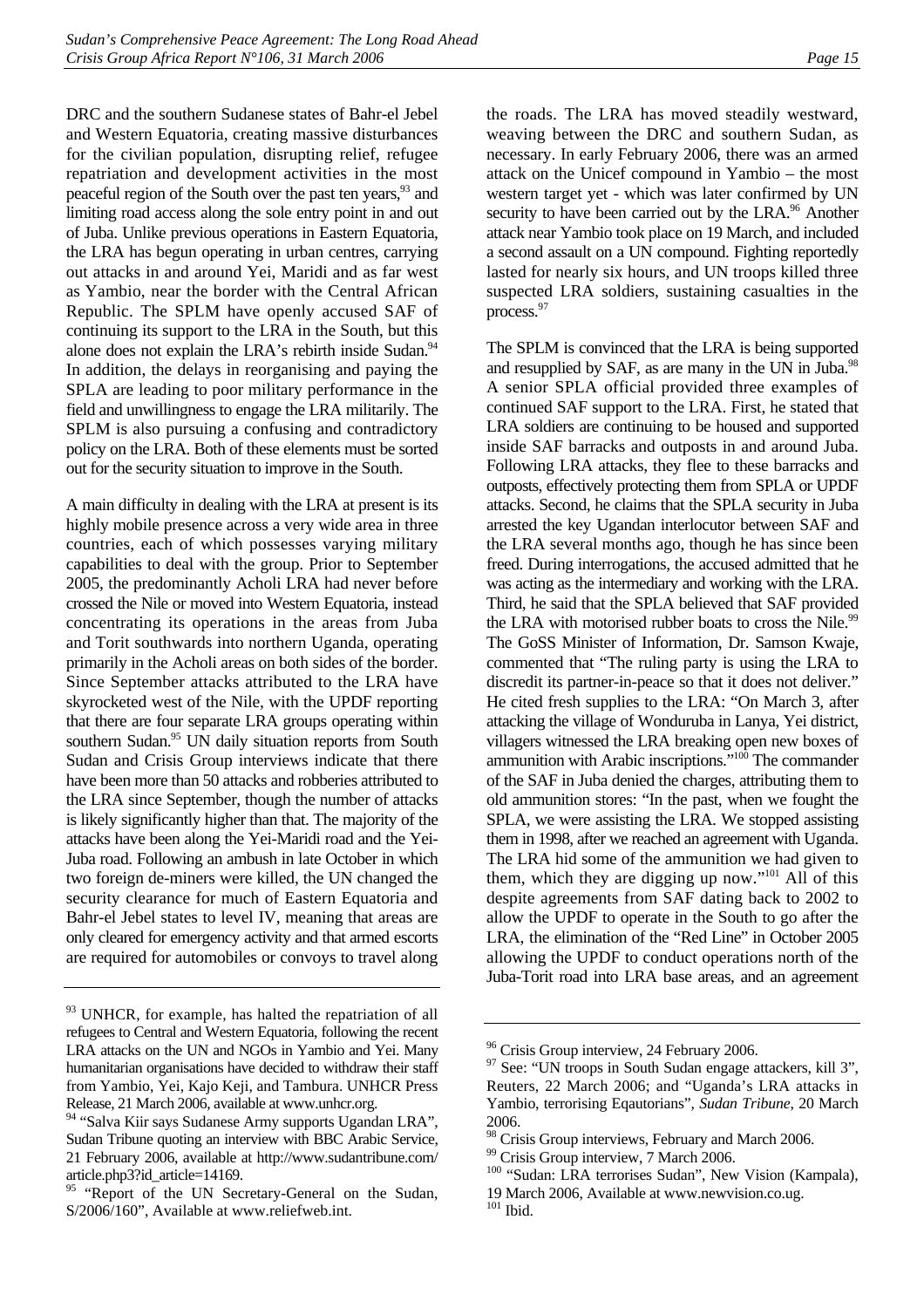signed with the UPDF and SPLA in December 2005 to conduct joint operations against the LRA.<sup>102</sup>

Interviews with former LRA combatants revealed that one way in which the LRA is sustaining itself is by raiding cattle in Sudan, then bartering them for weapons with Dinka and Toposa traders.<sup>103</sup> However, there is considerable suspicion and speculation in Juba about the identity of the attackers terrorising Bahr-el Jebel and Western Equatoria. Many people suspect that there are in fact other Sudanese groups operating under the shadow of the LRA, with their attacks and actions being attributed to the LRA because of a lack of information. "The Tong-Tong [the local name given to the LRA] operating in Western Equatoria are predominantly Sudanese", worried a senior SPLM security official. "There are now more Sudanese than Ugandans in the LRA. They're being paid and supplied by SAF. It's not possible for the Yambio attacks to have been carried out by the Ugandan LRA, it's too far from their homes.["104](#page-21-2) The tactics of the LRA west of the Nile are also reportedly softer than the traditionally brutal LRA in Northern Uganda, killing fewer people, and often releasing their abductees unharmed after forcing them to help carry goods or equipment. $105$  This is also used as evidence by some to support the theory that these attackers are predominantly Sudanese, and some allege that some of the attacks are in fact being carried out by disgruntled SPLA soldiers seeking money by other means. A senior UN official in Juba worried about the impact of the continued attacks in the South. "If it's not resolved soon it will become a major problem. If it has become a Sudanese movement, and it's allowed to continue, it will either be "talent spotted" by a backer seeking to undermine the CPA, or it will become a rallying point for dissident Sudanese."<sup>[106](#page-21-4)</sup>

What is most shocking about the LRA's resurgence west of the Nile is that it has happened in the SPLA's heartland, near the home of the army headquarters in Yei, yet the SPLA has completely failed to respond to the LRA threat. Many attribute this to the lack of progress in reorganising the SPLA and delays in payment of salaries, leading to low morale and poor performance. "They haven't been paid in over a year, but they're told the money is there. They won't do anything", despaired a senior SPLM security official.<sup>107</sup> "The SPLA still don't have orders to fight the LRA, and they don't have the will to risk their lives now that peace has come", commented another senior SPLA officer. "Our troops say they were brought to fight SAF, not the LRA. There have been incidents where we just watch them but do nothing."<sup>108</sup> Reportedly even the UPDF have begun complaining to some SPLM officials about the poor performance of the SPLA[.109](#page-21-7)

Though the delays in reorganising and paying the SPLA are obviously a factor in its poor response to the LRA threat, blame can also be apportioned to the ambiguous and confusing policy the SPLM leadership holds on the matter. Since coming to power, Salva has repeated Garang's three layered approach to the LRA – first to seek a peaceful solution to the LRA problem, second for the LRA to leave southern Sudan, or finally to face forced eviction.<sup>110</sup> In early November, GoSS Vice-President Riek Machar offered to mediate between the LRA and the Ugandan government, an offer that was accepted the following day by the LRA via press release.<sup>111</sup> Riek's offer was unplanned, and undermined the existing efforts of Ugandan negotiator Betty Bigombe to establish a credible negotiation process. Mediation efforts stalled over the next several months, while attacks continued in the South. However, a letter was reportedly recently delivered by an LRA emissary to Riek Machar, reconfirming the LRA's willingness to negotiate with the Ugandan government, and promising to send a full delegation to Juba in the near future.<sup>112</sup> By February, the SPLM message had shifted again to one of war, including Salva's public accusation of SAF's continued support of the LRA.[113 D](#page-21-11)uring a mid-February visit to Juba, President Bashir instructed the GoSS to expel the LRA from the South within one month, and Salva reaffirmed this as a joint priority for the South.<sup>114</sup> However, it appears that the

<span id="page-21-0"></span><sup>&</sup>lt;sup>102</sup> "Uganda to Step up Battle Against Rebels", Institute for War and Peace Reporting, 21 October 2005, available at http://iwpr.net/?p=acr&s=f&o=257705&apc\_state=heniacr2 00510. See also, "Uganda, Sudan to carry out joint operations against rebels", Xinhua, 18 December 2005. Available at: http://english.people.com.cn/200512/18/eng20051218\_2289 30.html.

<span id="page-21-1"></span><sup>103</sup> Crisis Group interviews, Gulu, Northern Uganda, January 2006.

<span id="page-21-2"></span><sup>&</sup>lt;sup>104</sup> Crisis Group interview, Juba, 20 February 2006.<br><sup>105</sup> Crisis Group interviews, February 2006.<br><sup>106</sup> Crisis Group interview, Juba, 23 February 2006.

<span id="page-21-3"></span>

<span id="page-21-4"></span>

<span id="page-21-6"></span><span id="page-21-5"></span>

<sup>&</sup>lt;sup>107</sup> Crisis Group interview, Juba, 20 February 2006.<br><sup>108</sup> Crisis Group interview, Juba, 26 February 2006.<br><sup>109</sup> Crisis Group interview, Juba, 26 February 2006.

<span id="page-21-7"></span>

<span id="page-21-8"></span> $110$  "Sudan's FM stresses need to force out Uganda's anti-gov group from southern Sudan", *Sudan Tribune*, 25 August 2006. Available at http://www.sudantribune.com/article.php3?id\_ article=11272.

<span id="page-21-9"></span><sup>111 &</sup>quot;Uganda Rebel LRA welcomes Sudan's SPLM offer of mediation", Press Release, 15 November 2005. Available at http://www.sudantribune.com/article.php3?id\_article=12583.<br><sup>112</sup> Crisis Group interview, 7 March 2006.<br><sup>113</sup> "Salva Kiir says Sudanese Army supports Ugandan LRA",

<span id="page-21-11"></span><span id="page-21-10"></span>Sudan Tribune quoting an interview with BBC Arabic Service, 21 February 2006, available at http://www.sudantribune.com/ article.php3?id\_article=14169.

<span id="page-21-12"></span><sup>&</sup>lt;sup>114</sup> "LRA's expulsion is the task of Sudan's army and the SPLA – Salva Kiir", Sudan Tribune, 21 February 2006. Available at http://www.sudantribune.com/article.php3?id\_article=14198.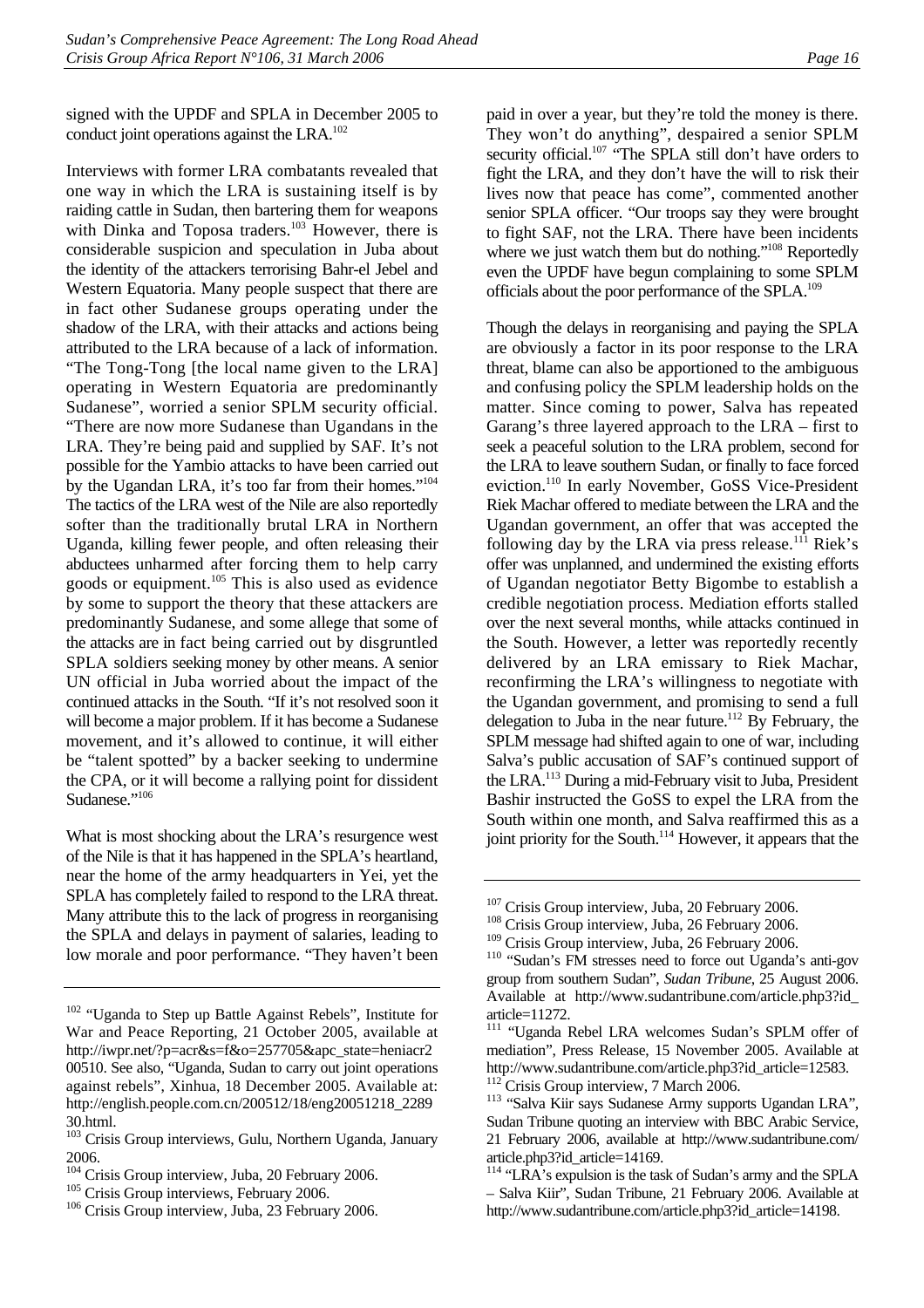SPLA has yet to receive orders to target the LRA. A senior SPLA official explained the dilemma: "They don't yet have orders to track down the LRA, because the LRA are staying in SAF camps. If we go after them, it will lead us to SAF and that will cause a major security incident. The only options are either to establish the JIUs in the South and direct them to jointly go after the LRA, or we have to wait until SAF withdraws from the South."<sup>115</sup>

The growing LRA activity is becoming a major source of instability in southern Sudan, disrupting humanitarian and development efforts, and threatening to deteriorate further if not addressed. Steps are needed by all sides. On the international side, the UN Security Council recently renewed the UNMIS mandate in Sudan, urging it to "make full use of its current mandate and capabilities" on the LRA and other armed groups who are responsible for attacks on civilians.<sup>116</sup> The UNMIS mandate, however, is subject to different interpretations: high-level mission officials and commanders in the field can read it as either allowing for or restricting robust engagement. Therefore, the Security Council should clarify the UNMIS mandate, making it clear that the mission is to act proactively, including in a pre-emptive manner, and requiring it to use all necessary means to tackle the LRA problem.

A much better understanding is needed about the attacks in Western Equatoria, the identity of the perpetrators, and the LRA's alleged links with SAF. "We need dedicated intelligence on the LRA", declared a senior UNMIS official.<sup>117</sup> The information gap on the LRA must be closed. The UN Security Council should appoint a Panel of Experts to investigate the membership, funding of, and support for the LRA. It should seek to develop comprehensive strategies to deal with the LRA more effectively, and should advise the Security Council on further measures to be taken. Given the regional dimension of the LRA, the Panel should coordinate and work closely with UNMIS, MONUC (the UN mission in the DRC), the SPLA, the UPDF, and other regional actors affected by the LRA. Additionally, after consultations with the SPLA and the SAF, UNMIS should establish a verification body mandated to freely and rapidly investigate allegations of SAF support to the LRA.

Political pressure should be applied on the SAF and the NCP to allow for unhindered operations for the newlycreated body. The verification body should also track LRA movements, patterns, and support networks. Capable UN member states should provide necessary support, such as satellite imagery or communications technology. Across the border, MONUC should also up its intelligence gathering efforts on the LRA, sharing information and coordinating strategies with UNMIS.<sup>[118](#page-22-3)</sup>

For the SPLM, the LRA is yet another reason for it to urgently prioritise the reorganisation of its army and the payment of its troops. SPLM leadership must also clarify its policy on the LRA. Instead of pursuing its own negotiating track, the SPLM should support the existing mediation process and coordinate more closely with lead negotiator Betty Bigombe. At the same time, the SPLA must begin to apply far greater military pressure on the LRA. For this to succeed, it would require first the rapid re-organisation of the SPLA, even within the existing Brigade model, provided that the Brigades are confirmed to be fully staffed, rather than the envisioned regional reorganisation.<sup>119</sup> Second, the SPLA leadership must ensure the LRA's eviction to be a top priority, including by providing the necessary arms and logistics to carry out the mission. Third, the JIUs, once operational, should be tasked by the Joint Defence Board to focus on the LRA in the three states. Finally, SAF support must be cut off in order to defeat or expel the LRA. The SPLM must continue to press the NCP and SAF on this issue, with support from the international community. $120$ 

<span id="page-22-1"></span><span id="page-22-0"></span>

<sup>&</sup>lt;sup>115</sup> Crisis Group interview, 7 March 2006.<br><sup>116</sup> "UN extends peacekeeping mission in S. Sudan", AFP, 24 March 2006. See UNSC Resolution 1663 (S/RES/1663 (2006)) of 24 March 2006. UNMIS currently has a Chapter VI mandate, with a provision under Chapter VII, "in the areas of deployment of its forces and as it deems within its capabilities," to protect UN personnel, equipment and operations, and "without prejudice to the responsibility of the Government of Sudan, to protect civilians under imminent threat of physical violence.", UNSC Resolution 1590 (S/RES/1590 (2005)), 24 March 2005, paragraph 16(i).

<span id="page-22-2"></span><sup>&</sup>lt;sup>117</sup> Crisis Group interview, 5 March 2006.

<span id="page-22-3"></span><sup>&</sup>lt;sup>118</sup> The regional implications of the LRA's expansion and an analysis of more effective cooperative regional approaches to the LRA will be the subject of an upcoming Crisis Group report. <sup>119</sup> Crisis Group interview, 26 February 2006.<br><sup>120</sup> Crisis Group interview, 26 February 2006.

<span id="page-22-5"></span><span id="page-22-4"></span>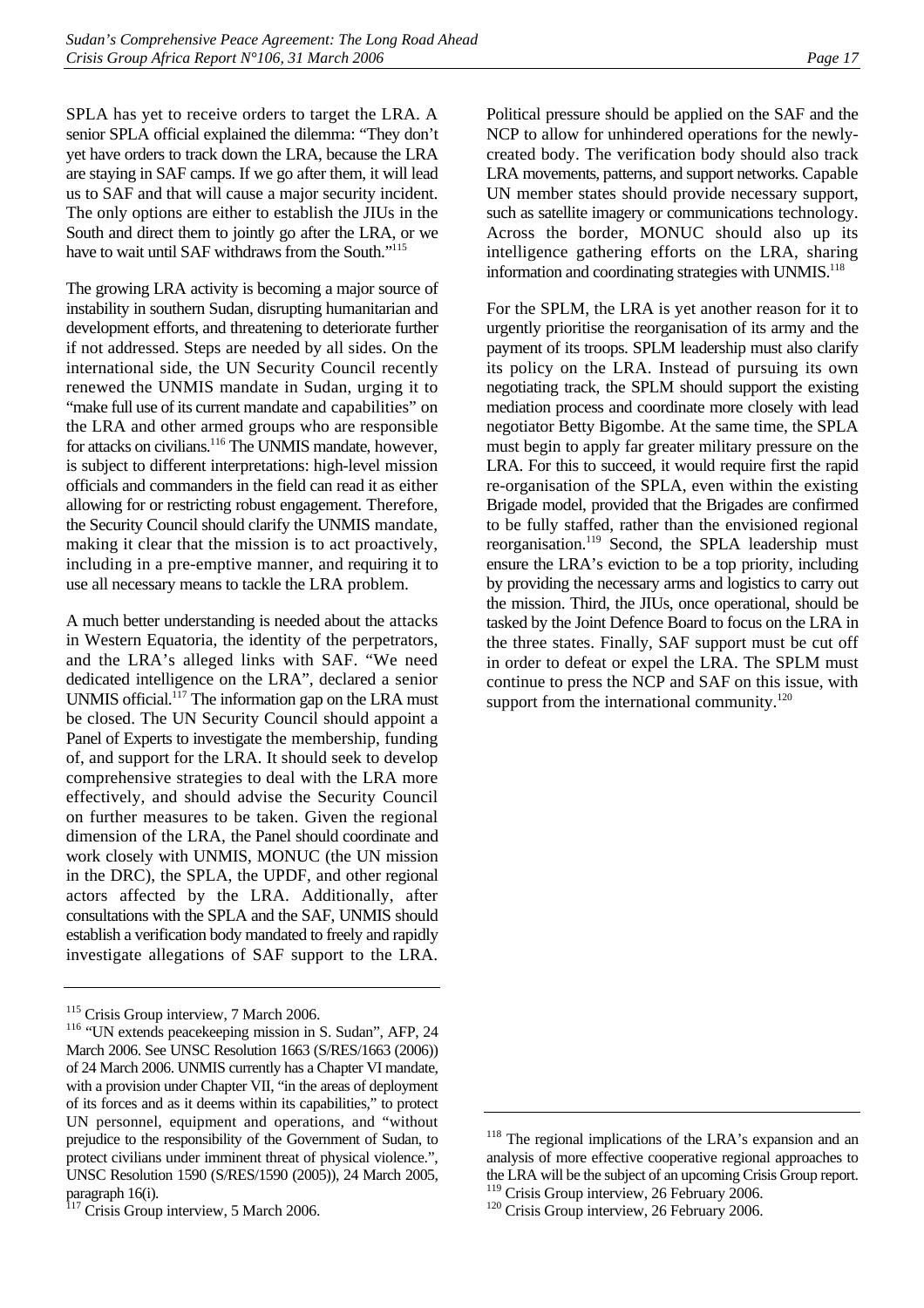### <span id="page-23-0"></span>**III. ASSESSING THE PARTIES: A ROUGH ROAD AHEAD**

## <span id="page-23-1"></span>**A. THE NCP: OUT OF OPTIONS?**

Despite being the most powerful and best organised political force in the Sudan, the ruling NCP finds itself increasingly threatened by the direction the country is headed. The NCP signed the CPA in January 2005 in part to divert international attention from the crisis in Darfur, though its commitment to the implementation of the agreement was questionable even then. There was, however, reason to believe that the strong working partnership between Garang and Taha that developed over the course of the negotiations could help ensure implementation.

Aware of its own vulnerability and lack of popular support in the North, the NCP foresaw the dangers that full implementation of the CPA would bring to its political survival, namely a more open political system and free and fair elections after four years in which opposition parties could challenge its record since 1989. Yet pragmatic calculations kept it at the negotiation table, pressured by a strong regional and international consensus to reach an agreement, a desire to end its pariah status and normalise its relations with the West, and, initially, a fear of potential U.S. reprisals after September  $11<sup>th</sup>$  due to its links to Islamic terrorism. After Garang and Taha began direct negotiations in August 2003 and signed the agreement on security arrangements a few weeks later, the talks took on a level of seriousness that had been lacking in previous rounds. The NCP soon developed a new strategy for its political survival by opening discussions with the SPLM in Naivasha on a potential political partnership between the two parties throughout the interim period. The discussions took place in secret with senior members of both parties, beginning in late  $2003$  and running through most of  $2004$ .<sup>121</sup> The NCP sought a firm commitment from the SPLM to maintain a political partnership throughout the six year interim period, including elections, over and above the CPA[.122](#page-23-3) "The SPLM can't be the government and the leader of the opposition at the same time" explained a senior NCP official to the negotiations. "A political partnership will help the implementation, and will help with unity. It's not a requirement for peace, but it's a priority for smooth implementation or there will be constant disagreement over interpretations."[123 W](#page-23-4)hile the SPLM accepted the need for a de facto partnership with the NCP to facilitate implementation, it resisted a separate political partnership that would link the parties throughout the interim period irrespective of the CPA.[124](#page-23-5)

Calculating that the SPLM's popular support would help insure a joint NCP/SPLM electoral victory, the NCP counted on the partnership to secure its peaceful survival and its transformation to an internationally recognised and respected government. Supported by the strong working relationship that had developed between Taha and Garang, the NCP signed the CPA on 9 January 2005, obviously confident enough that it could either survive implementation, $125$  or perhaps torpedo the agreement if necessary.

While Garang's overwhelming reception upon his arrival in Khartoum on 9 July 2005 likely surprised and scared the NCP, his unexpected death may have also signalled the end of the partnership and a change in strategy by the ruling party. According to one member of the NCP and participant in Naivasha, "We thought there would be political coordination, but the shocking death of Dr. John Garang changed the dynamics". After Garang's death, he described the SPLM in "a stage of free-fall" and incapable of maintaining a partnership with the NCP as it struggles to build institutions in the South and deliver services.<sup>126</sup>

Prior to Garang's death, it was widely expected that the key architects of the Naivasha protocols in both the SPLM and the NCP would be rewarded with prominent positions in the new GNU. For the NCP, key negotiators and interlocutors in the partnership discussions like Dr. Mutrif Siddiq, Yahya Hussein Babiker, Idriss Mohamed Abdel Gadir, and Mohamed Ahmed Dirdirry were reportedly promised and were expecting promotions to prominent positions in the new national government, as ministers or state ministers.<sup>127</sup> Yet of this group, only Idriss – who was a state minister in the last government – was appointed to be a state minister in the ministry of the Presidency.<sup>128</sup> (A similar trend, discussed below, also

<span id="page-23-3"></span><span id="page-23-2"></span>

<sup>&</sup>lt;sup>121</sup> Crisis Group interviews in Naivasha,  $2003 - 2004$ .<br><sup>122</sup> Crisis Group interview with a senior SPLM official, Naivasha, 27 February 2004

<span id="page-23-4"></span><sup>&</sup>lt;sup>123</sup> Crisis Group interview, Nairobi, 6 April 2004.

<span id="page-23-6"></span><span id="page-23-5"></span>

 $124$  Ibid.<br> $125$  A government strategist close to the NCP, but not involved in Naivasha, admitted the party was comfortable making major concessions in Kenya because it knew implementation would be difficult and could be manipulated. Crisis Group interview, Khartoum, February 2006.<br><sup>126</sup> Crisis Group interview, Khartoum, 20 March 2006.

<span id="page-23-7"></span>

<span id="page-23-9"></span><span id="page-23-8"></span>

<sup>&</sup>lt;sup>127</sup> Crisis Group interviews, February and March 2006. <sup>128</sup> Idriss was also appointed to sit on the Assessment and Evaluation Commission (AEC) and the Ceasefire Political Commission (CPC); Dr. Mutrif remains under-secretary in the Ministry of Foreign Affairs; Yahya Hussein Babiker is a cochair of the Joint National Transition Team (JNTT); Dirdirry is a member of parliament. However, this is not conclusive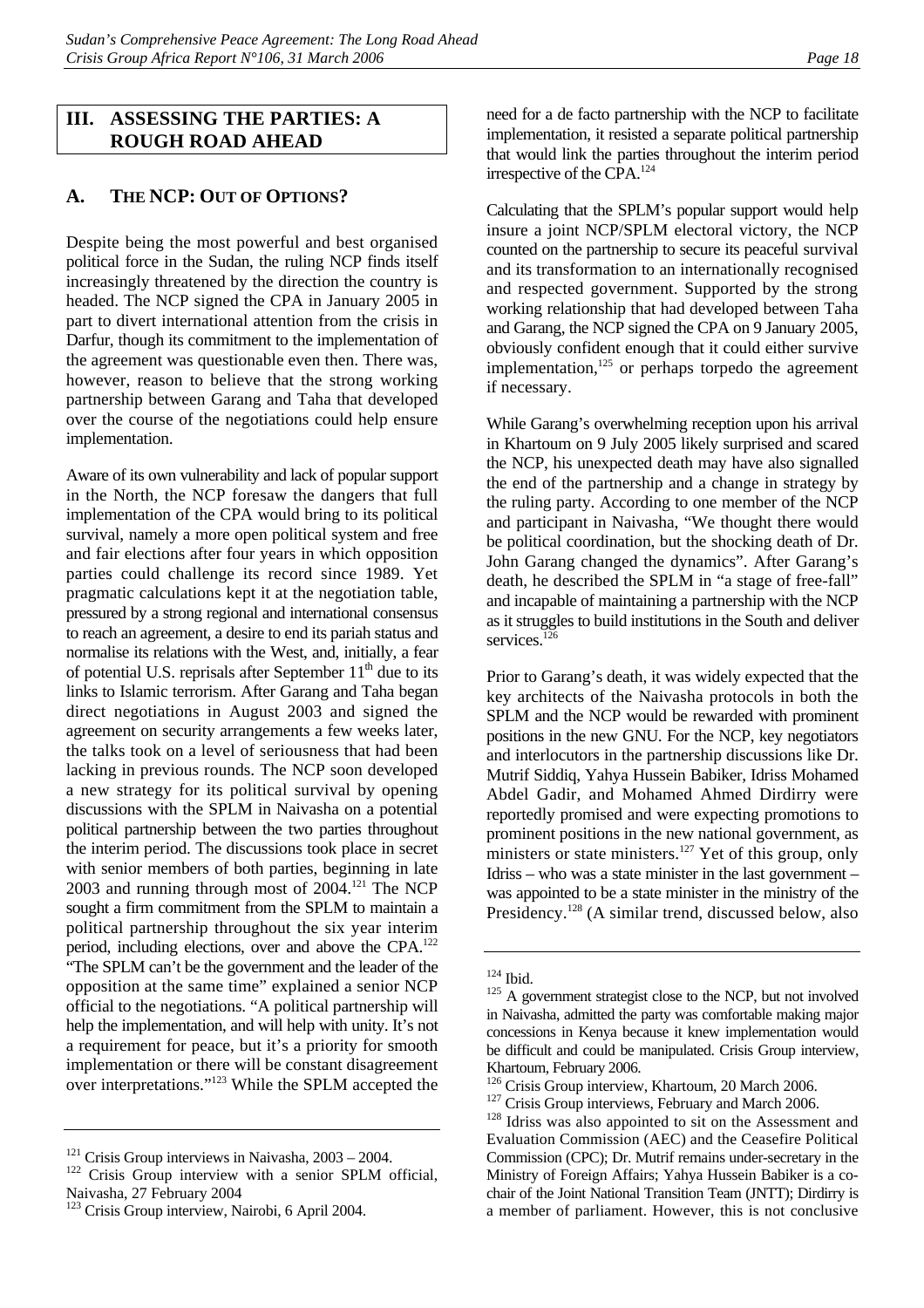occurred in the SPLM, with some of the key figures from Naivasha and participants in the partnership negotiations being pushed to marginal positions in the GoSS and GNU). President Bashir instead appointed several people who had been openly critical of the CPA, such as Defence Minister Abdel Rahim Mohamed Hussein.[129](#page-24-0) People involved in the Naivasha talks from both parties were generally disappointed with appointments of both the SPLM and NCP to the new government. "Both parties could have come up with better lists", worried a senior NCP negotiator. "If there's a silver lining, it's that people who have always been opponents of the CPA on the NCP side are now sworn to uphold it".<sup>130</sup>

While the partnership may have suffered a blow with Garang's death, the NCP's subsequent behaviour around the implementation of the CPA has further undermined a revival of the alliance. Instead, as described above, the NCP's program of systematically delaying or undermining implementation is likely to continue to push the SPLM farther away, and make a vote for independence a foregone conclusion in the southern referendum of 2011, provided the CPA holds until that point.

With the opportunity for a political partnership evaporating, the NCP has few viable options for its peaceful political survival. The full implementation of the CPA, with free and fair elections, would almost certainly sweep the NCP out of power if it is not allied with the SPLM.[131 P](#page-24-2)eace agreements in Darfur and Eastern Sudan must inevitably include provisions for a greater share of representation for these regions in the central government, and must come at least in part out of the NCP's 52 per cent stake, eventually whittling it down to a minority party in government. The risk of losing political power means that

<span id="page-24-0"></span>evidence of a power struggle or a shift in policy. The Islamist Movement in Sudan has been compared to Soviet-style Commmunist regimes in the sense that position does not necessarily correlate to one's actual power or decision-making weight within the movement. For example, two of the key NCP negotiators in Naivasha, Dr. Sayeed el-Khateeb and Amin Hassan Omer, were not members of the government at the time. <sup>129</sup> Those close to Taha had Abdel Rahim fired from the pre-CPA government over an incident involving the collapse of a new multistory building overseen by Abdel Rahim. Bashir's appointment of Abdel Rahim as Minister of Defence in the post-CPA government was seen as rewarding loyalists regardless of suspicions of corruption and inefficiency and a rebuff of Taha.<br><sup>130</sup> Crisis Group interview, 18 October 2005.

<span id="page-24-1"></span>

NCP officials could lose their wealth, entitlement and impunity to which they have grown accustomed over the last seventeen years. A larger fear amongst the NCP leadership may be the looming investigation of the International Criminal Court (ICC) into atrocity crimes carried out in Darfur since 2003.<sup>132</sup> The government has largely refused to cooperate with the ICC's investigations in Darfur, and President Bashir has repeatedly rejected the prospect of any Sudanese facing trial on foreign soil. But if there is a change in regime, it is probable that leading NCP figures will be arrested and tried by the ICC for their role in orchestrating the atrocity crimes in Darfur. This is yet another disincentive to implementation of the CPA by the NCP, in the absence of a political strategy to reduce the risk of prosecution.<sup>133</sup>

At the moment, the NCP appears to be trying to manage its multiple crises, without allowing any one to spin too far out of its control. On the CPA, it is managing implementation without allowing for fundamental change, exploiting the SPLM's weakness and in the process damaging the movement's credentials as a national political party and the credibility of Salva Kiir as a national leader. On Darfur, it is again pursuing delaying tactics in Abuja while trying to topple Chadian President Idriss Deby in order to weaken and isolate the Darfur rebels. On Eastern Sudan, there is no credible negotiation process to speak of, though the NCP showed its intentions to re-capture Hamashkoreb if and when the SPLA withdraw from the East when it briefly invaded the town on 11 January 2006.

Exposing the agenda of the NCP and applying increased domestic and international pressure to implement the terms of the peace agreement may have some effect, as President Bashir in particular seems to want to be seen as publicly supportive of CPA implementation. Yet this alone will not be enough; the NCP will not willingly hang itself. The future of the Sudan may rest in the ability of the SPLM and other political parties to somehow assuage the fears of the NCP and provide them with a political exit strategy. At the same time, the NCP has to begin implementing the CPA in good faith in order to help revive its political partnership with the SPLM. Some in the SPLM leadership are aware of this dilemma, and are pursuing ways to revive the idea of a partnership with the NCP, if only as a means to safeguard the CPA.<sup>134</sup> However, many other leading

<span id="page-24-2"></span><sup>&</sup>lt;sup>131</sup> Perhaps in an implicit acknowledgement of its vulnerability in a free and fair election in 2009, President Bashir has suggested that early elections be held. See "President al-Bashir: National Congress ready to contest any early elections", SUNA, 4 March 2006. Critics suggest the NCP prefers early elections before the holding of a proper census, establishment of independent electoral commission and passage of electoral laws.

<span id="page-24-3"></span><sup>&</sup>lt;sup>132</sup> The regime's aggressive opposition to the transition from an Africa Union to a United Nations force in Darfur also is based on its fear that the handover to the UN will make it easier for the ICC to capture and try indicted war criminals.<br><sup>133</sup> Of course the ICC has the jurisdiction to issue arrest warrants

<span id="page-24-4"></span>for, and try, NCP figures even if they are in government – but it will be difficult, though perhaps not impossible, for it to effect arrests of senior NCP leaders while they still hold power.

<span id="page-24-5"></span><sup>&</sup>lt;sup>134</sup> Crisis Group interview, 15 March 2006.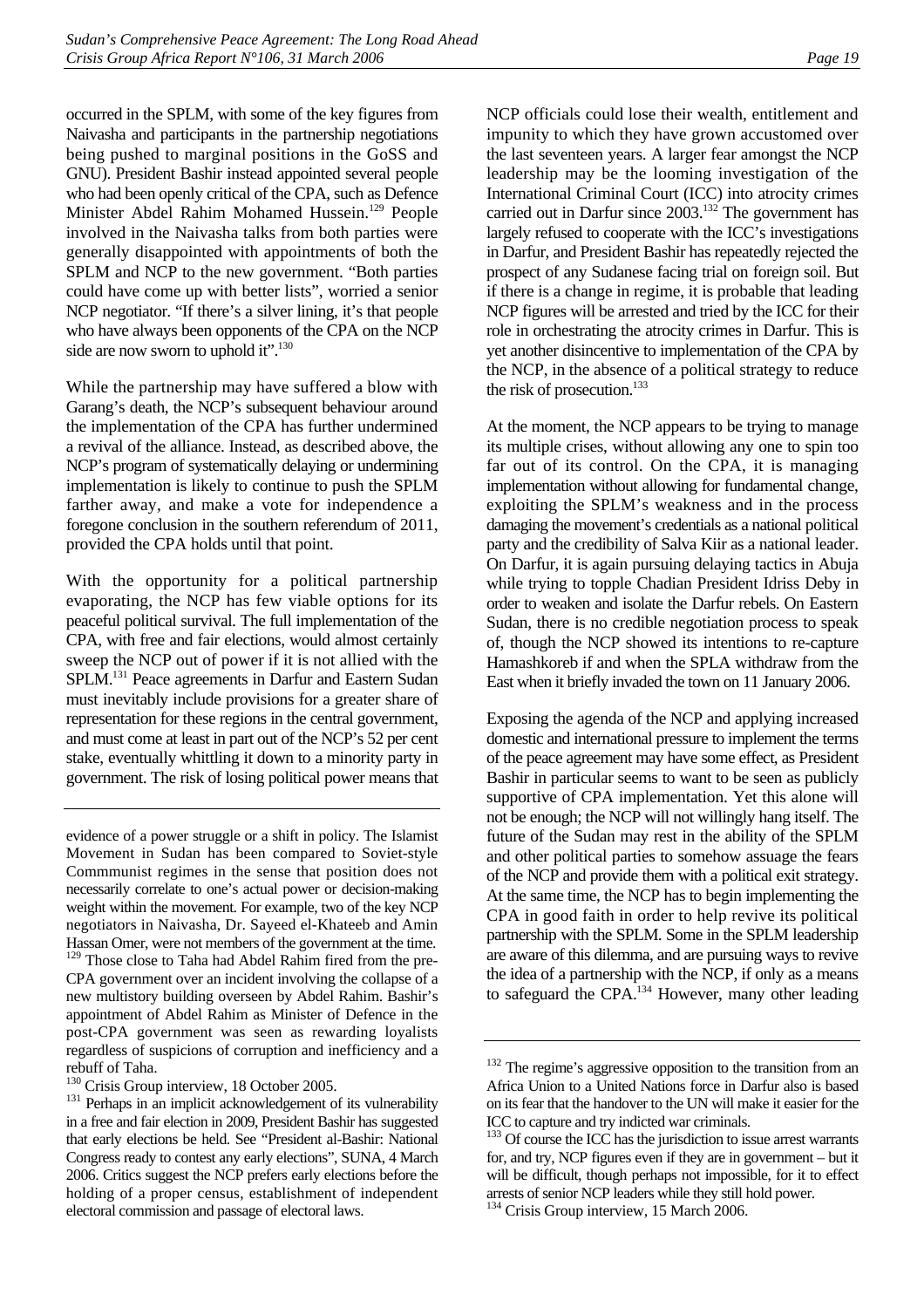SPLM figures increasingly see the NCP as the obstacle rather than the solution. "The NCP will lead to Sudan exploding, because elections will be their end, so they'll try to stop it. But you have to have democratic transformation or the country can't survive.["135](#page-25-2)

The NCP is not monolithic, however. Some observers suggest that there is a power struggle occurring inside the NCP between Taha and the architects of Naivasha, and Bashir and those around him who are more critical of the CPA. The struggle centres over control of political power and leadership of the country, including implementation of the CPA. Having personally negotiated the Naivasha deal with Dr. John Garang, Taha is seen as more vested in its implementation, as his political career is tied to the CPA. The critics feel Taha gave away too much for the sake of securing peace. Moreover, they view Taha as a "man of the West", who seeks to appease the Americans and Europeans at the expense of the party's northern Islamic constituency[.136 T](#page-25-3)hese criticisms escalated after Taha went to Brussels in early March to discuss with EU, U.S. and AU officials the transition to a UN force in Darfur and then travelled to Tripoli to meet the leaders of the Darfur rebel movements, Minni Minawi and Khalil Ibrahim. Critics attacked him for selling out the nationalist cause in Brussels while Sudanese rallied in the streets against the UN deployment, and for seeking to strike another Naivasha accord with the Darfurian rebels. Taha, upon his return to Khartoum, adopted a harsher line regarding the transition to a UN force in Darfur. Many others suggest that the differences between the two groups are overstated. NCP tactics have often been to portray fictitious internal divisions to help neutralise external pressures. According to one top SPLM official, "There is a difference within the NCP, but it is not qualitative. It is of style not of substance".<sup>137</sup>

## <span id="page-25-0"></span>**B. THE SPLM: A PARTY UNDER SIEGE**

The SPLM is facing its toughest challenge ever in its transition from rebel movement to government, and its performance to date is cause for concern. An effective and functioning SPLM is a basic prerequisite for implementation of the CPA, but the party that was expected to provide a breath of fresh air to the Sudanese political scene has imploded over the first year of the agreement, crippled by Garang's death, internal contradictions and divisions, and poor organisation. Many of the challenges facing the SPLM were predictable. A rebel movement for twenty-one years with overlycentralised decision making structures and weak administrative capacity, the shift to government would have been difficult under ideal circumstances. But the untimely death of John Garang on 30 July 2005, just three weeks after he had been sworn in as the  $1<sup>st</sup>$  Vice-President, combined with the lack of support for the CPA from the ruling NCP, have dealt the movement a blow from which it has yet to fully recover.

### <span id="page-25-1"></span>**1. Coping with the loss of Garang**

The SPLM under Garang had its own set of strengths and weaknesses, which would have aided some elements of implementation and hampered others.<sup>138</sup> The unanimous appointment of Salva Kiir Mayardiit by the SPLM Leadership Council as the new SPLM Chairman (and therefore President of the GoSS and  $1<sup>st</sup>$  Vice-President of the GNU), brought a different set of qualities to the leadership. At the time of his death, Garang had massive support as a national political figure who transcended the North/South divide, as evidenced by the millions of people who greeted him in the streets upon his arrival in Khartoum last July. Garang also had credibility in northern Sudan as the champion of the New Sudan ideology, which envisioned a fundamental change in the governance of the country to allow for a united Sudan based on the equal rights of all citizens. Salva, by contrast, is a lifetime military man. He participated in earlier rounds of the IGAD negotiations, as well as Nigerian led negotiations in the early 1990s, but was not directly involved in the Naivasha talks which led to the CPA. This was one of many issues which drove a wedge between Salva and Garang in the last few years, culminating in an open split between the two in November-December 2004, just weeks before the peace agreement was finalised. The divisions between the leaders filtered throughout much of the movement, and continue to exist to this day.

Little was accomplished during the pre-interim period prior to Garang's death, beyond the drafting of the new interim national constitution, Garang's swearing in as 1<sup>st</sup> Vice-President on 9 July, and his appointment of an interim caretaker administration in the South. Though there are many reasons for these delays, such as the lack of organisation and funding, one critical factor was the

<span id="page-25-2"></span><sup>&</sup>lt;sup>135</sup> Crisis Group interview, 17 February 2007. Said another senior SPLM official: "The SPLM from the beginning insisted that the partnership is based on the implementation of the CPA….The NCP's general tendency is to absorb the SPLM and preserve the old system....The struggle is on this issue: whether we are partners of old system or new system." Crisis Group interview, 30 March 2006.

<span id="page-25-3"></span><sup>&</sup>lt;sup>136</sup> Crisis Group interviews, Khartoum, March 2006.<br><sup>137</sup> Crisis Group interview, Khartoum, March 2006.

<span id="page-25-4"></span>

<span id="page-25-5"></span><sup>&</sup>lt;sup>138</sup> For more on the challenges facing the SPLM prior to Garang's death, see Crisis Group Report, *The Khartoum-SPLM Agreement,* op. cit. For analysis of the impact of Garang's death on the SPLM and the CPA, see Crisis Group Briefing, *Garang's Death*, op. cit.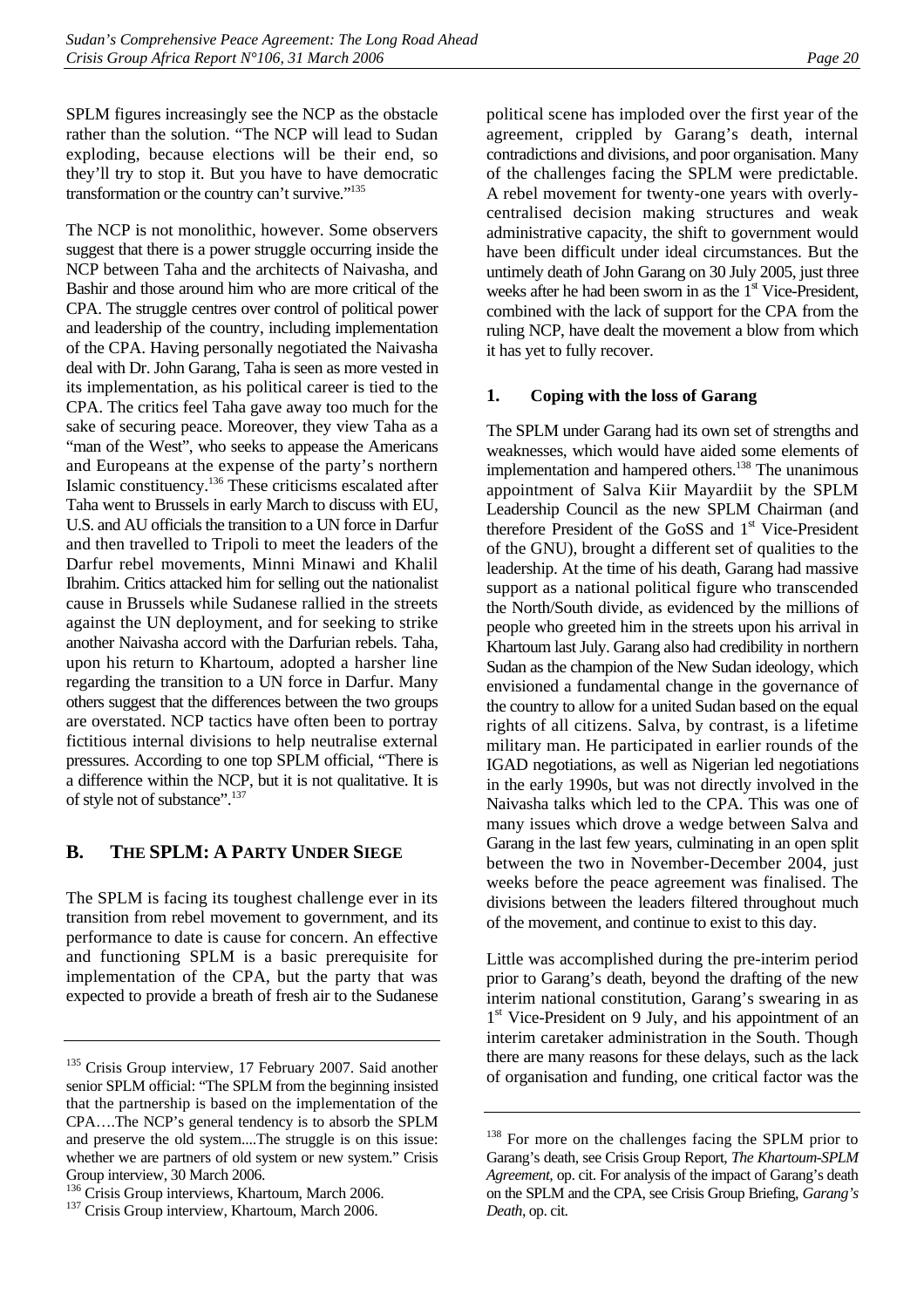continuing divisions within the SPLM, including Garang's lack of trust in then SPLA Chief of Staff Salva Kiir. Leading SPLM figures from Naivasha, such as Nhial Deng Nhial and Pagan Amum, continued to play key leadership roles in the first stages of implementation during the pre-interim period, but on the whole there was an environment of uncertainty within the movement on how SPLM appointments to the GNU and GoSS would be made, and around what the future held.

After the passing of the interim national constitution by the SPLM National Liberation Council, the de facto parliament of the SPLM, Garang dissolved all SPLM political structures on 18 July 2005, appointing a 10-person interim caretaker government for the South, and choosing Salva to be the Vice-President of the GoSS.<sup>139</sup> The NCP also dissolved its cabinet, and President Bashir appointed a provisional caretaker government until the creation of the new GNU, which was to be formed by 9 August. Garang's plan had been to rebuild the SPLM as a national party from the bottom up, in conjunction with the establishment of the GoSS and the GNU.<sup>140</sup> Garang's death came less than two weeks later, leaving the SPLM without any functioning decision making bodies. Salva, Garang's successor in the SPLM hierarchy, immediately re-constituted the Leadership Council on an emergency basis and was unanimously elected the Chairman on 1 August.

The SPLM was facing a drastic and unprecedented challenge, though it initially seemed to be coping miraculously well. Within days, Riek Machar – the next behind Salva in the SPLM hierarchy – had been approved as the new Vice-President for the GoSS, and Garang's wife Rebecca emerged as a voice of strength and reason for the country and the movement, in the face of massive unrest in Khartoum and throughout the South, and uncertainty over what lay ahead. Salva was sworn in as the new  $1<sup>st</sup>$  Vice-President of the GNU on 11 August. Within days, grassroots consultations were organised throughout the South to appoint the SPLM representatives to the national assembly, Council of States, southern assembly, and southern state assemblies. Salva had been critical of Garang's exclusive decision making and overlycentralised leadership style, and there was initially optimism that a more democratic movement would emerge under Salva's watch.

Cracks soon began to appear over the appointments to ministerial posts at the GNU and GoSS levels, and over the division of ministries between the SPLM, NCP and other political parties at the national level. As discussed above, Bashir and the NCP refused to give the SPLM the Ministry of Energy, despite repeated pleas by Salva. The disagreement stalled the formation of the GNU, and when Salva finally relented he faced an unhappy southern public, including many who blamed him for failing where Garang would have succeeded.

Though relations between Salva and those close to Garang (and involved in the CPA) had been relatively smooth up to that point, the process of political appointments to the GNU, GOSS, and commissions re-opened the gap between the two sides. Instead of embracing those who negotiated the CPA and were closest to Garang, Salva appointed many new faces to prominent positions in government and on the various commissions. "Salva's a team player and listens to those around him", noted a senior SPLM official at the time. "The danger is the people advising him. That's why we need to institutionalise the SPLM leadership and the Presidency."<sup>141</sup> Salva was reportedly heavily swayed in his appointments by a few individuals from his own area of northern Bahr el-Ghazal, including some non-SPLM members, who reportedly advised him to reward those who had backed him in the 2004 clash with Garang, and use this opportunity to marginalise those closest to Garang.<sup>142</sup> Most key positions in the GNU and on some of the key commissions were given to individuals who had not been involved in Naivaha, though this was in part because some of the leading SPLM figures and Garang allies, such as Nhial Deng Nhial, opted to serve in the South rather than Khartoum after Garang's death.

### <span id="page-26-0"></span>**2. Overcoming contradictions, divisions and capacity issues**

The sudden death of Garang left the SPLM without a clear political strategy for implementation. SPLM membership is torn between conflicting priorities and visions for the CPA. This gap existed before Garang's death, and persists to this day. For many southerners, both inside and outside the SPLM, the CPA is ultimately about the southern self-determination referendum. For this group, the agreement clearly divided the country between North and South, with the NCP the northern partner that will deliver the referendum if it is not challenged too often or too directly on issues related to its governance and behaviour in the North. The strategic arena of this group is in Juba, at the level of the GoSS. A second group includes both northerners and southerners committed to the New Sudan ideology, who view the CPA as a vehicle to ultimately change the system of government in

<span id="page-26-1"></span><sup>&</sup>lt;sup>139</sup> This included the National Liberation Council and the Leadership Council, a 16-person executive body. "Garang appoints southern states administrators, advisors", Sudan News Agency, 18 July 2005.

<span id="page-26-2"></span><sup>&</sup>lt;sup>140</sup> Crisis Group interview, 17 February 2006.

<span id="page-26-4"></span><span id="page-26-3"></span>

<sup>&</sup>lt;sup>141</sup> Crisis Group interview, 8 September 2006.<br><sup>142</sup> Crisis Group interview, 18 September 2006.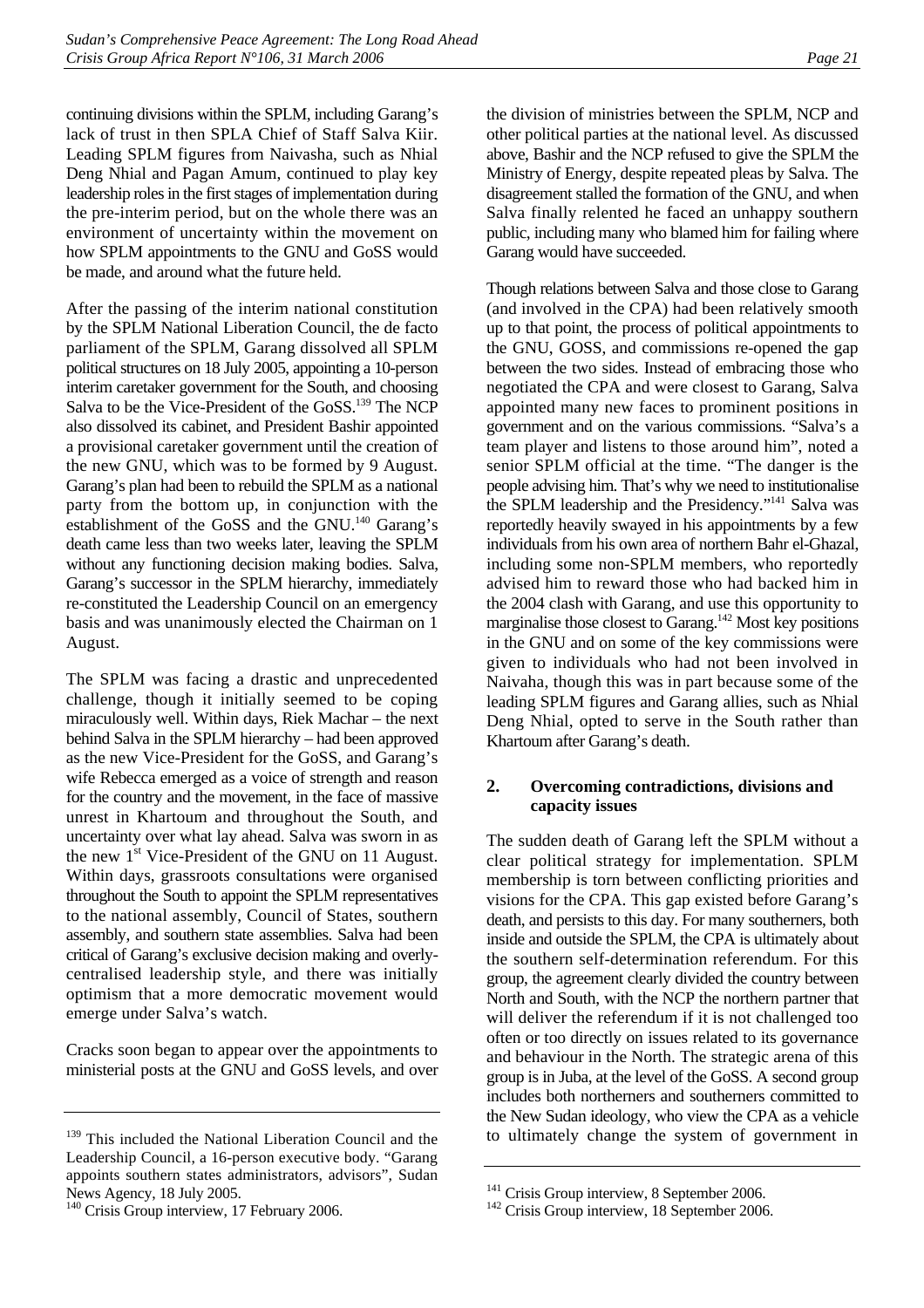Khartoum, spread national power and wealth more evenly throughout the country and ultimately remove the NCP from power. They believe sufficient change can be undertaken to convince the South to vote to remain united with the North. For this group the strategic arena is the GNU in Khartoum and the state governments throughout the North. Attached to this school are some southern secessionists who recognise the importance of engaging fully in the central government and challenging the NCP to implement every aspect of the CPA, as a strategy for ultimately safeguarding the referendum and the South.

In theory, these different outlooks are not incompatible and need not cripple the SPLM, as the referendum is guaranteed in the agreement and the logic of the six year interim period was for the North to make unity attractive to the South. However, the working assumption that the NCP is an unwilling partner that will scuttle the agreement if threatened –an assumption that the NCP is living up to  $-$  is pushing some secessionists to pursue a policy of appeasement to ensure the referendum takes place. Without functioning party structures and party policies on many of these issues, many people see Salva and the southern SPLM leadership focusing increasingly on the South, at the expense of the SPLM in the North, the New Sudan, and serious engagement in the GNU. This is not an entirely fair assessment, as the lack of progress is due in large part to NCP intransigence, in addition to SPLM failures.

Northern opposition and civil society groups that were at the receiving end of the NCPs oppression throughout the 1990s, and inhabitants of peripheral regions that continued to be economically and politically marginalised by the ruling Islamist elites view the SPLM as a natural ally. The SPLM made early inroads in the three northern regions of Abyei, Southern Kordofan, and Southern Blue Nile, establishing an active presence there that resulted in the three regions joining the war against the central government under the SPLM banner. Initially a southern movement, the SPLM quickly acquired a national dimension following the Islamist takeover. It joined northern opposition groups under the umbrella National Democratic Alliance (NDA). Through its presence in this alliance, the SPLM came in contact with representatives of other marginalised regions in northern Sudan and actively supported their armed struggle against the central government. The SPLM thus came to support Beja Congress and other groups in eastern Sudan, and the Darfurian insurgent groups in western Sudan.

Garang in Khartoum were a testimony to the stature of Garang as a national leader who had transcended the South, it also demonstrated the national appeal of the SPLM and the depth of aspirations that northerners hinged on it. In the weeks that followed, the SPLM had to scramble to cope with an influx of thousands of people who flocked to offices throughout northern Sudan to register as SPLM members.

Nonetheless, the SPLM is in a delicate position at the moment in Khartoum. While it still enjoys tremendous popular support in the North, it seems to be rapidly losing credibility, due to its failure to challenge the NCP on national issues and its lack of organisation.<sup>143</sup> Though efforts to organise the SPLM throughout the northern states have gone remarkably well, to the point that the party in the North is far ahead of its counterparts in the southern states, frustration is starting to grow and the lustre of the SPLM may soon begin to fade. The decision of Abdel Aziz Adam al-Hilu, a senior SPLM leader who was responsible for building the SPLM as a party in northern Sudan, to remain indefinitely in the U.S. rather than return to Sudan is a sign of how desperate things have become within the party.<sup>144</sup>

One example of the SPLM's political impotency has been its track record on Darfur since joining the GNU. More than six months in, it has yet to have any visible impact, or even a public position, on the crisis in Darfur. Numerous senior SPLM officials contacted by Crisis Group admitted that they support a stronger international mission in Darfur if it will provide greater civilian protection, and support a transition to the UN if it can provide better protection than the current AU mission.<sup>145</sup> Yet the lack of a clear party line on Darfur has left a policy vacuum that is being exploited by the NCP. SPLM-appointed Foreign Minister Lam Akol is one of several SPLM appointees in Khartoum who have been openly siding with the NCP on most issues relating to the North, irrespective of the reality on the ground or the SPLM position, leading many of their colleagues to accuse them of being bought off by the NCP.<sup>146</sup> On Darfur, for example, Akol has been a leading advocate of a continued AU role in Darfur rather than a transition to the UN, despite the AU's inability to effectively protect civilians in Darfur<sup>147</sup>; and he is on record denying that there was a genocide in Darfur.<sup>148</sup>

Many northerners expect the SPLM to be a fierce defender of the democratisation agenda embedded in the CPA, and entire populations in marginalised regions in the North look to the SPLM to push for fair allocations of the national wealth and political power to all the marginalised regions of the country. While the millions that received

<span id="page-27-0"></span>

<span id="page-27-1"></span>

<span id="page-27-2"></span>

<span id="page-27-4"></span><span id="page-27-3"></span>

<sup>&</sup>lt;sup>143</sup> Crisis Group interview, 7 March 2006.<br><sup>144</sup> Crisis Group interviews, March 2006.<br><sup>145</sup> Crisis Group interviews, February and March 2006.<br><sup>146</sup> Crisis Group interviews, February and March 2006.<br><sup>147</sup> See, for example FM calls to maintain African force", Associated Press, 10 March 2006.

<span id="page-27-5"></span><sup>&</sup>lt;sup>148</sup> "Sudan rejects US claim of ongoing Darfur genocide", Reuters, 18 February 2006.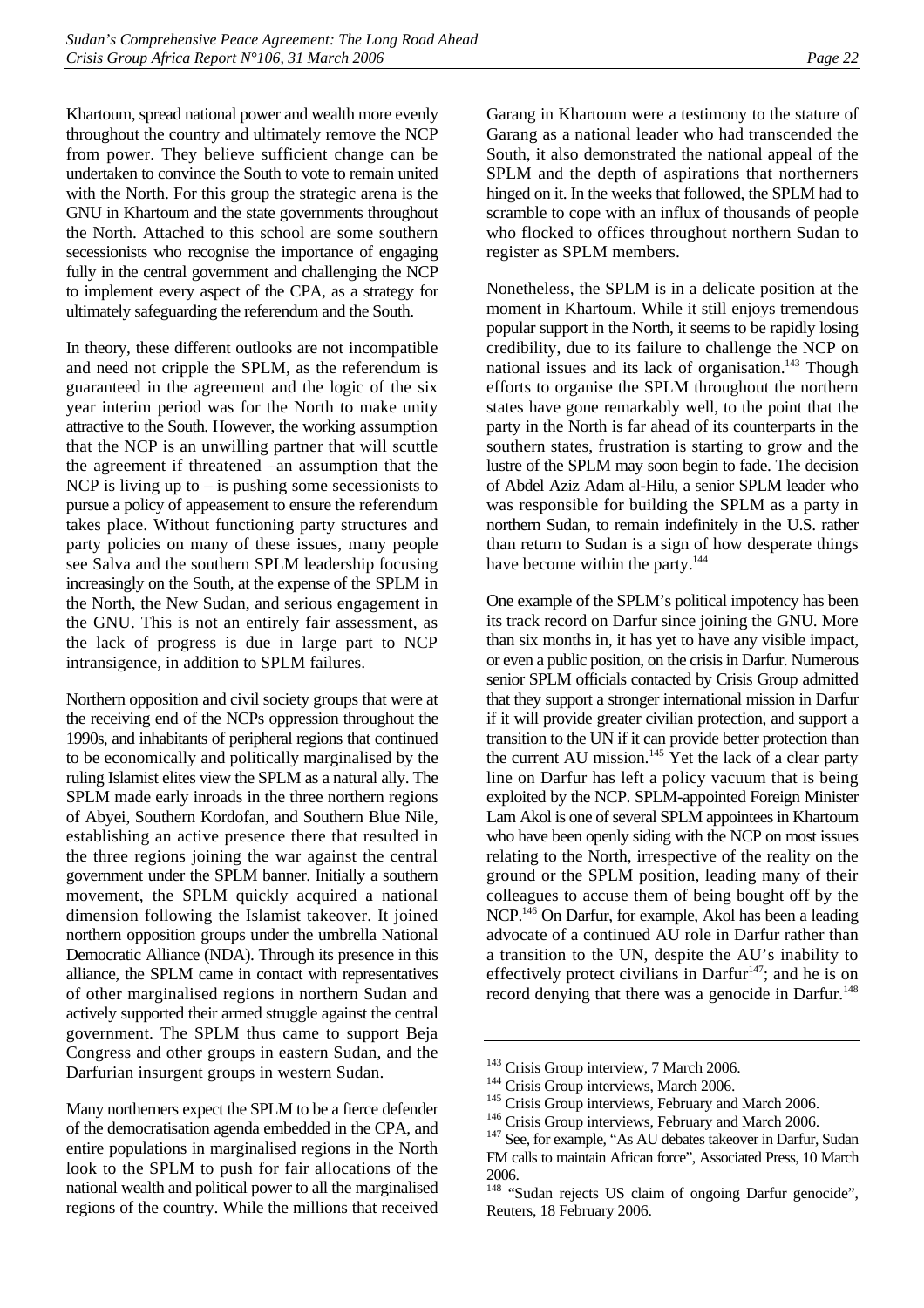Exploiting the policy vacuum in the SPLM, Akol is pushing the NCP line on all these issues and indicating to the world that the SPLM is in fact fully supportive of the government policies in Darfur. This is not the case, as the former rebel movement has not only supported the Darfur rebels in the past, but claims to be supportive of the rights of the "marginalised" populations throughout Sudan. Yet the total absence of action on these issues has damaged that claim, and made little impact in the lives of the people the SPLM is claiming to support.

The Darfur crisis illustrates the difficulties that the SPLM has to confront daily in its partnership with the NCP, a party with a history and present record of involvement in mass atrocities and war crimes that has difficult relations with the international community. The NCP keenness on a partnership with the SPLM is also motivated by its desire to have the SPLM shield it from international criticism and censor. According to a former senior official of Sudan's security agency, retired General Hassab Allah Omer, "the SPLM as a partner in the GNU should have a role – proportionate to its representation – in confronting and dismantling the US lobbying groups that are using the Darfur crisis against the Sudan".<sup>149</sup>

The lack of party structures and strategy has crippled the SPLM, particularly in Khartoum. It has been less of a problem at the level of the GoSS, as the SPLM dominate the new government structures and control 70 per cent of the appointments, allowing the GoSS cabinet to partially fill the void and serve as a de facto decision making body for the party in the South. At the GNU, where the SPLM are a minority partner, the cabinet cannot serve this purpose. The lack of clear policies, decision making structures, internal coordination, or a common vision, combined with NCP intransigence, has severely challenged its ability to function effectively at the national level. The SPLM appointees who are in Ministerial and State Ministerial positions in the GNU continue to be islands within their respective ministries, without any integration of other SPLM cadres into the national civil service as yet. The SPLM in Khartoum only began to meet regularly in January 2006, in an effort to try to better coordinate their efforts and stay informed of developments.<sup>150</sup>

After the emergency meeting of the SPLM Leadership Council to appoint Salva following Garang's death, there existed no functioning party structures until 20 February 2006, when Salva finally formed a number of new political bodies for the movement, including an Interim Political Bureau. Though these bodies are crucial to the SPLM's ability to operate and to the implementation of the CPA,

internal divisions delayed their formation for months. Following the appointments to the GNU and the GOSS, relations between Salva and those close to Garang worsened, and the discourse became increasingly combative. The NCP fed into this, allegedly warning Salva about the intentions of the "Garang boys", and urging him not to appoint them to key positions in the  $\overrightarrow{GNU}$  or on the key commissions.<sup>151</sup> Before his death, Garang had appointed Pagan Amum to be in charge of building the SPLM party in the South, and Abdel Aziz Adam al-Hilu in the North. As internal relations soured, Pagan repeatedly presented Salva with draft lists for the new party structures, reportedly dominated by the "Garang crowd" and therefore viewed as a threat by Salva and those around him, dragging the process on for months.<sup>152</sup> It finally took intervention by other members to develop a list of the Interim Political Bureau that both sides were happy with.<sup>153</sup>

#### <span id="page-28-0"></span>**3. Rebuilding the party: A prerequisite for peace**

Recent months have seen a warming of relations between the two groups within the SPLM, and an increased recognition of the need to work together for the sake of the peace agreement. The delays in establishing new political structures have hurt the SPLM over the past six months, but Salva's decision to appoint Pagan Amum, a close ally of Garang's and key negotiator in Naivasha, as the Secretary General of the SPLM and as the number two in the party structure, moving him ahead of Riek Machar, is a positive first step towards getting the party back on track and bridging the gap between the Garang/Naivasha crowd and Salva.<sup>154</sup> However, there remains a great deal of work to be done before the SPLM will be a fully-functioning minority partner in the GNU. The new bodies have yet to meet, let alone begin to establish party policies or the process of re-organising the movement ahead of elections. "The last 14 months were a process of burying the SPLM", worried a senior party official. "We're now one month into resurrecting the SPLM….We must organise ourselves into institutions, with a clear vision and clear rules that will regulate out behaviour….There's no guarantee for success, and the NCP is working hard to dismantle the SPLM and to ensure it doesn't achieve significant changes in the North." [155](#page-28-7)

<span id="page-28-1"></span><sup>&</sup>lt;sup>149</sup> www.sudaneseonline.com, 14 March 2006 (in Arabic).<br><sup>150</sup> Crisis Group interview, 8 March 2006.

<span id="page-28-2"></span>

<span id="page-28-3"></span>

<span id="page-28-4"></span>

<span id="page-28-6"></span><span id="page-28-5"></span>

<sup>&</sup>lt;sup>151</sup> Crisis Group interview, 14 October 2005.<br><sup>152</sup> Crisis Group interview, 9 March 2006.<br><sup>153</sup> Crisis Group interviews, February and March 2006<br><sup>154</sup> The new Interim Political Bureau comprises 23-people and should act as the movement's highest decision making body. Salva also created a 57-person Interim Executive Committee, and technical secretariats for the national party, northern states, and southern states. Crisis Group interviews, February and March 2006.

<span id="page-28-7"></span><sup>&</sup>lt;sup>155</sup> Crisis Group interview, 17 March 2006.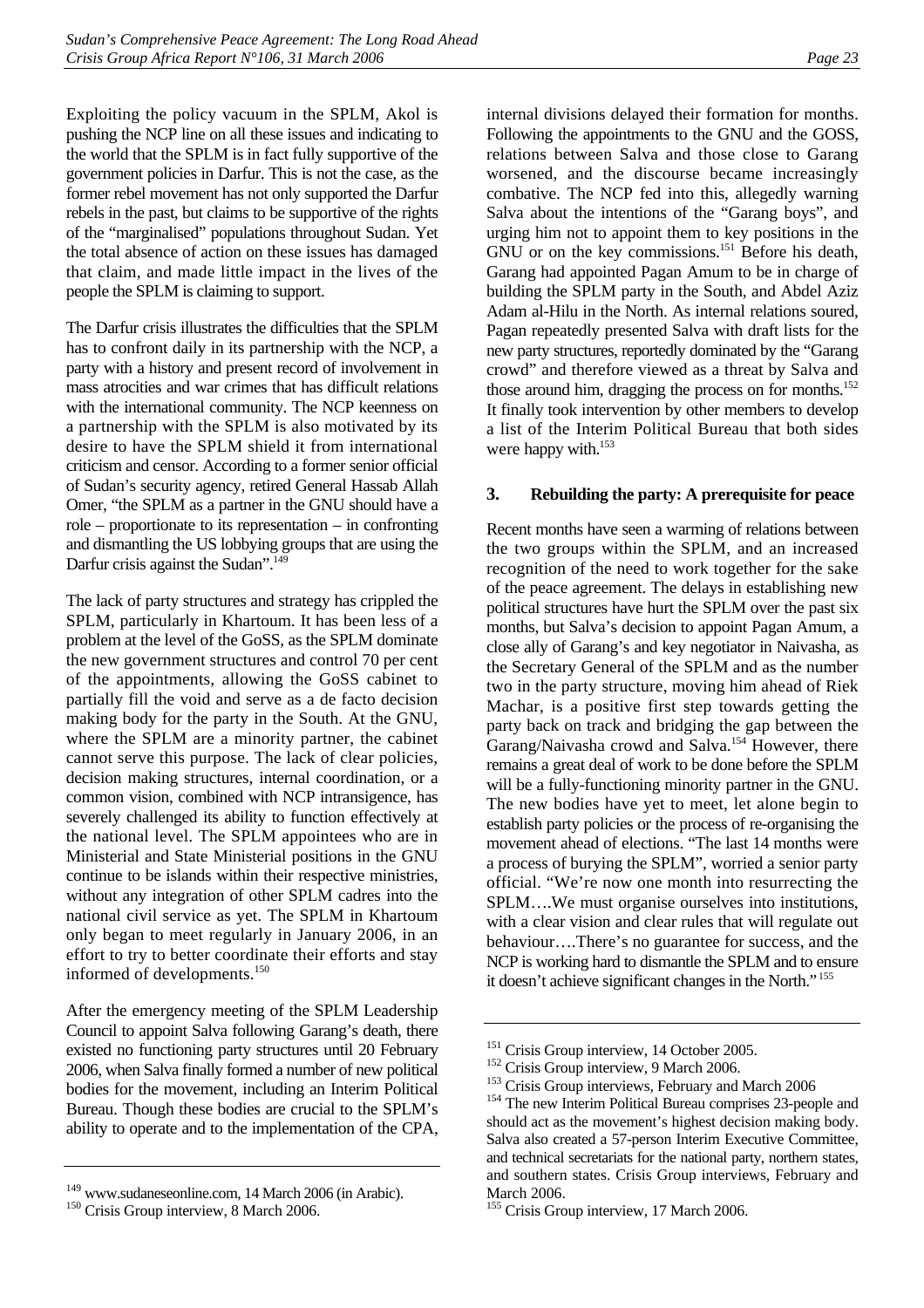Since a two party agreement with only one functioning party cannot survive for long, the CPA will likely fail without a unified and functioning SPLM. The NCP will continue to undermine implementation, continue to work to divide the South, and either refuse or rig the national elections of 2009. "Our strategy was to make the cost of non-implementation higher to the NCP than the cost of implementation. This is not currently the case".<sup>156</sup> The SPLM is still at the beginning of the long process of transforming itself into both a government and a functioning political party. State congresses are planned to elect representatives to another national convention, at a date yet to be determined. This convention would be only the second in the history of the movement, and will help decide the future of the movement. Crucial to the SPLM's survival and transformation, the outcome of this national convention is far from scripted. The internal divisions and contradictions, as well as the increased representation of new SPLM members from throughout the North could lead the decisions in any number of directions.

The SPLM is facing financial restrictions in its ability to carry out effective party work, as the money that has been paid to the South under the CPA has gone to the GoSS rather than the SPLM as a party. Given the urgency, the international community should support the SPLM party work, as well as other democratic forces in the country. However, the SPLM must do a much better job to provide transparency and accountability for the oil revenue it has received to date. Increasing rumours of corruption in the South amongst SPLM officials are beginning to worry international partners, and requests for external support will be much more heavily scrutinised until and unless the SPLM and GoSS are able to establish better credibility as a financially responsible government and movement. Scrutiny is focused most directly on the initial advancement on oil revenue of \$60 million provided to the SPLM in May and June, ahead of the formation of the GoSS. To help ensure guaranteed financing for all political parties ahead of elections, the SPLM should introduce a political parties financing act in both the southern assembly and the national assembly.

## <span id="page-29-0"></span>**C. THE NORTHERN OPPOSITION**

<span id="page-29-1"></span>Because of their exclusion from the Naivasha negotiations, most opposition parties and leaders feel little commitment to the provisions of the CPA regarding wealth-sharing and power-sharing between the NCP and SPLM. The parties to the CPA ignored calls by the main faction of the Umma Party and other opposition and civil society groups soon after the signature of the peace accord for an all inclusive conference to be held in Sudan to endorse and build consensus around it.

A decade of severe repression in the 1990s, followed by aggressive NCP efforts aimed at discrediting party leadership through cooption left opposition parties ineffectual and highly factionalised. At least three smaller factions splintered away from the Umma Party, and the Democratic Unionist party witnessed similar splits. These divisions are both a result of the weakness of the opposition and a direct consequence of the NCP's active divide-and-rule politics. As a result, the GNU is based on a broad coalition that, in addition to the two CPA partners, includes eight NCP satellite political entities.

Shortly after the establishment of the GNU, three main opposition parties took the lead in assembling a "Loyal Opposition" to it, namely the Umma Party, Hassan al-Turabi's Popular Congress Party and the Communist Party of Sudan. Al-Turabi is adept at making controversial and sensational media statements that create serious trouble for his former followers in the NCP. For instance, shortly before the meeting of the Arab League Summit in Khartoum in late March 2006, Turabi reiterated his accusation of high level involvement by Sudan government officials in the failed 1995 assassination attempt of Egyptian Husni Mubarak. The recycled claim put the NCP on the defensive, and is believed to have been behind Mubarak's decision to skip the meeting.

With the many divisions that have undermined its various constituencies, the opposition is failing to serve as a credible political force or play a role in resolving impasses between the NCP and the SPLM. Moreover, the weakness of the opposition places more pressure on the SPLM as it means that the latter has little support in trying to reverse the onslaught of obstructive NCP policies. As a result, the SPLM often finds itself playing the role of opposition party, which increases the strain on its partnership with the NCP.

The opposition parties are particularly keen to see the opening of the political system and to ensure that free and fair elections will be held in 2009. They see this as their opportunity to gain a share of political power. They were quick to criticise Bashir's calls for early elections, especially when almost no progress has been made on conducting the census and instituting the electoral commission.

There have recently been increasing efforts to bring Sudan's many marginalised groups under one broader political umbrella to press for fairer allocation of wealth and power in the country. These attempts build on a long history of regional and ethnically-based political formations from Sudan's most disenfranchised regions,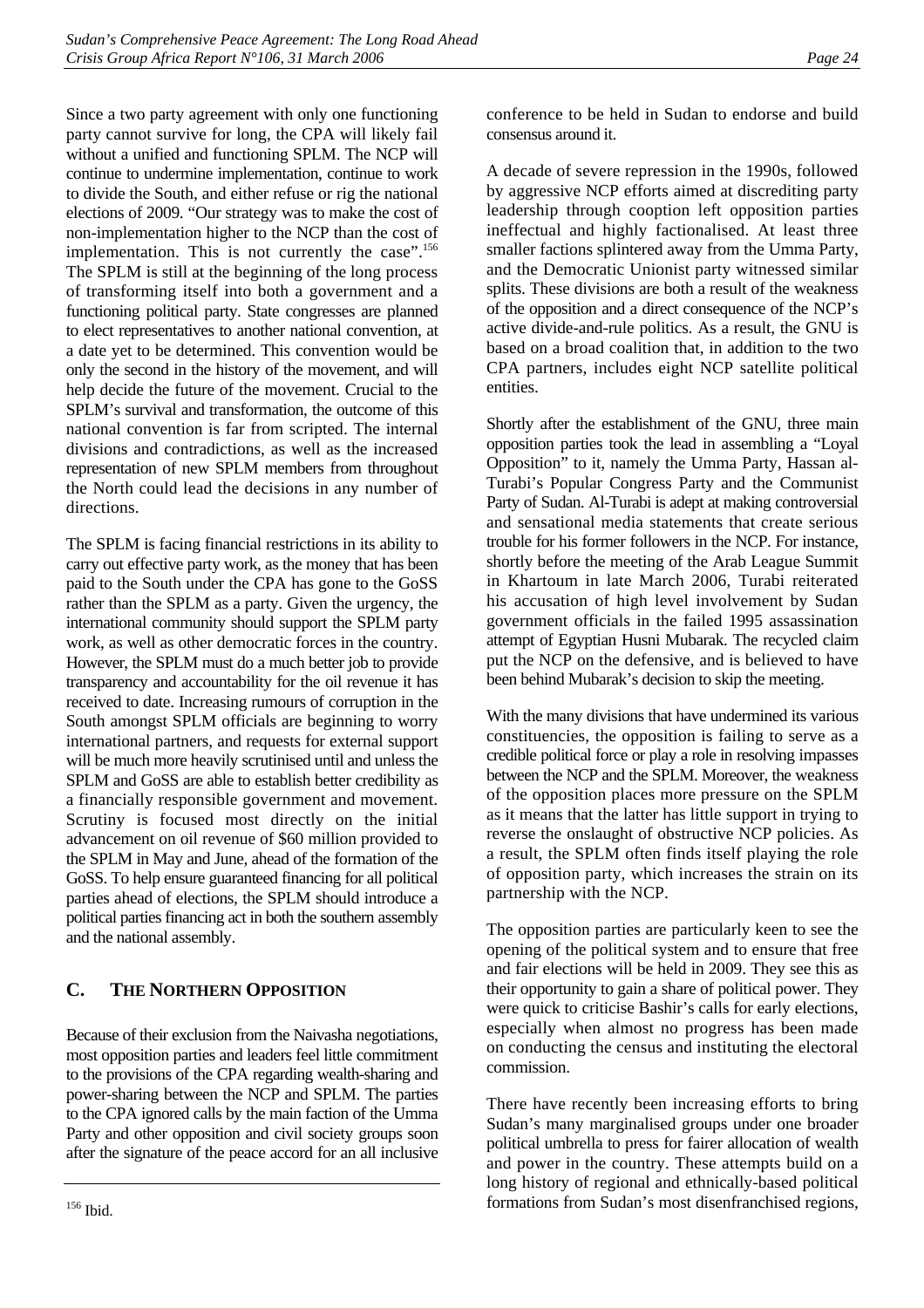such as the Beja Congress, the General Union of the Nuba Mountain, and similar formations in the Southern Blue Nile and Darfur regions that have contested elections in the past and won seats in Parliament.

## <span id="page-30-0"></span>**IV. THE INTERNATIONAL COMMUNITY: EYES WIDE SHUT**

The CPA would not have been possible without the sustained high-level engagement of the international community – particularly IGAD and the quartet of the U.S., UK, Norway and Italy – during the Naivasha talks. Targeted international pressure on the parties helped thwart multiple attempts to derail the process, but the spoilers did not fade away on 9 January, 2005. The agreement foresaw a continued and critical role for the international community to keep the spoilers at bay during the interim period and maintain forward momentum for implementation.

Specifically, the CPA called for the deployment of a 10,000 strong UN Mission to support and monitor implementation of the agreement.<sup>157</sup> The agreement also created an Assessment and Evaluation Commission (AEC) consisting of representatives from the parties, IGAD, and the quartet.<sup>158</sup> In addition to rigorous monitoring of the parties' progress, donors were expected to open their check books and provide a "peace dividend." In Oslo, Norway on 11 and 12 April, 2005, donors met, and pledged \$4.5 billion to fund ongoing humanitarian and development needs, and to support the GNU and the nascent GoSS.<sup>159</sup>

Rapid dispersal of the peace dividend is subject to its own set of challenges. The humanitarian catastrophe in Darfur is draining funding away that might have gone towards projects to support implementation of the CPA, and distracts political attention from the still fragile peace agreement.<sup>160</sup> Illustratively, the U.S. Agency for

<span id="page-30-1"></span><sup>&</sup>lt;sup>157</sup> The United Nations Mission in Sudan, formally approved by the UN Security Council on 24 March 2005 in Resolution 1590. It includes a 10,000-strong military component, up to 715 civilian police, and a sizeable civilian component. Its primary task is to support and monitor implementation of the CPA

<span id="page-30-2"></span><sup>&</sup>lt;sup>158</sup> Paragraph 2.4 of the Comprehensive Peace Agreement. The parties also agreed that the UN and EU would act as observers to the AEC.

<span id="page-30-3"></span><sup>&</sup>lt;sup>159</sup> At Oslo, the GNU-led Joint National Transitional Team (JNTT) presented a six-year development plan to correspond with the six-year interim period. The JNTT was established under the wealth sharing agreement to monitor distribution of government revenues throughout the interim period. For a full readout of the Oslo Donors Conference, see http://www.dep.no /ud/norsk/tema/sudan/konferanse/alle/032041-990007/dokbn.html.

<span id="page-30-4"></span><sup>&</sup>lt;sup>160</sup> Crisis Group interviews with U.S. government officials, Washington, 28-30 March 2006. For recent analysis of the conflict in Darfur, see Crisis Group Africa Report N°105, *To Save Darfur*, 17 March 2005. For an analysis of the crisis in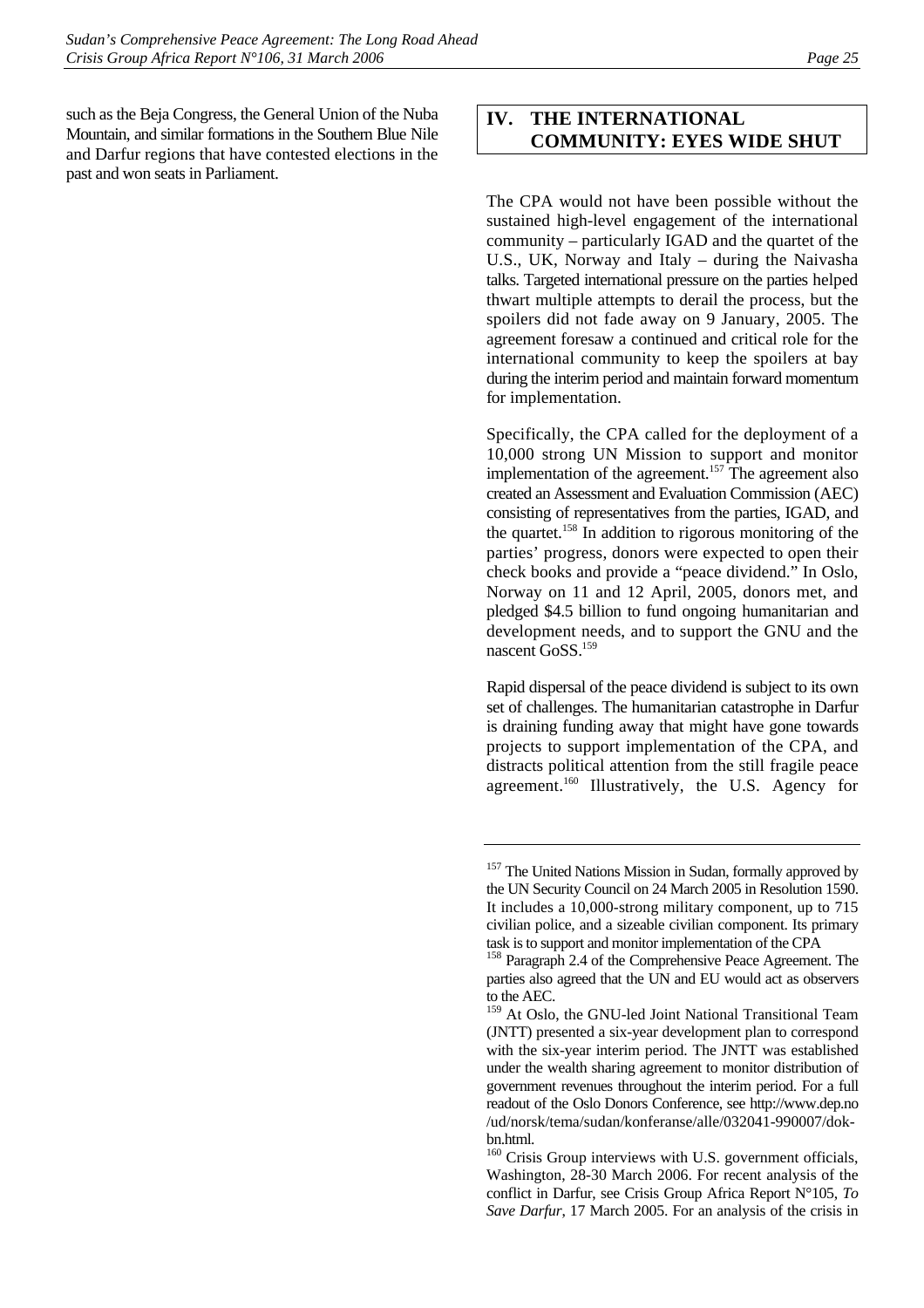International Development, the largest donor to Sudan, provided more than \$855 million in fiscal year 2005, but 55 per cent of that funding was directed towards the humanitarian response in Darfur. Southern Sudan and opposition held areas in Eastern Sudan have significant humanitarian needs as well; more than half of the USAID's non-Darfur funding went towards emergency food and other humanitarian assistance.<sup>161</sup>

Funding challenges run much deeper than the difficulty of responding to rapidly changing humanitarian needs. As the driving force behind the peace agreement, the U.S. was expected to contribute the most money towards implementation. At Oslo, the U.S. pledged \$1.7 billion for fiscal years 2005 and 2006, but some U.S. officials told Crisis Group that the complexities of various bilateral sanctions against Sudan (for its sponsorship of terrorist activity and abysmal human rights record) have restricted the U.S. ability to support the  $\text{CPA}$ .<sup>162</sup> The critical issue is how to apply sanctions against the "Government of Sudan" when there is now a Government of National Unity and a Government of Southern Sudan. While Congress is amending Congressionally-legislated sanctions such that they will only apply to the central government and not the GOSS,<sup>163</sup> the multiple layers of sanctions enacted by the executive branch are restricting the U.S. government's ability to support the GOSS and the SPLA.<sup>164</sup> A U.S. official told Crisis Group that the current sanctions are "highly restrictive" and the Bush administration is determined to do things "by the book.["165 U](#page-31-4).S. officials

<span id="page-31-4"></span><sup>165</sup> Crisis Group interview, U.S. State Department official,

told Crisis Group that they are able to accomplish their goals by using existing waivers, but that this bureaucratic process requires multiple lawyers from multiple government agencies to reach agreement.<sup>166</sup>

U.S. sanctions are also slowing the dispersal of \$421.9 million pledged for 2006 and 2007 by donors to Multi Donor Trust Funds (MTDFs) managed by the World Bank.[167 T](#page-31-6)he World Bank has approved projects worth approximately \$150 million, but project implementation has been slowed because the Bank needs a license from the U.S. Office of Foreign Assets Control to conduct some transactions related to MTDF projects.<sup>168</sup> State Department officials believe that the situation will be remedied, but ambiguities within U.S. regulations have created bureaucratic delays that further hinder the international community's ability to deliver on its promises.

On 9-10 March 2006, the World Bank hosted in Paris the first meeting of the Sudan Consortium, a group consisting of the GNU, the GOSS, and various international institutions and bilateral partners working to help implement the agreement. No new funding was announced formally at the meeting, and some attendees were shocked by the

<span id="page-31-6"></span><sup>167</sup> The CPA established one MTDF for southern Sudan and another for the Government of National Unity.

<span id="page-31-7"></span><sup>168</sup> The U.S. Government maintains sanctions against several countries, with each country having its own set of regulations. For example, there is a difference between the regulations for sanctions against Sudan and those against Burma. The Burma regulations exempt the World Bank from sanctions that restrict certain transactions between the US and Burma, while the Sudan regulations do not exempt the World Bank. U.S. Government lawyers have interpreted this discrepancy to mean that the Bank needs a license for these types of transactions. Additionally, the Bank is not exempt from additional sets of sanctions and therefore requires additional licenses. To fix the situation, the U.S. is working to grant the Bank a general license. In the meantime, the Bank has established alternative mechanisms for some of these transactions (such as working through banks in a third country). Crisis Group interviews, U.S. government and World Bank officials in Washington, 20-23 March 2006

Eastern Sudan see Crisis Group Africa Report, *Sudan: Saving* 

<span id="page-31-0"></span>*Peace in the East*, op. cit. <sup>161</sup> USAID Sudan Monthly Update, March 2006. Available online at http://www.usaid.gov/locations/sub-saharan\_africa/ countries/sudan/docs/sudan\_monthly3\_06.pdf. USAID is finalising a funding strategy for Sudan that will change USAID's focus from meeting sector-specific strategic objectives to objectives closely tied to CPA implementation. Crisis Group interviews with U.S. government officials, Washington, 28-30 March 2006.

<span id="page-31-1"></span><sup>162</sup> For a list of U.S. sanctions visit http://www.treasury.gov/ offices/enforcement/ofac/legal/sudan.shtml.

<span id="page-31-2"></span><sup>&</sup>lt;sup>163</sup> The language of the Senate version of the Darfur Peace and Accountability Act (DPAA) reads: "The term 'Government of Sudan' means the National Congress Party, formerly known as the National Islamic Front, government in Khartoum, Sudan, or any successor government formed on or after the date of the enactment of this Act (including the coalition National Unity Government agreed upon in the Comprehensive Peace Agreement for Sudan), except that such term does not include the regional Government of Southern Sudan." Legislators have not yet passed the DPAA.

<span id="page-31-3"></span><sup>&</sup>lt;sup>164</sup> The U.S. is also looking into providing direct assistance to SPLM-led ministries in the GNU, but this is illegal under current law. Crisis Group interviews with U.S. government officials, Washington, 22 March 2006.

Washington, 23 March 2006. Several U.S. officials told Crisis Group that the U.S. has "no intention" of lifting sanctions against the National Congress Party (NCP), and pending legislation on Capitol Hill would actually tighten existing congressional sanctions against human rights violators in Darfur. However, other U.S. sources indicated to Crisis Group that some within the administration are pushing for legislated sanctions to be

<span id="page-31-5"></span>lifted, leaving the executive branch with flexibility.<br><sup>166</sup> Crisis Group interview, U.S. State Department official, Washington, 27 March 2006. Lawyers from the State Department, USAID, the Department of Commerce, and Treasury Department and the White House are wading through this legal morass to reach agreement on each waiver.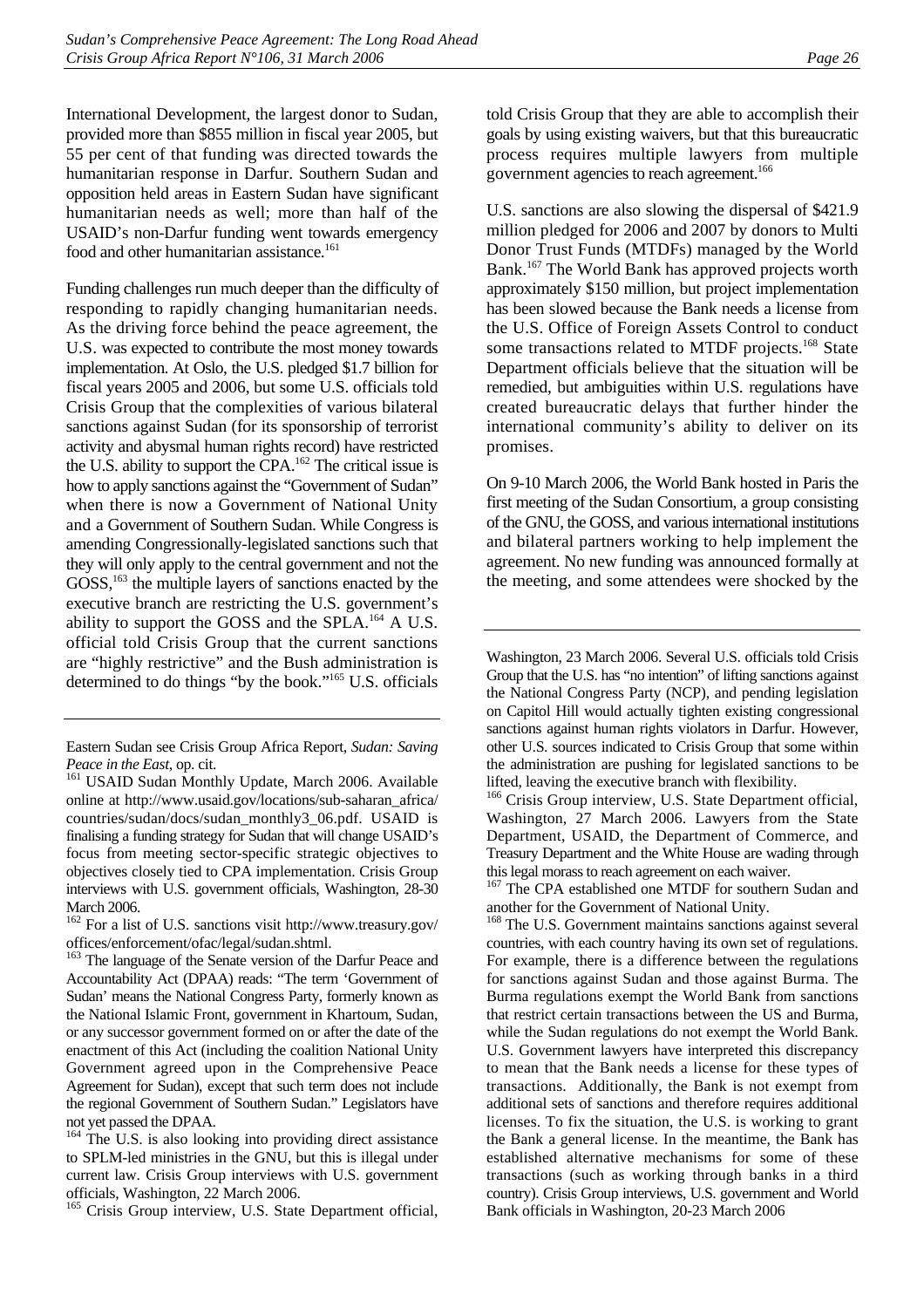Sudanese delegation's lack of preparation.<sup>169</sup> Nonetheless, the meeting was significant in bringing all the key players together to begin to develop consensus on priorities and next steps for CPA implementation. Members of the Consortium shared many concerns, including the negative implications of the crisis in Darfur, limited progress in assisting the Three Areas and the failure of the GoSS to establish budgetary systems.[170 M](#page-32-1)ore broadly, they agreed that development assistance should not be conditional on a resolution of the crisis in Darfur, and that medium and long term development assistance should be channelled through the World Bank and the Multi-Donor Trust Funds.

The Paris meeting is a useful first step in enhancing coordination between the key players, but donors, UNMIS, the World Bank, the GNU, and the GOSS must work with a greater sense of urgency to establish mechanisms to monitor compliance with the terms of the agreement, punish violations, and create tangible benefits of peace for those communities most affected by the civil war.

Beyond the financial support the international community is trying to provide, the most worrying trend is the lack of political engagement around the implementation of the CPA. The international role was critical to the success of Naivasha, in the form strong working partnership between the IGAD mediation and the quartet, with the broader IGAD Partners Forum working behind the scenes to support the process as needed. This partnership monitored every aspect of the negotiations, and was there to help break deadlocks, hold the parties to their earlier commitments, and pressure and cajole the parties through some of the toughest areas of talks. That level of engagement and interest has completely disappeared since the signing of the CPA. But it is crucially needed given the current equation around the CPA: a strong NCP with the capacity but lacking the political will to implement, and a weak SPLM with the will but lacking the capacity.

The Assessment and Evaluation Commission (AEC) was formally established on 30 October 2005 and held its first meeting on 20 November, but early meetings saw little progress in establishing basic operational guidelines. One of the reasons for the delay in forming the AEC was a concerted effort by Pronk to convince the parties to appoint him to be the Chairman of the AEC, rather than Norwegian Ambassador Tom Vraalson, as had been agreed upon in Naivasha.<sup>171</sup> The AEC finally got down to business in February 2006 and created working groups for each protocol of the agreement. However, the commission has so far failed to establish a clear plan for how to monitor compliance and hold the parties accountable to their obligations. Most pressing is the need to set up a reliable, up-to-the-minute source of consolidated updates on implementation. $172$  While some donors are establishing their own monitoring mechanism for internal purposes, information sharing among the key players is lacking, and political engagement on the CPA is dismal. $173$ 

The disengagement of the international community can be explained by a number of factors. First, the world has understandably been distracted by the crisis in Darfur, and many seem to have mistakenly assumed that the agreement, once signed, was self-implementing. With only limited resources and manpower, the international community has focused most of its political efforts on improving the situation in Darfur, albeit ineffectively so far.

Second, Garang's death has had a negative impact on the interest and involvement of some Western and African countries, in following the implementation process. Garang was an expert at engaging with the international community, using his allies in the U.S., Europe and Africa as "force multipliers" to increase pressure on the NCP during the negotiation process. He had the contacts and ability to mobilise partners around an issue or a problem. Within the continent, Garang had strong allies within the AU and IGAD, as well as throughout the region. Support within IGAD for the SPLM from the mid-1990s until the signing of the CPA was in large part due to Garang's diplomacy. The relatively easy ride that Bashir received at the mid-March IGAD summit in Nairobi is seen by some as

<span id="page-32-0"></span><sup>&</sup>lt;sup>169</sup> Crisis Group interviews with U.S. government officials, Washington, 28-30 March, 2006. Salva Kiir led the Sudanese delegation.

<span id="page-32-1"></span><sup>&</sup>lt;sup>170</sup> The World Bank has released a presidential statement summarising the meeting, available online at http://web.world bank.org/WBSITE/EXTERNAL/COUNTRIES/AFRICAEX T/SUDANEXTN/0,,menuPK:375428~pagePK:141159~piP K:141110~theSitePK:375422,00.html. Informal assessments indicated that the planned financing was likely to exceed initial pledges coming out of Oslo for Sudan as a whole for the first two years, with the 2005-2006 estimates showing some 76 per cent of pledges thus far met and some six countries including the Netherlands, EC, US, Canada, Japan and Finland exceeding 80% of their pledges.

<span id="page-32-3"></span>

<span id="page-32-2"></span><sup>&</sup>lt;sup>171</sup> Crisis Group interviews, Khartoum, October 2004.  $172$  According to USAID, a significant problem in establishing a public information body through the AEC is that the GNU would need to approve the release of these reports and attempt to edit out indications that implementation is not on track. However, this would presumably not be an issue if the information produced were exclusively for the use of AEC members and not for public consumption. Crisis Group interviews, U.S. government officials, Washington, 28-30 March 2006

<span id="page-32-4"></span><sup>&</sup>lt;sup>173</sup> Crisis Group interviews, U.S. government officials, Washington, 28-30 March 2006.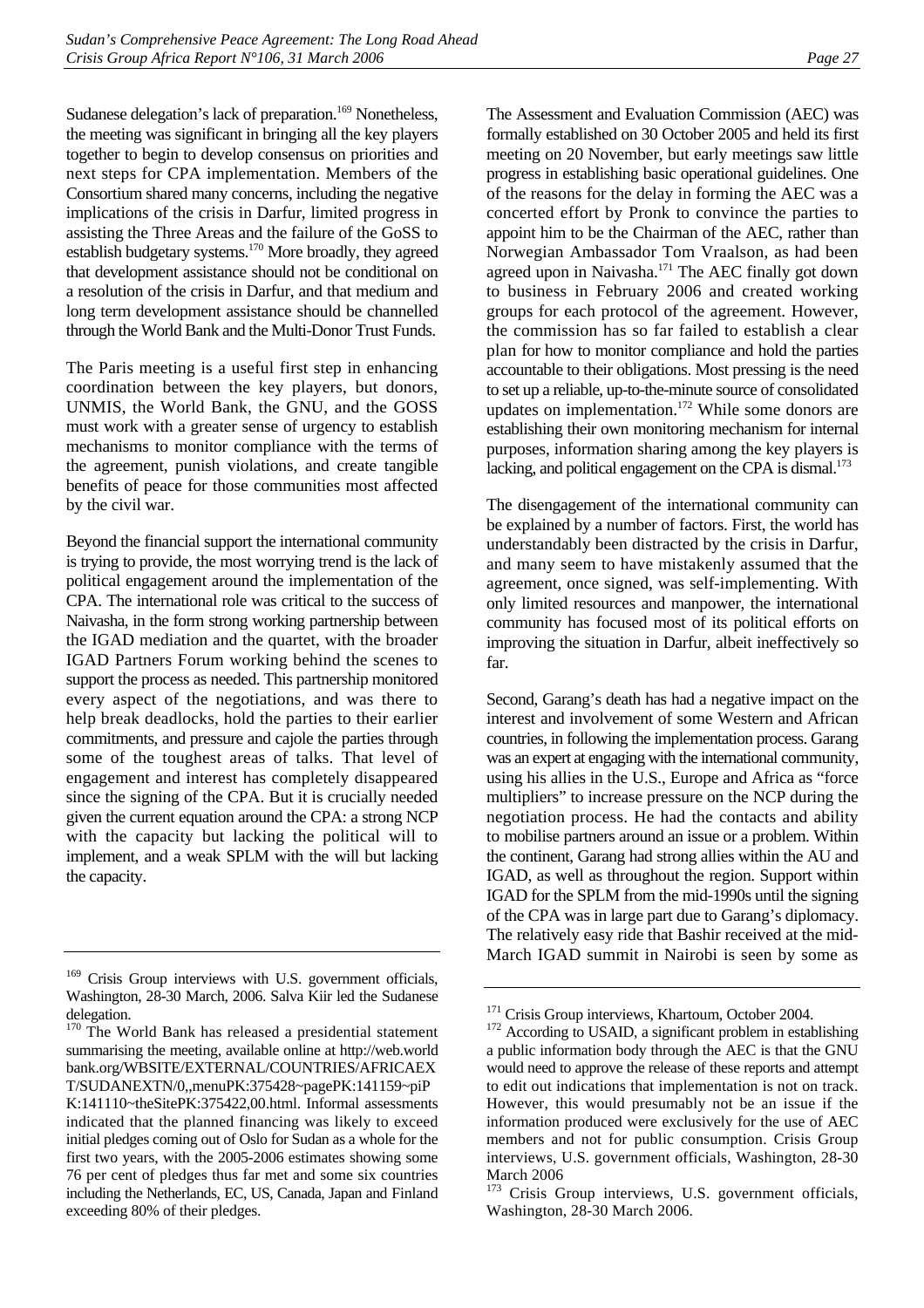testament to the drop-off in effective SPLM diplomacy[.174](#page-33-0) The SPLM undoubtedly miss his leadership in this crucial area, and Salva has been slow to re-engage with the international community, lacking the networks and expertise. Without functioning party structures or strategies, as described above, the SPLM have not been able to sustain a diplomatic offensive to help raise international attention and support to the challenges facing them at home. The impact of Garang's death was also felt in international circles, where some appear to have concluded that the agreement had died with him. It is important that the SPLM maintain effective working relationships with the regional IGAD countries, and work to keep the regional body engaged and invested in the implementation process.

Third, there is no clear role for the international community within the CPA itself, beyond limited roles in the AEC and a handful of the commissions. Although the SPLM have flirted with a more intrusive international role in implementing the CPA, they have not yet publicly called for such a step to be taken.

Fourth, there has been infighting and a lack of coordination within the international community. SRSG Jan Pronk has actively sought to position UNMIS as the lead international actor on Darfur and Eastern Sudan as well as the CPA, alienating and clashing with other bilateral or regional actors. He has done a poor job on all three fronts. Though UNMIS has the mandate to monitor the implementation of the CPA, Pronk has spent very little time in the South - no more than a few weeks - since the agreement was signed. "Pronk has messed it up. He was appointed for the South, but he believes he's the Secretary General of the Sudan," complained a member of the mediation team from Naivasha.<sup>175</sup> UNMIS has a submission in the South run out of Juba, but Pronk's perceived lack of interest has sent a negative signal to southerners and to many in the SPLM leadership, souring relations that may be necessary if the situation takes a turn for the worse. The problem is also institutional. In general, Khartoum is providing the institutional base for most bilateral missions and international organisations, as well the UNMIS headquarters. Much of the leadership and personnel tend to get bogged down in Khartoum, and decisions regarding the South (and other areas of the country) are often made from Khartoum and based on a view from the capital, rather than a view from the field. A practical implication of this Khartoum-centric approach is that members of the GoSS have to spend additional time away from the South in order to have effective interaction with international decision making processes.<sup>176</sup>

UNMIS' efforts on the CPA have been heavy on reporting, but light on follow-up. Though UNMIS is now producing the monthly CPA Monitor, an excellent publication which updates the status of implementation, and Pronk presents a quarterly report to the Security Council on the status of implementation, UNMIS is not yet backing these efforts with political muscle to push the parties to implement their commitments. UNMIS' establishment and Pronk's efforts to be the lead actor on all fronts have alienated some of the traditionally more active countries in Sudan, including those involved in supporting the Naivasha process, from maintaining a more central role.

Several things are required for more effective international support to the CPA. The first is better coordination amongst the international actors on monitoring key elements of the implementation process, and more directed pressure on the parties to counter violations. "The international community consistently underestimates the diplomatic savvy of the NCP" said a Western diplomat based in Khartoum. "They're running circles around us, and many of us don't see it. We're not working together because of divisions within the international community.["177](#page-33-3) A central "clearinghouse" should be established to systematically monitor and track the implementation of the agreement. There is no body tasked with this purpose in the CPA, and though the parties empowered themselves to do this through the JNTT last spring, it has not been functioning. IGAD is ideally suited to play this role, particularly if Gen. Sumbeiywo, the leader of the Naivasha talks, can be convinced to return to play this role and the Kenyan government can be persuaded to allow him to resume his duties on Sudan. He is an ideal candidate: well versed on the terms of the CPA and well respected by both parties and the international community. The IGAD cell could be attached as a technical secretariat to either the AEC or the JNTT. Once operational, it could help coordinate the international community's actions, based on documented gaps in the implementation process, or by identifying areas where political pressure could be helpful, much as Gen. Sumbeiywo did successfully during the negotiation process. If IGAD does not prove to be politically possible, another umbrella should be sought for Gen. Sumbeiywo's involvement, perhaps by engaging the Moi Africa Institute, Gen. Sumbeiywo's current place of work, to help provide this technical capacity. "The parties don't trust each other, and they won't trust a third party unless they have a proven track record and the trust of the parties," said a long time regional Sudan watcher.<sup>178</sup> UNMIS is the other body that is meticulously tracking implementation, but it does not seem keen to take on the role of coordinator, and Pronk's strained relations with

<span id="page-33-0"></span><sup>&</sup>lt;sup>174</sup> Crisis Group correspondence, 30 March 2006.<br><sup>175</sup> Crisis Group interview, March 2006.<br><sup>176</sup> Crisis Group correspondence, 30 March 2006.

<span id="page-33-1"></span>

<span id="page-33-2"></span>

<span id="page-33-4"></span>

<span id="page-33-3"></span><sup>&</sup>lt;sup>177</sup> Crisis Group interview, 8 March 2006.<br><sup>178</sup> Crisis Group interview, 28 March 2006.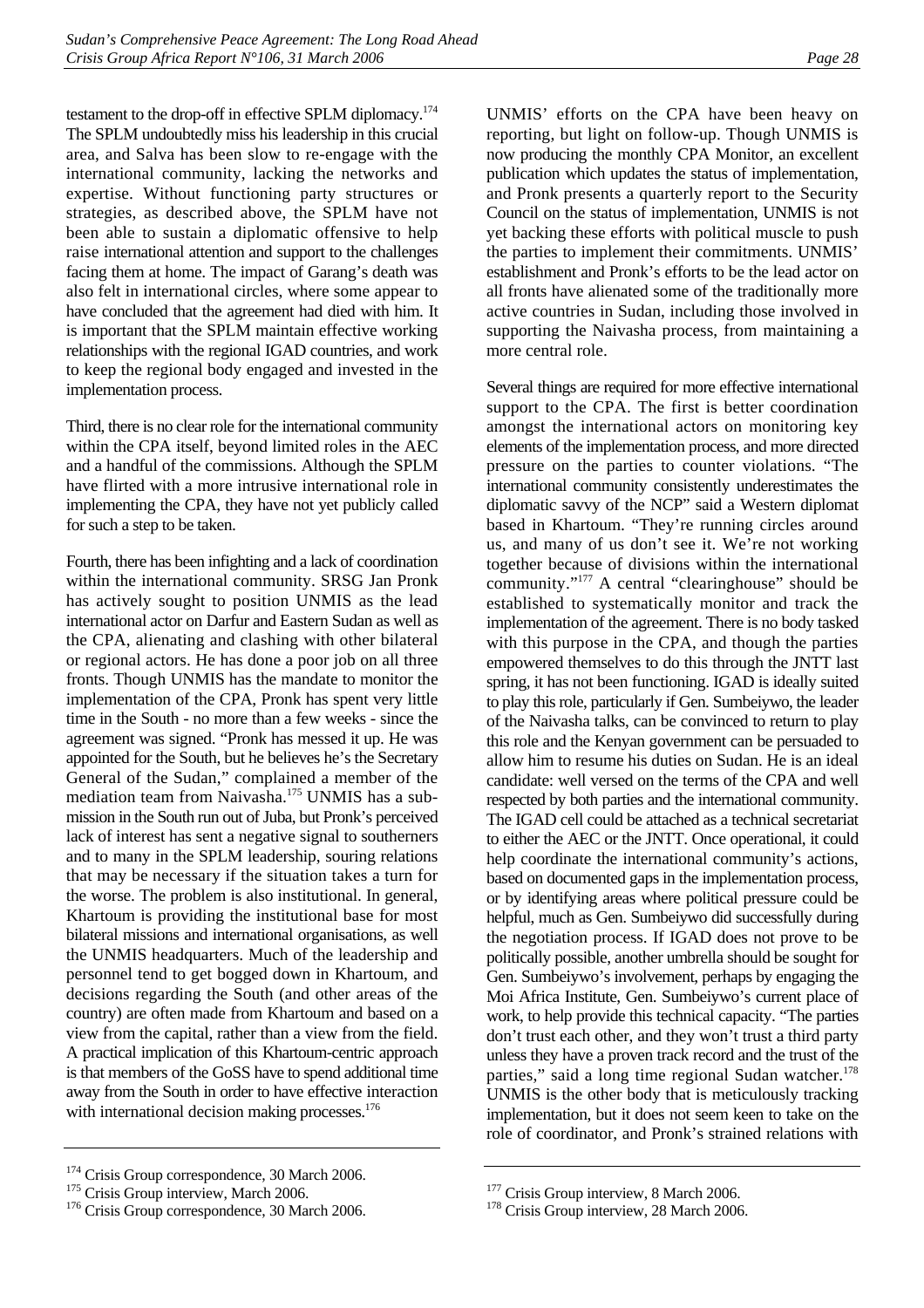many of the key bilateral actors and both lead parties will make this difficult.

Equally important, the quartet of the U.S., UK, Norway and Italy, together with the IGAD member states, need to urgently refocus their efforts on bolstering the implementation process and holding the parties accountable to the agreement they worked so hard to achieve, particularly the NCP. The lack of a clear political strategy guiding the financial support for implementation of the CPA is counter-productive. In the short term, donor funding should be directed at countering the main threats to the CPA. This can be done, for example, by supporting the implementation of the Juba Declaration, and by supporting the establishment, required technical expertise, and operations of key commissions such as the Ad Hoc North-South Boundary Commission, the AEC, and the National Petroleum Commission. At the same time, donors should begin to place conditionalities on their financial support to the CPA, and a formal link should be established between the MDTF and the AEC. Clear benchmarks for implementation should be established in Khartoum and Juba, and the donors must begin to flex their financial muscle and coordinate their actions to help push the parties towards those benchmarks and punish consistent obstruction or violation. The current approach is unlikely to yield much success given the obstacles to implementation.

## <span id="page-34-0"></span>**V. CONCLUSION**

Sudan's peace agreement remains on shaky ground. The unstable partnership between a strong but unwilling NCP and a weak but committed SPLM is making the implementation process highly volatile. With conflicts still raging in Darfur and simmering in the East, the CPA does not yet appear to be the comprehensive answer to Sudan's problems that many had hoped for. Steps can be taken to help reverse this trend. A strengthened and better organised SPLM and SPLA should help push implementation forward and hold the NCP to its core commitments. The international community must also play a much more supportive role if the CPA is to hold. Beyond financial support, which has been promised but not yet delivered, concerned world actors must begin to flex their collective political muscle to get the implementation process back on track. The CPA represents an historic opportunity to end Sudan's recurring conflicts. It cannot be allowed to fall apart during the implementation process, or the suffering that has plagued Sudan for 50 years will continue indefinitely.

#### **Nairobi/Brussels, 31 March 2006**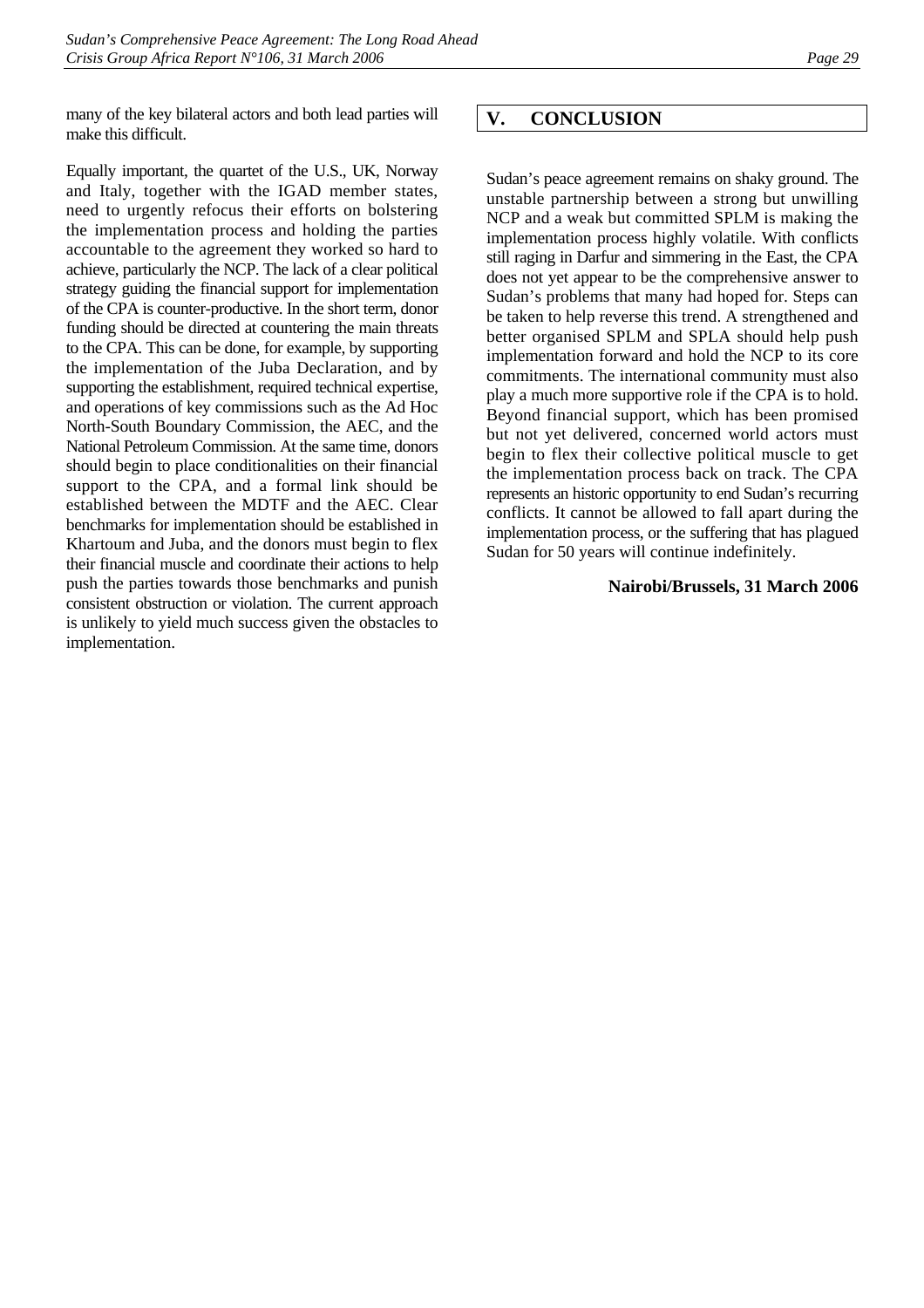## **APPENDIX A**

## **MAP OF SUDAN**



Map No. 3707 Rev. 7 UNITED NATIONS May 2004

Department of Peacekeeping Operations Cartographic Section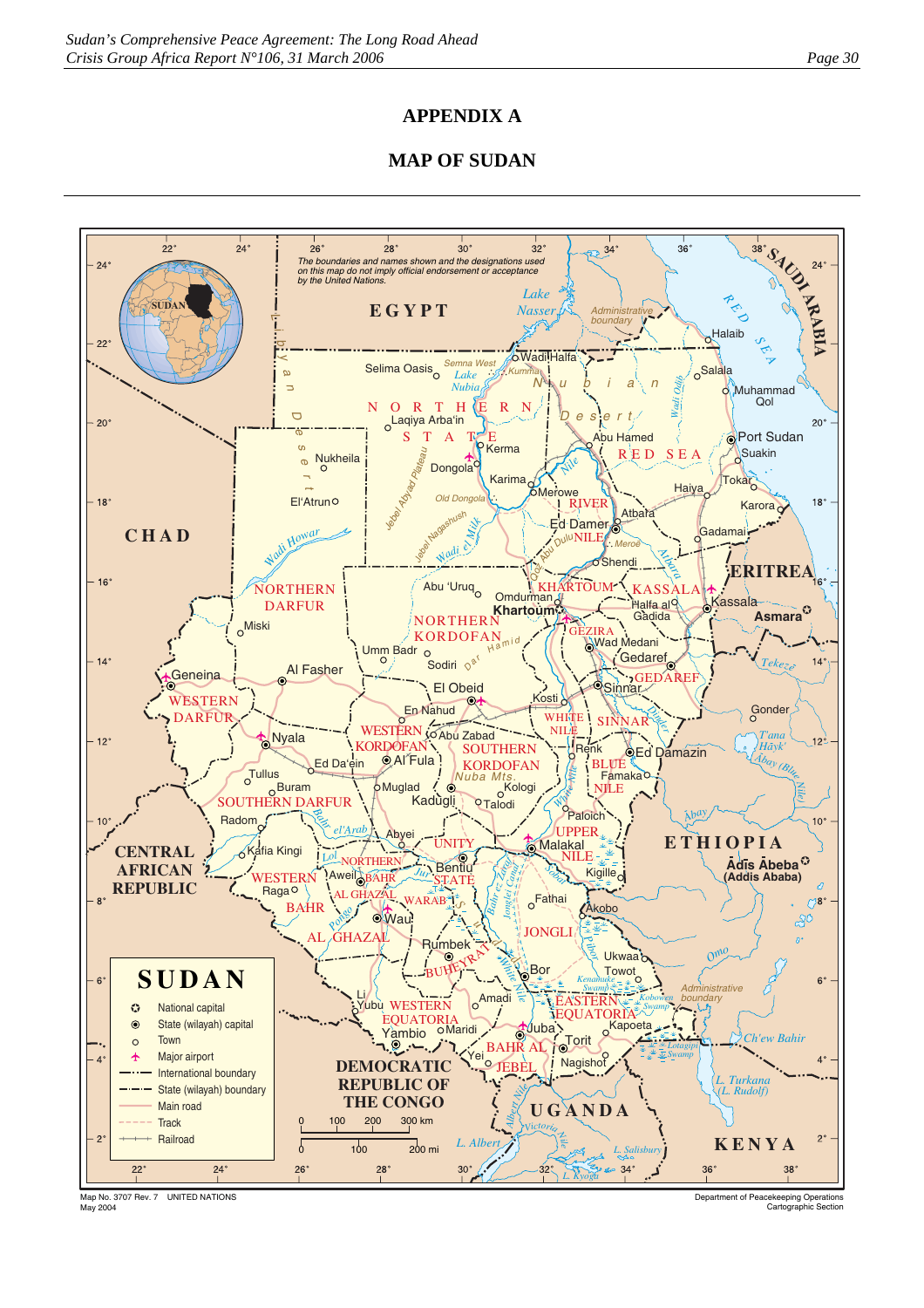## **APPENDIX B**

## **ABOUT THE INTERNATIONAL CRISIS GROUP**

The International Crisis Group (Crisis Group) is an independent, non-profit, non-governmental organisation, with over 110 staff members on five continents, working through field-based analysis and high-level advocacy to prevent and resolve deadly conflict.

Crisis Group's approach is grounded in field research. Teams of political analysts are located within or close by countries at risk of outbreak, escalation or recurrence of violent conflict. Based on information and assessments from the field, it produces analytical reports containing practical recommendations targeted at key international decision-takers. Crisis Group also publishes *CrisisWatch*, a twelve-page monthly bulletin, providing a succinct regular update on the state of play in all the most significant situations of conflict or potential conflict around the world.

Crisis Group's reports and briefing papers are distributed widely by email and printed copy to officials in foreign ministries and international organisations and made available simultaneously on the website, www.crisisgroup.org. Crisis Group works closely with governments and those who influence them, including the media, to highlight its crisis analyses and to generate support for its policy prescriptions.

The Crisis Group Board – which includes prominent figures from the fields of politics, diplomacy, business and the media  $-$  is directly involved in helping to bring the reports and recommendations to the attention of senior policy-makers around the world. Crisis Group is chaired by Lord Patten of Barnes, former European Commissioner for External Relations. President and Chief Executive since January 2000 is former Australian Foreign Minister Gareth Evans.

Crisis Group's international headquarters are in Brussels, with advocacy offices in Washington DC (where it is based as a legal entity), New York, London and Moscow. The organisation currently operates fifteen field offices (in Amman, Belgrade, Bishkek, Bogotá, Cairo, Dakar, Dushanbe, Islamabad, Jakarta, Kabul, Nairobi, Pretoria, Pristina, Seoul and Tbilisi), with analysts working in over 50 crisis-affected countries and territories across four continents. In Africa, this includes Angola, Burundi, Côte d'Ivoire, Democratic Republic of the Congo, Eritrea, Ethiopia, Guinea, Liberia, Rwanda, the Sahel region, Sierra Leone, Somalia, Sudan, Uganda and Zimbabwe; in Asia, Afghanistan, Indonesia, Kashmir, Kazakhstan,

Kyrgyzstan, Myanmar/Burma, Nepal, North Korea, Pakistan, Tajikistan, Turkmenistan and Uzbekistan; in Europe, Albania, Armenia, Azerbaijan, Bosnia and Herzegovina, Georgia, Kosovo, Macedonia, Moldova, Montenegro and Serbia; in the Middle East, the whole region from North Africa to Iran; and in Latin America, Colombia, the Andean region and Haiti.

Crisis Group raises funds from governments, charitable foundations, companies and individual donors. The following governmental departments and agencies currently provide funding: Australian Agency for International Development, Austrian Federal Ministry of Foreign Affairs, Belgian Ministry of Foreign Affairs, Canadian Department of Foreign Affairs and International Trade, Canadian International Development Agency, Canadian International Development Research Centre, Czech Ministry of Foreign Affairs, Dutch Ministry of Foreign Affairs, European Union (European Commission), Finnish Ministry of Foreign Affairs, French Ministry of Foreign Affairs, German Foreign Office, Irish Department of Foreign Affairs, Japanese International Cooperation Agency, Principality of Liechtenstein Ministry of Foreign Affairs, Luxembourg Ministry of Foreign Affairs, New Zealand Agency for International Development, Republic of China (Taiwan) Ministry of Foreign Affairs, Royal Danish Ministry of Foreign Affairs, Royal Norwegian Ministry of Foreign Affairs, Swedish Ministry for Foreign Affairs, Swiss Federal Department of Foreign Affairs, United Kingdom Foreign and Commonwealth Office, United Kingdom Department for International Development, U.S. Agency for International Development.

Foundation and private sector donors include Carnegie Corporation of New York, Compton Foundation, Flora Family Foundation, Ford Foundation, Fundación DARA Internacional, Bill & Melinda Gates Foundation, William & Flora Hewlett Foundation, Hunt Alternatives Fund, Korea Foundation, John D. & Catherine T. MacArthur Foundation, Moriah Fund, Charles Stewart Mott Foundation, Open Society Institute, Pierre and Pamela Omidyar Fund, David and Lucile Packard Foundation, Ploughshares Fund, Sigrid Rausing Trust, Rockefeller Foundation, Rockefeller Philanthropy Advisors, Sarlo Foundation of the Jewish Community Endowment Fund and Viva Trust.

### **March 2006**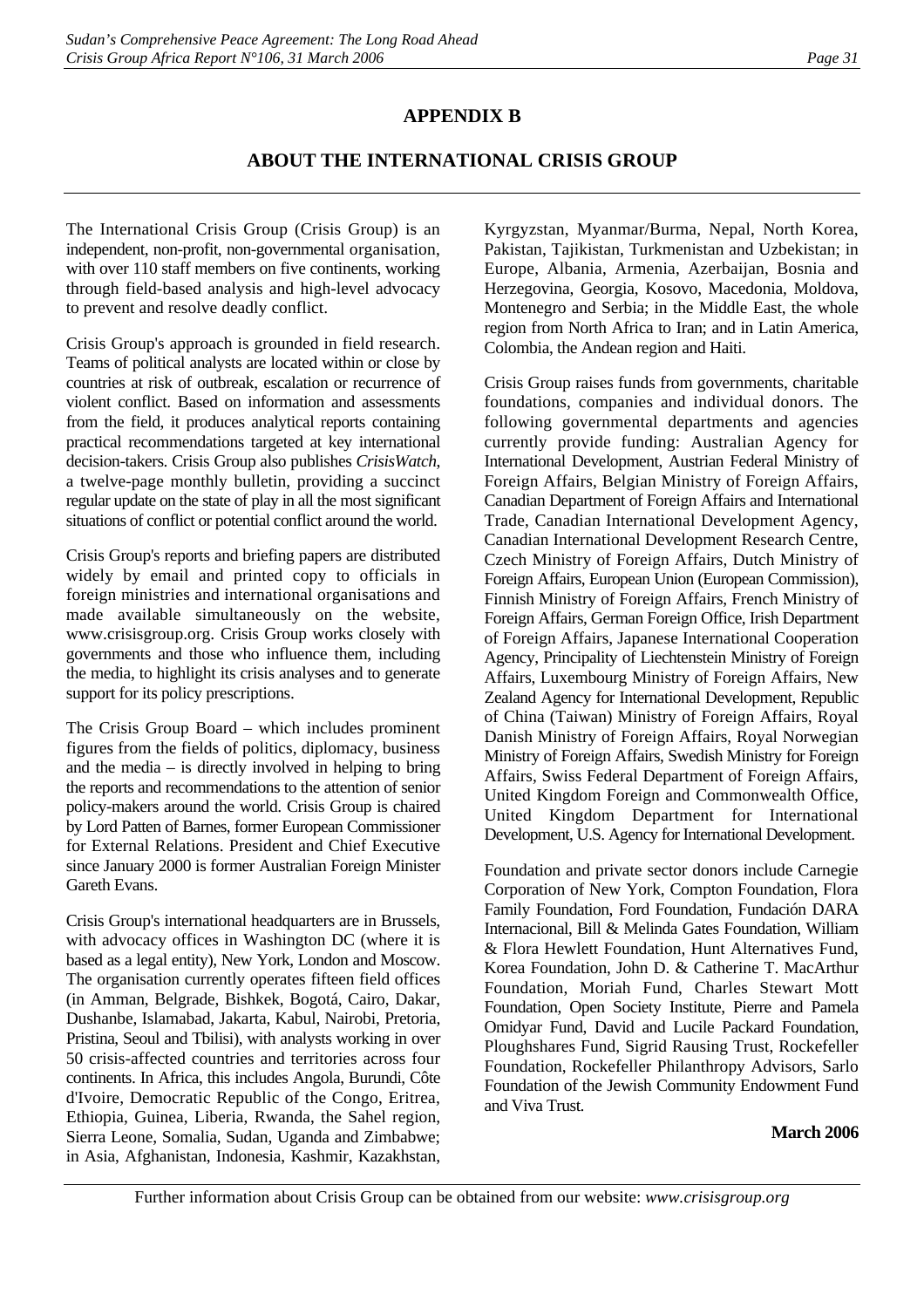### **APPENDIX C**

### **CRISIS GROUP REPORTS AND BRIEFINGS ON AFRICA SINCE 2003**

#### **CENTRAL AFRICA**

*The Kivus: The Forgotten Crucible of the Congo Conflict*, Africa Report N°56, 24 January 2003

*A Framework for Responsible Aid to Burundi*, Africa Report N°57, 21 February 2003

*Rwandan Hutu Rebels in the Congo: a New Approach to Disarmament and Reintegration,* Africa Report N°63, 23 May 2003 (also available in French)

*Congo Crisis: Military Intervention in Ituri*, Africa Report N°64, 13 June 2003

*The International Criminal Tribunal for Rwanda: Time for Pragmatism*, Africa Report N°69, 26 September 2003 (only available in French)

*Refugees and Displaced Persons in Burundi – Defusing the Land Time-Bomb*, Africa Report N°70, 7 October 2003 (only available in French)

*Refugees and Internally Displaced in Burundi: The Urgent Need for a Consensus on Their Repatriation and Reintegration*, Africa Briefing Nº17, 2 December 2003 (only available in French)

*Northern Uganda: Understanding and Solving the Conflict*, Africa Report N°77, 14 April 2004

*HIV/AIDS as a Security Issue in Africa: Lessons from Uganda*, Issues Report N°3, 16 April 2004

*End of Transition in Burundi: The Home Stretch*, Africa Report Nº81, 5 July 2004 (also available in French)

*Pulling Back from the Brink in the Congo*, Africa Briefing Nº18, 7 July 2004 (also available in French)

*Maintaining Momentum in the Congo: The Ituri Problem*, Africa Report N°84, 26 August 2004

*Elections in Burundi: The Peace Wager*, Africa Briefing Nº20, 9 December 2004 (also available in French)

*Back to the Brink in the Congo*, Africa Briefing Nº21, 17 December 2004

*Peace in Northern Uganda: Decisive Weeks Ahead*, Africa Briefing N°22, 21 February 2005

*The Congo's Peace is Failing: Crisis in the Kivus*, Africa Report N°91, 30 March 2005

*Shock Therapy for Northern Uganda's Peace Process*, Africa Briefing N°23, 11 April 2005

*The Congo: Solving the FDLR Problem Once and for All*, Africa Briefing N°25, 12 May 2005

*Building a Comprehensive Peace Strategy for Northern Uganda*, Africa Briefing Nº27, 23 June 2005

*Élections au Burundi: Reconfiguration radicale du paysage politique,* Africa Briefing N°31, 25 August 2005 (only available in French)

*A Congo Action Plan*, Africa Briefing N°34, 19 October 2005

*Katanga: The Congo's Forgotten Crisis*, Africa Report N°103, 9 January 2006 (also available in French)

*A Strategy for Ending Northern Uganda's Crisis*, Africa Briefing N°35, 11 January 2006

*Security Sector Reform in the Congo*, Africa Report N°104, 13 February 2006

#### **HORN OF AFRICA**

*Sudan's Oilfields Burn Again: Brinkmanship Endangers The Peace Process*, Africa Briefing Nº13, 10 February 2003

*Negotiating a Blueprint for Peace in Somalia*, Africa Report N°59, 6 March 2003

*Sudan's Other Wars,* Africa Briefing Nº14, 25 June 2003

*Sudan Endgame*, Africa Report N°65, 7 July 2003

*Somaliland: Democratisation and Its Discontents*, Africa Report N°66, 28 July 2003

*Ethiopia and Eritrea: War or Peace?*, Africa Report N°68, 24 September 2003

*Sudan: Towards an Incomplete Peace*, Africa Report N°73, 11 December 2003

*Darfur Rising: Sudan's New Crisis*, Africa Report N°76, 25 March 2004 (also available in Arabic)

*Biting the Somali Bullet*, Africa Report N°79, 4 May 2004

*Sudan: Now or Never in Darfur*, Africa Report N°80, 23 May 2004 (also available in Arabic)

*Darfur Deadline: A New International Action Plan*, Africa Report N°83, 23 August 2004 (also available in Arabic and in French)

*Sudan's Dual Crises: Refocusing on IGAD*, Africa Briefing Nº19, 5 October 2004

*Somalia: Continuation of War by Other Means?*, Africa Report N°88, 21 December 2004

*Darfur: The Failure to Protect*, Africa Report N°89, 8 March 2005 (also available in Arabic)

*A New Sudan Action Plan*, Africa Briefing N°24, 26 April 2005

*Do Americans Care About Darfur?*, Africa Briefing N°26, 1 June 2005

*The AU's Mission in Darfur: Bridging the Gaps*, Africa Briefing Nº28, 6 July 2005

*Counter-Terrorism in Somalia: Losing Hearts and Minds?*, Africa Report Nº95, 11 July 2005

*The Khartoum-SPLM Agreement: Sudan's Uncertain Peace*, Africa Report N°96, 25 July 2005

*Garang's Death: Implications for Peace in Sudan*, Africa Briefing N°30, 9 August 2005 (also available in Arabic)

*Unifying Darfur's Rebels: A Prerequisite for Peace*, Africa Briefing N°32, 6 October 2005 (also available in Arabic)

*The EU/AU Partnership in Darfur: Not Yet a Winning Combination*, Africa Report N°99, 25 October 2005

*Somalia's Islamists*, Africa Report N°100, 12 December 2005

*Ethiopia and Eritrea: Preventing War*, Africa Report N°101, 22 December 2005

*Sudan: Saving Peace in the East*, Africa Report N°102, 5 January 2006

*To Save Darfur*, Africa Report N°105, 17 March 2006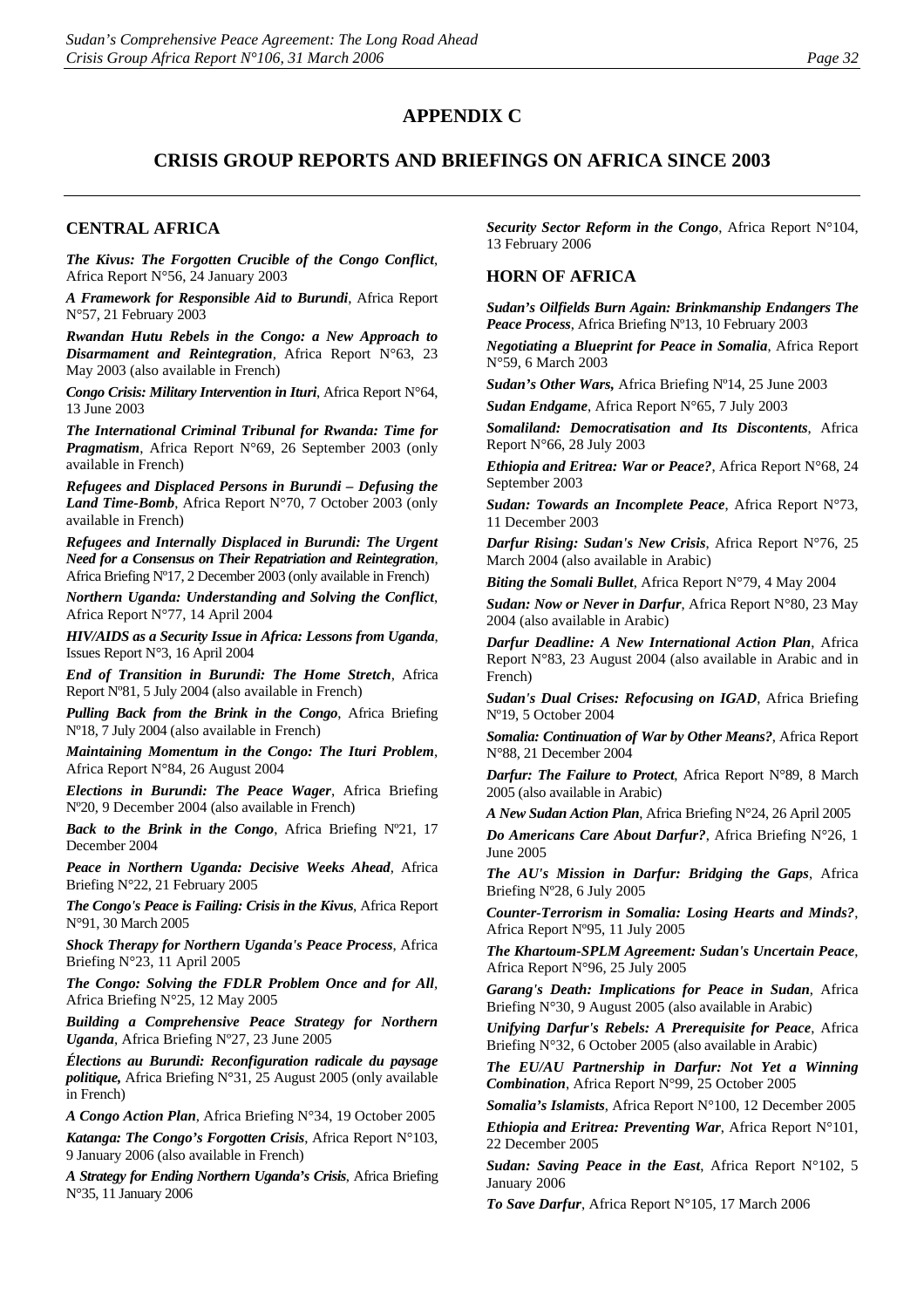### **SOUTHERN AFRICA**

*Dealing with Savimbi's Ghost: The Security and Humanitarian Challenges in Angola*, Africa Report N°58, 26 February 2003

*Zimbabwe: Danger and Opportunity*, Africa Report N°60, 10 March 2003

*Angola's Choice: Reform Or Regress*, Africa Report N°61, 7 April 2003

*Decision Time in Zimbabwe*, Africa Briefing Nº15, 8 July 2003

*Zimbabwe: In Search of a New Strategy*, Africa Report N°78, 19 April 2004

*Blood and Soil: Land, Politics and Conflict Prevention in Zimbabwe and South Africa*, Africa Report Nº85, 17 September 2004

*Zimbabwe: Another Election Chance*, Africa Report N°86, 30 November 2004

*Post-Election Zimbabwe: What Next?*, Africa Report N°93, 7 June 2005

*Swaziland: The Clock is Ticking*, Africa Briefing Nº29, 14 July 2005.

*Zimbabwe's Operation Murambatsvina: The Tipping Point?*, Africa Report N°97, 17 August 2005

### **WEST AFRICA**

*Tackling Liberia: The Eye of the Regional Storm*, Africa Report N°62, 30 April 2003

*The Special Court for Sierra Leone: Promises and Pitfalls of a "New Model"*, Africa Briefing Nº16, 4 August 2003

*Sierra Leone: The State of Security and Governance*, Africa Report N°67, 2 September 2003

*Liberia: Security Challenges*, Africa Report N°71, 3 November 2003

*Côte d'Ivoire: "The War Is Not Yet Over"*, Africa Report N°72, 28 November 2003

*Guinée: Incertitudes autour d'une fin de règne*, Africa Report N°74, 19 December 2003 (only available in French)

*Rebuilding Liberia: Prospects and Perils*, Africa Report N°75, 30 January 2004

*Côte d'Ivoire: No Peace in Sight*, Africa Report N°82, 12 July 2004 (also available in French)

*Liberia and Sierra Leone: Rebuilding Failed States*, Africa Report N°87, 8 December 2004

*Côte d'Ivoire: Le pire est peut-être à venir*, Africa Report N°90, 24 March 2005 (currently only available in French)

*Islamist Terrorism in the Sahel: Fact or Fiction?*, Africa Report N°92, 31 March 2005

*Stopping Guinea's Slide*, Africa Report N°94, 13 June 2005 (also available in French)

*Liberia's Elections: Necessary But Not Sufficient*, Africa Report, 7 September 2005

*Côte d'Ivoire: Les demi-mesures ne suffiront pas*, Africa Briefing N°33, 12 October 2005 (currently only available in French)

*Liberia: Staying Focused*, Africa Briefing N°36, 13 January 2006

#### **OTHER REPORTS AND BRIEFINGS**

For Crisis Group reports and briefing papers on:

- Asia
- Europe
- Latin America and Caribbean
- Middle East and North Africa
- Thematic Issues
- *CrisisWatch*

please visit our website [www.crisisgroup.org](http://www.crisisgroup.org/)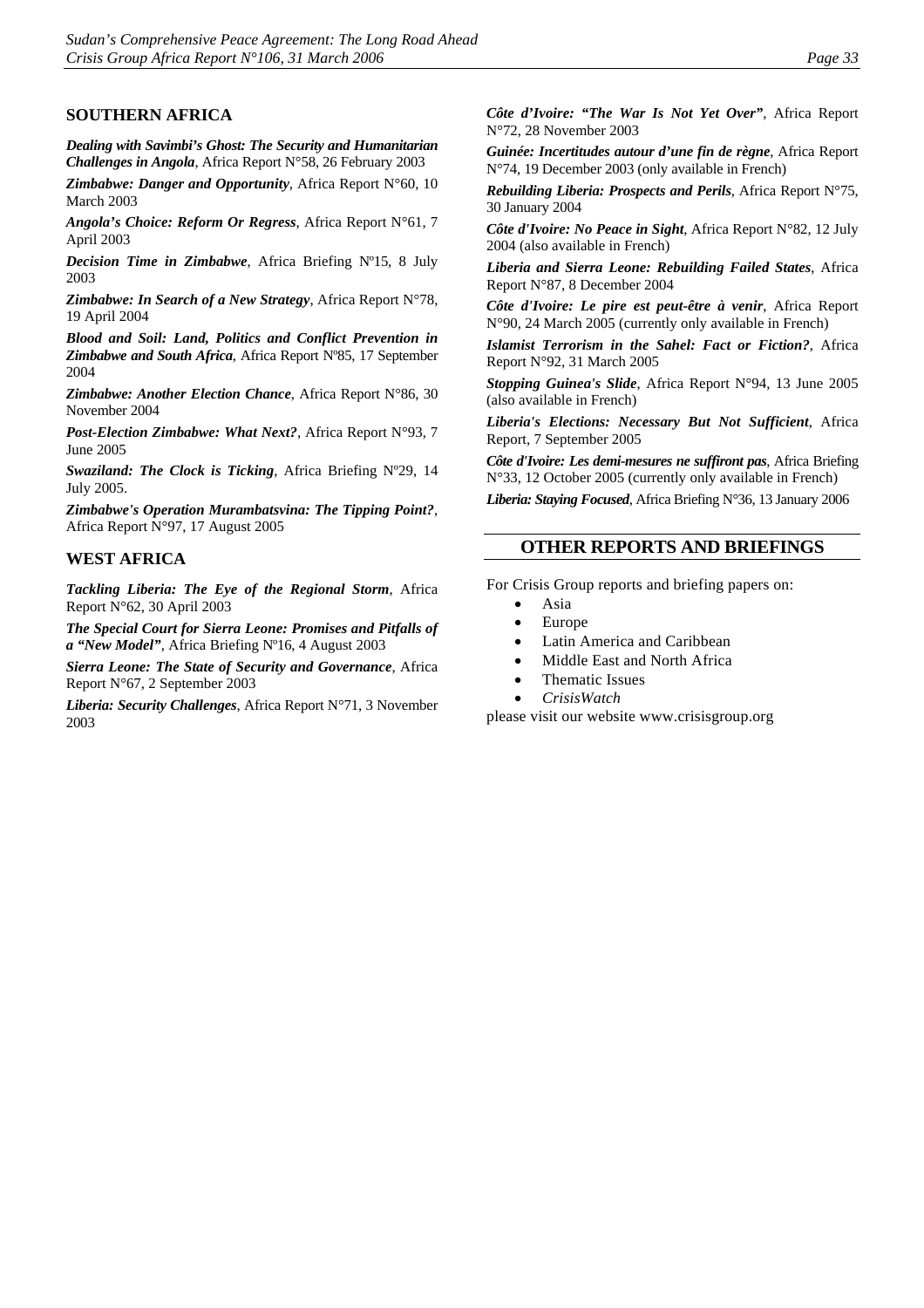## **APPENDIX D**

## **CRISIS GROUP BOARD OF TRUSTEES**

*Chair*

**Lord Patten of Barnes** *Former European Commissioner for External Relations, UK*

*President & CEO*

**Gareth Evans** *Former Foreign Minister of Australia*

*Executive Committee*

**Morton Abramowitz** *Former U.S. Assistant Secretary of State and Ambassador to Turkey*

**Emma Bonino** *Member of European Parliament; former European Commissioner*

**Cheryl Carolus** *Former South African High Commissioner to the UK; former Secretary General of the ANC*

**Maria Livanos Cattaui\*** *Former Secretary-General, International Chamber of Commerce*

**Yoichi Funabashi** *Chief Diplomatic Correspondent & Columnist, The Asahi Shimbun, Japan* 

**William Shawcross** *Journalist and author, UK*

**Stephen Solarz\*** *Former U.S. Congressman*

**George Soros** *Chairman, Open Society Institute*

**William O. Taylor** *Chairman Emeritus, The Boston Globe, U.S. \*Vice-Chair*

**Adnan Abu-Odeh** *Former Political Adviser to King Abdullah II and to King Hussein; former Jordan Permanent Representative to UN*

**Kenneth Adelman** *Former U.S. Ambassador and Director of the Arms Control and Disarmament Agency*

**Ersin Arioglu** *Member of Parliament, Turkey; Chairman Emeritus, Yapi Merkezi Group*

**Diego Arria** *Former Ambassador of Venezuela to the UN*

**Zbigniew Brzezinski** *Former U.S. National Security Advisor to the President* **Kim Campbell**

*Secretary General, Club of Madrid; former Prime Minister of Canada*

**Victor Chu** *Chairman, First Eastern Investment Group, Hong Kong* **Wesley Clark** *Former NATO Supreme Allied Commander, Europe*

**Pat Cox** *Former President of European Parliament*

**Ruth Dreifuss** *Former President, Switzerland*

**Uffe Ellemann-Jensen** *Former Minister of Foreign Affairs, Denmark*

**Mark Eyskens** *Former Prime Minister of Belgium*

**Leslie H. Gelb** *President Emeritus of Council on Foreign Relations, U.S.* 

**Bronislaw Geremek** *Former Minister of Foreign Affairs, Poland*

**Frank Giustra** *Chairman, Endeavour Financial, Canada*

**I.K. Gujral** *Former Prime Minister of India*

**Carla Hills** *Former U.S. Secretary of Housing; former U.S. Trade Representative*

**Lena Hjelm-Wallén** *Former Deputy Prime Minister and Foreign Affairs Minister, Sweden* 

**Swanee Hunt** *Chair of Inclusive Security: Women Waging Peace; former U.S. Ambassador to Austria*

**Asma Jahangir** *UN Special Rapporteur on Extrajudicial, Summary or Arbitrary Executions; former Chair Human Rights Commission of Pakistan*

**Shiv Vikram Khemka** *Founder and Executive Director (Russia) of SUN Group, India*

**James V. Kimsey**  *Founder and Chairman Emeritus of America Online, Inc. (AOL)*

**Bethuel Kiplagat** *Former Permanent Secretary, Ministry of Foreign Affairs, Kenya*

**Trifun Kostovski** *Member of Parliament, Macedonia; founder of Kometal Trade Gmbh* 

**Wim Kok** *Former Prime Minister, Netherlands*

**Elliott F. Kulick** *Chairman, Pegasus International, U.S.*

**Joanne Leedom-Ackerman** *Novelist and journalist, U.S.*

**Todung Mulya Lubis** *Human rights lawyer and author, Indonesia*

**Ayo Obe** *Chair of Steering Committee of World Movement for Democracy, Nigeria*